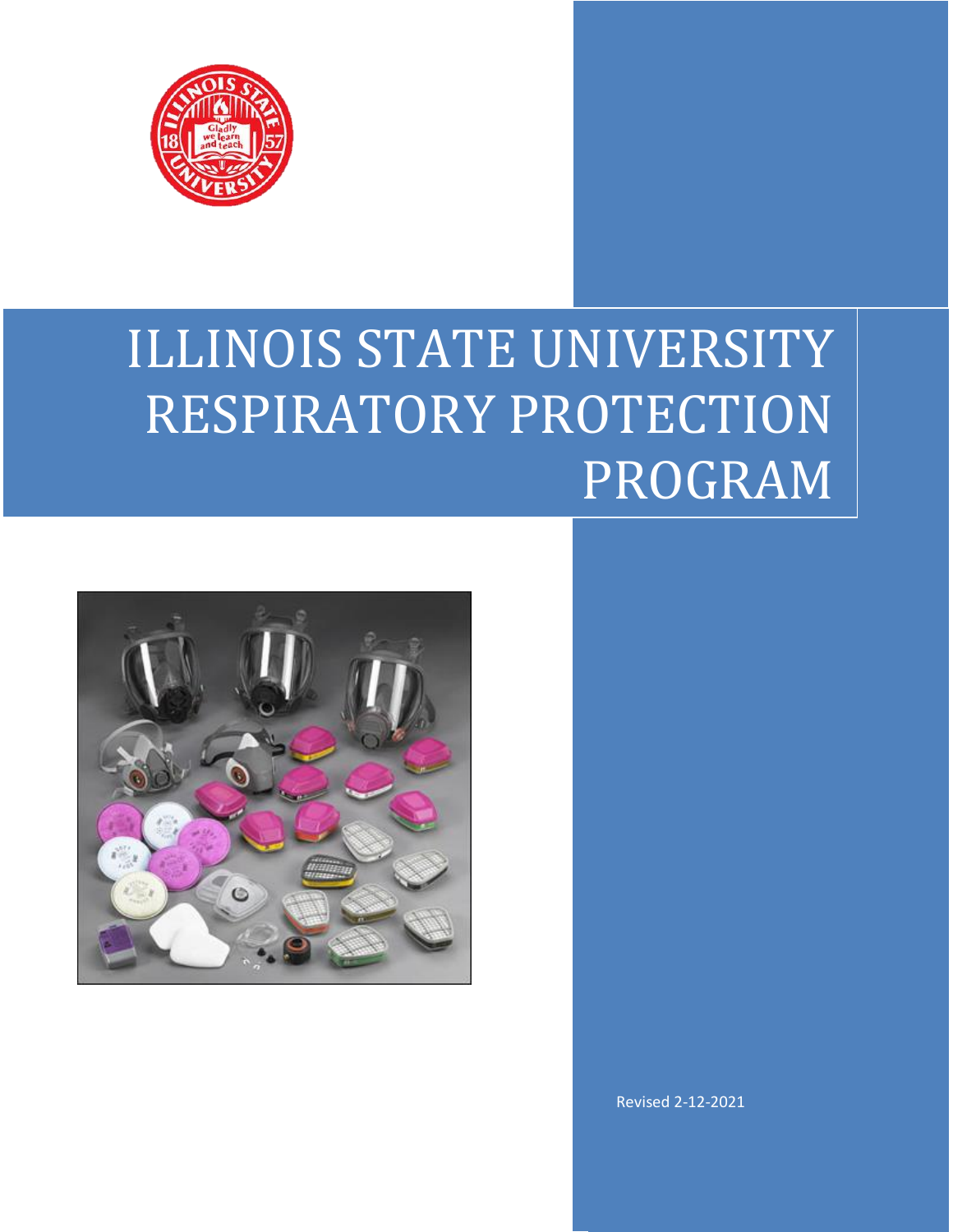# **Table of Contents**

| 1. |    |    |  |
|----|----|----|--|
| 2. |    |    |  |
|    | a. |    |  |
|    | b. |    |  |
|    | c. |    |  |
|    | d. |    |  |
|    | e. |    |  |
| 3. |    |    |  |
| 4. |    |    |  |
|    | a. |    |  |
|    | b. |    |  |
|    | c. |    |  |
|    | d. |    |  |
|    |    |    |  |
|    | e. |    |  |
|    | f. |    |  |
|    |    | i. |  |
|    |    |    |  |
|    |    |    |  |
|    |    |    |  |
|    |    |    |  |
|    |    |    |  |
| 5. |    |    |  |
| 6. |    |    |  |
| 7. |    |    |  |
| 8. |    |    |  |
| 9. |    |    |  |
|    |    |    |  |
|    |    |    |  |
|    |    |    |  |
|    |    |    |  |
|    |    |    |  |
|    |    |    |  |
|    |    |    |  |
|    |    |    |  |
|    |    |    |  |
|    |    |    |  |
|    |    |    |  |
|    |    |    |  |
|    |    |    |  |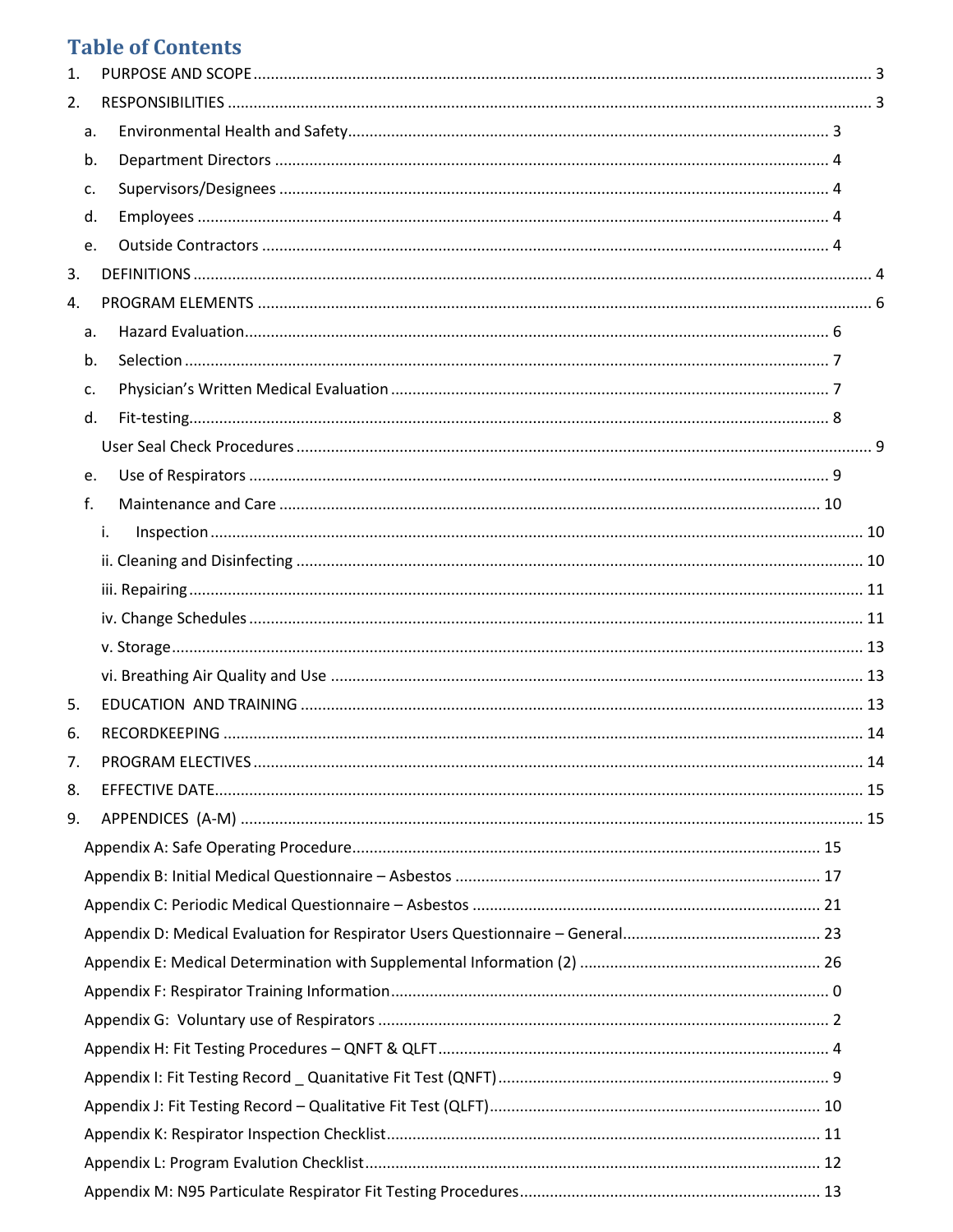# <span id="page-2-0"></span>**1. PURPOSE AND SCOPE**

Environmental Health and Safety (EHS) of Illinois State University establishes this Respiratory Protection Program to assist in the efforts to protect the health of University employees and to assure compliance with state and federal occupational health and safety standards. This program meets the requirements of the Occupational Safety and Health Administration's (OSHA) 29 CFR 1910.134 Respiratory Protection standard, as enforced by the Illinois Department of Labor (IDOL).

It is the policy of Illinois State University to provide its employees with a safe and healthful working environment. This is accomplished as far as feasible with accepted engineering and administrative controls. Where these controls are non-feasible or inadequate, respiratory protection is provided at no cost to the employees. In these instances, employees will use respirators to reduce employee exposure to harmful ambient contaminant concentrations. Respiratory protection shall also be used during an interim period while engineering or administrative controls are being implemented.

This program will apply to all CAMPUS PERSONNEL who are required to wear respirators during normal work operations and during some non-routine or emergency operations, such as a spill of a hazardous substance.

Any person who voluntarily wears a respirator, including an N-95, when a respirator has been deemed not necessary is subject to the medical evaluation section located in 4. c. of this program. Annual fit testing is not required for voluntary use- See Appendix G - Respirator Training Info for Voluntary Respiratory Use. Employees who voluntarily wear nuisance dust masks(single strap non rated masks) are not subject to these program provisions.

EHS will assist individual departments or units using respirators to develop operational guidelines to supplement this overall respiratory protection program. See Appendix A – Safe Operating Procedures Form.

# <span id="page-2-2"></span><span id="page-2-1"></span>**2. RESPONSIBILITIES**

# **a. Environmental Health and Safety**

- Serve as Program Administrator.
- Conduct an annual review of the Respiratory Protection Program.
- Assist departments in identifying work areas, processes or tasks that require workers to wear respirators.
- Conduct hazard evaluations and/or air monitoring to assure that adequate protection of employees is provided.
- Assist employees in the selection of appropriate respiratory protection.
- Assure that all respirators used meet the requirements of standard are NIOSH-certified.
- Provide or arrange respiratory protection training for campus personnel.
- Ensure potential respirator wearers are medically evaluated.
- Provide supplemental information about worker/job to PLHCP.
- Conduct fit testing of respirator wearers.
- Maintain training and fit-test tracking databases.
- Inspect and maintain self-contained breathing apparatus in a ready state.
- Assure fit testing equipment is maintained and current on factory calibarations and service.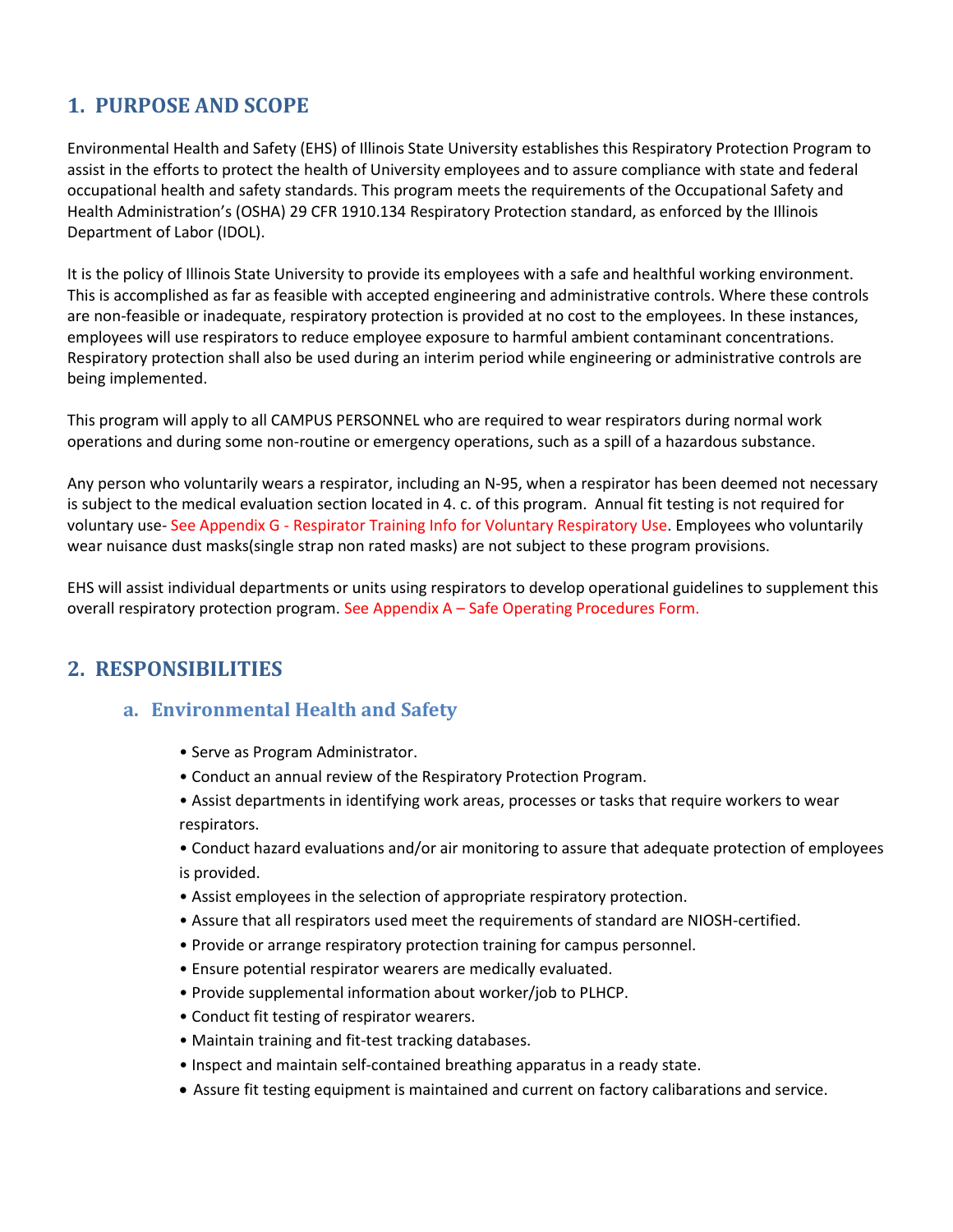# <span id="page-3-0"></span>**b. Department Directors**

• Assist EHS in developing departmental guidelines to supplement this overall respiratory protection program.

• Promote and ensure compliance with the Respiratory Protection Program.

• Ensure appropriate respirators, training, and medical evaluations are available at no cost to the employee.

• Establish and maintain budget support of this program for the unit.

# <span id="page-3-1"></span>**c. Supervisors/Designees**

• Identify all work activities where there is airborne contaminant exposure or potential for exposure to hazardous chemicals.

• Ensure that the requirements of the program are observed for their employees with respect to hazard evaluation, selection of respirators, medical evaluations, fit testing, training, and recordkeeping.

• Coordinate with the Program Administrator on how to address respiratory hazards or other concerns regarding this program.

### <span id="page-3-2"></span>**d. Employees**

- Attend training, medical evaluation, and fit testing as required by this program.
- Wear and maintain assigned respirators and follow the program guidelines.

• Notify supervisor of a change in health status, weight gain or loss of 20 pounds or more, a change in dental situation, or substantial scarring in the facial area.

• Inform supervisor or Program Administrator of any respiratory hazards that they feel are not adequately addressed in the workplace and of any other concerns that they have regarding the program.

### <span id="page-3-3"></span>**e. Outside Contractors**

• Are expected to comply with OSHA's Respiratory Protection Standard 1910.134.

# <span id="page-3-4"></span>**3. DEFINITIONS**

The following definitions are important terms used in this respiratory protection program:

**Air-purifying respirator:** a respirator with an air-purifying filter, cartridge, or canister that removes specific air contaminants by passing ambient air through the air-purifying element.

**Assigned protection factor (APF)**: the workplace level of respiratory protection that a respirator or class of respirators is expected to provide employees when the employer implements a continuing, effective respiratory protection program as specified by 29 CFR 1910.134

**Atmosphere-supplying respirator**: a respirator that supplies the respirator user with breathing air from a source independent of the ambient atmosphere, and includes supplied-air respirators (SARs) and selfcontained breathing apparatus (SCBA) units.

**Canister or cartridge:** a container with a filter, sorbent, or catalyst, or combination of these items, which removes specific contaminants from the air passed through the container.

**Demand respirator:** an atmosphere-supplying respirator that admits breathing air to the face piece only when a negative pressure is created inside the face piece by inhalation.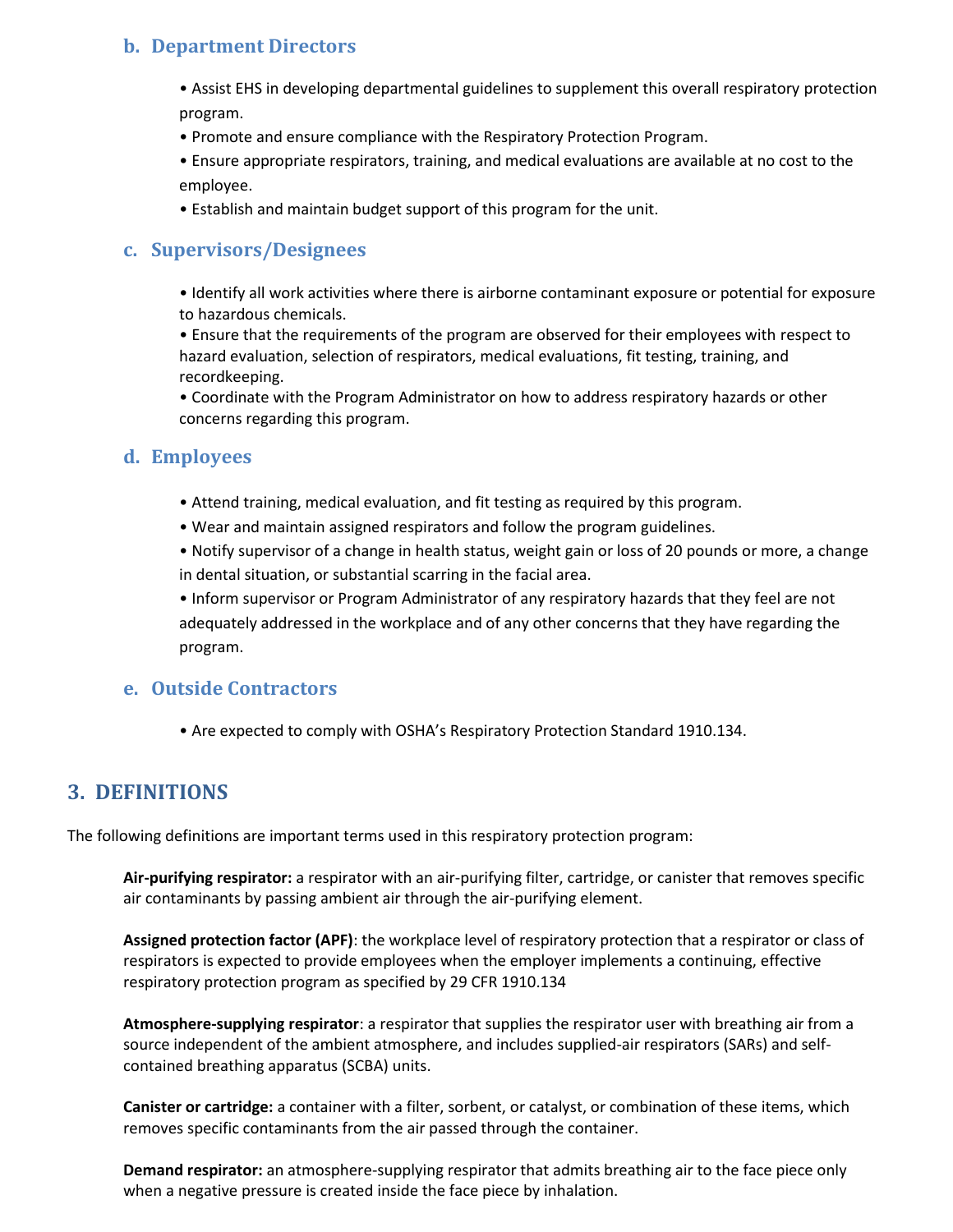**Emergency situation:** any occurrence such as, but not limited to, equipment failure, rupture of containers, or failure of control equipment that may or does result in an uncontrolled significant release of an airborne contaminant.

**Employee exposure:** exposure to a concentration of an airborne contaminant that would occur if the employee were not using respiratory protection.

**End-of-service-life indicator (ESLI):** a system that warns the respirator user of the approach of the end of adequate respiratory protection, for example, that the sorbent is approaching saturation or is no longer effective.

**Escape-only respirator:** a respirator intended to be used only for emergency exit.

**Filter or air purifying element:** a component used in respirators to remove solid or liquid aerosols from the inspired air.

**Filtering face piece :** a negative pressure particulate respirator with a filter as an integral part of the face piece or with the entire face piece composed of the filtering medium.

**Fit factor:** a quantitative fit of a particular respirator to a specific individual, and typically estimates the ratio of the concentration of a substance in ambient air to its concentration inside the respirator when worn.

**Fit test:** the use of a protocol to qualitatively or quantitatively evaluate the fit of a respirator on an individual. (See also Qualitative fit test QLFT and Quantitative fit test QNFT.)

**Helmet:** a rigid respiratory inlet covering that also provides head protection against impact and penetration.

**High efficiency particulate air (HEPA) filter:** a filter that is at least 99.97% efficient in removing monodisperse particles of 0.3 micrometers in diameter. The equivalent NIOSH 42 CFR 84 particulate filters are the N100, R100, and P100 filters.

**Hood:** a respiratory inlet covering that completely covers the head and neck and may also cover portions of the shoulders and torso.

**Immediately dangerous to life or health (IDLH):** an atmosphere that poses an immediate threat to life, would cause irreversible adverse health effects, or would impair an individual's ability to escape from a dangerous atmosphere.

**Interior structural firefighting:** the physical activity of fire suppression, rescue or both, inside of buildings or enclosed structures, which are involved in a fire situation beyond the incipient stage. (See 29 CFR 1910.155)

**Loose-fitting face piece:** a respiratory inlet covering that is designed to form a partial seal with the face.

**Maximum use concentration (MUC):** the maximum atmospheric concentration of a hazardous substance from which an employee can be expected to be protected when wearing a respirator, and is determined by the assigned protection factor of the respirator or class of respirators and the exposure limit of the hazardous substance.

**Negative pressure respirator (tight fitting):** a respirator in which the air pressure inside the facepiece is negative during inhalation with respect to the ambient air pressure outside the respirator.

**NIOSH:** National Institute for Occupational Health and Safety. a Department of Health and Human Services organization that conducts research of occupational safety and health issues.

**Oxygen deficient atmosphere:** an atmosphere with oxygen content below 19.5% by volume.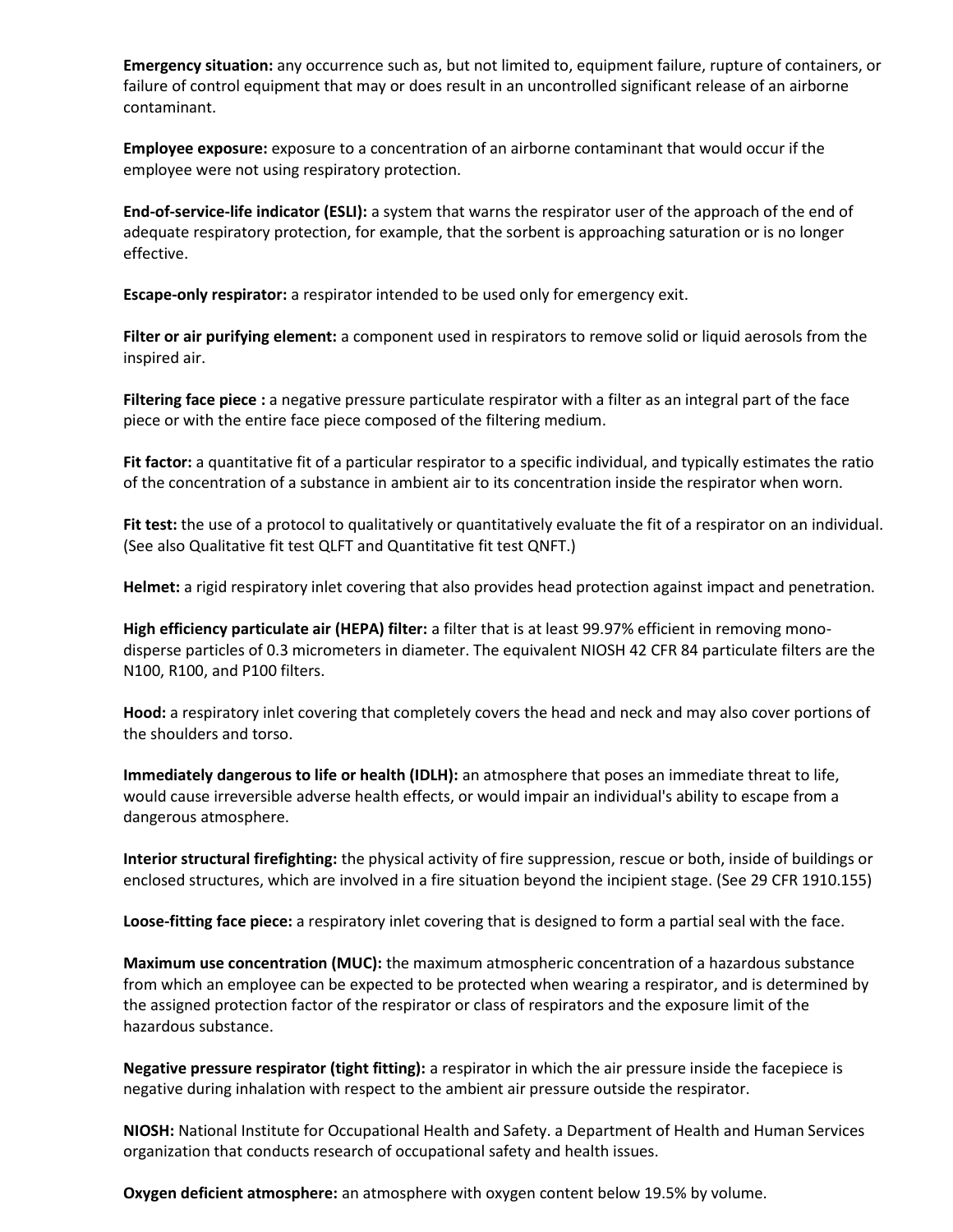**Physician or other licensed health care professional (PLHCP):** an individual whose legally permitted scope of practice (i.e., license, registration, or certification) allows him or her to independently provide, or be delegated the responsibility to provide, some or all of the health care services required by Section 5.3.

**Positive pressure respirator:** a respirator in which the pressure inside the respiratory inlet covering exceeds the ambient air pressure outside the respirator.

**Powered air-purifying respirator (PAPR):** an air-purifying respirator that uses a blower to force the ambient air through air-purifying elements to the inlet covering.

**Pressure demand respirator:** a positive pressure atmosphere-supplying respirator that admits breathing air to the face piece when the positive pressure is reduced inside the face piece by inhalation.

**Program Administrator:** Individual responsible for administering the Respiratory Protection Program. Director of Environmental Health and Safety or his designee will serve in this capacity.

**Qualitative fit test (QLFT):** a pass/fail fit test to assess the adequacy of respirator fit that relies on the individual's response to the test agent.

**Quantitative fit test (QNFT):** an assessment of the adequacy of respirator fit by numerically measuring the amount of leakage into the respirator.

**Respiratory inlet covering:** that portion of a respirator that forms the protective barrier between the user's respiratory tract and an air-purifying device or breathing air source, or both. It may be a facepiece, helmet, hood, suit, or a mouthpiece respirator with nose clamp.

**Self-contained breathing apparatus (SCBA):** an atmosphere-supplying respirator for which the breathing air source is designed to be carried by the user.

**Service life:** the period of time that a respirator, filter or sorbent, or other respiratory equipment provides adequate protection to the wearer.

**Supplied-air respirator (SAR) or airline respirator:** an atmosphere-supplying respirator for which the source of breathing air is not designed to be carried by the user.

**Tight-fitting face piece:** a respiratory inlet covering that forms a complete seal with the face. Types of tight fitting face pieces include half face and full face respirators, SCBA's and N/P95 respirators.

**User seal check:** an action conducted by the respirator user to determine if the respirator is properly seated to the face.

# <span id="page-5-1"></span><span id="page-5-0"></span>**4. PROGRAM ELEMENTS**

### **a. Hazard Evaluation**

Supervisors or persons in charge are responsible for conducting a hazard evaluation for each operation, process, or work area where airborne contaminants may be present in routine operations or during an emergency. EHS will assist in those evaluations upon request.

The hazard evaluation will include:

• Identification and development of a list of hazardous substances used in the workplace.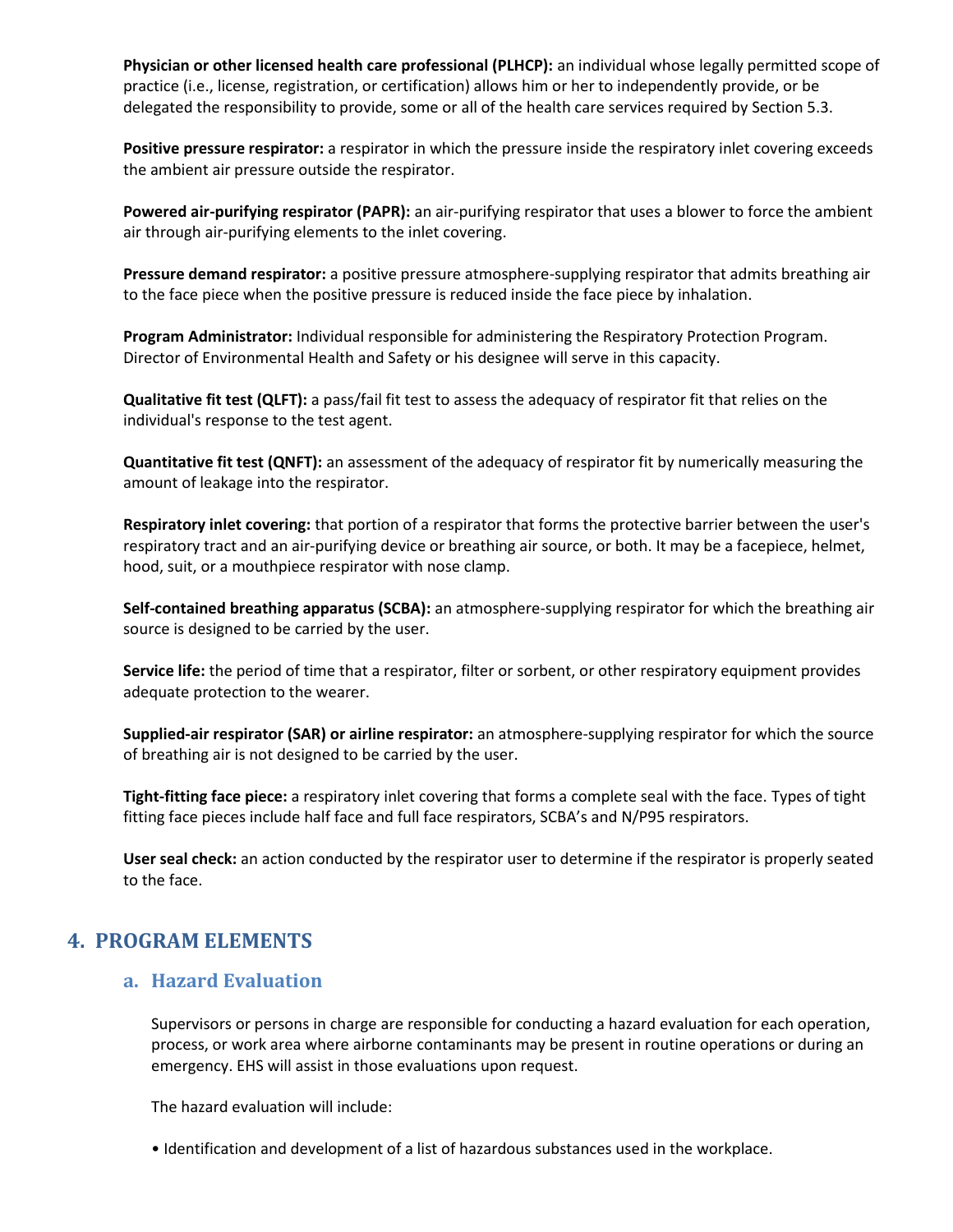• Review of work processes to determine where potential exposures to these hazardous substances may occur. The review will be conducted by surveying the workplace, reviewing process records, and talking with employees and supervisors.

• If it is determined that potential exposure exists, EHS should be contacted to perform exposure monitoring to quantify the potential hazardous exposure.

Where contaminant concentrations cannot be estimated by objective data or sampling results, the atmosphere should be assumed to be IDLH.

### <span id="page-6-0"></span>**b. Selection**

EHS will assist departments in selecting the proper size and type of respirator(s) based on known hazard assessments of operations and work environments. EHS will maintain a database of known respirator users and fit test schedules. Only NIOSH - approved respirators will be issued to respiratory users. The respirator must be used in conformance with the known conditions of its approval.

Illinois State University will provide the following respirators for employee use in IDLH atmospheres:

- Full face piece pressure demand SCBA certified by NIOSH for a minimum service life of 30 minutes.
- Escape respirator and bottle approved by NIOSH for emergency escape.

Illinois State University will provide respirators appropriate for the atmosphere, chemical and physical state of the contaminants:

• For protection against gases and vapors:

o Air-purifying respirators equipped with an End of Service Life Indicator (ESLI) certified by NIOSH for the contaminant, or

o If there is no ESLI appropriate for conditions in the workplace, EHS will monitor use conditions and recommend a change schedule for canisters and cartridges that is based on objective information.

• For protection against particulates:

o Air-purifying respirators equipped with a filter certified by NIOSH under 30 CFR part 11as a high efficiency particulate air (HEPA) filter, or

o An air-purifying respirator equipped with a filter certified for particulates by NISOH 42 CFR part 84.

• A filtering face piece to include an N95 or P95 rated respirator certified by NIOSH

### <span id="page-6-1"></span>c. **Physician's Written Medical Evaluation**

No campus personnel shall be allowed to use or be assigned a tight fitting respirator until they are medically evaluated and determined eligible to wear a respirator. Medical evaluations are conducted by Student Health Services, Illinois State University's designated licensed health care professional (PLHCP), or other designated medical facilities. The evaluations require individuals to provide relevant information to the PLHCP regarding his/her job functions and tasks through a series of questionnaires listed below.

- New Asbestos Team member, Initial Medical Questionnaire Asbestos. See Appendix B.
- Current Asbestos Team members, Periodic Medical Questionnaire Asbestos. See Appendix C.
- Basic Use Respirator Wearers, Medical Evaluation for Respirator Users Questionnaire. See Appendix D.

The PLHCP at Illinois State University's Student Health Services or other designated medical facility shall provide written documentation as to the ability of an individual to wear a respirator to EHS. EHS or supervisory staff will provide supplemental information to the PLHCP or other medical facility, including type of respirator used, level of work effort, extent of usage, special work conditions, description of employees' duties, expected exposures, and PPE. See Appendix E, Medical Determination with Supplemental Information.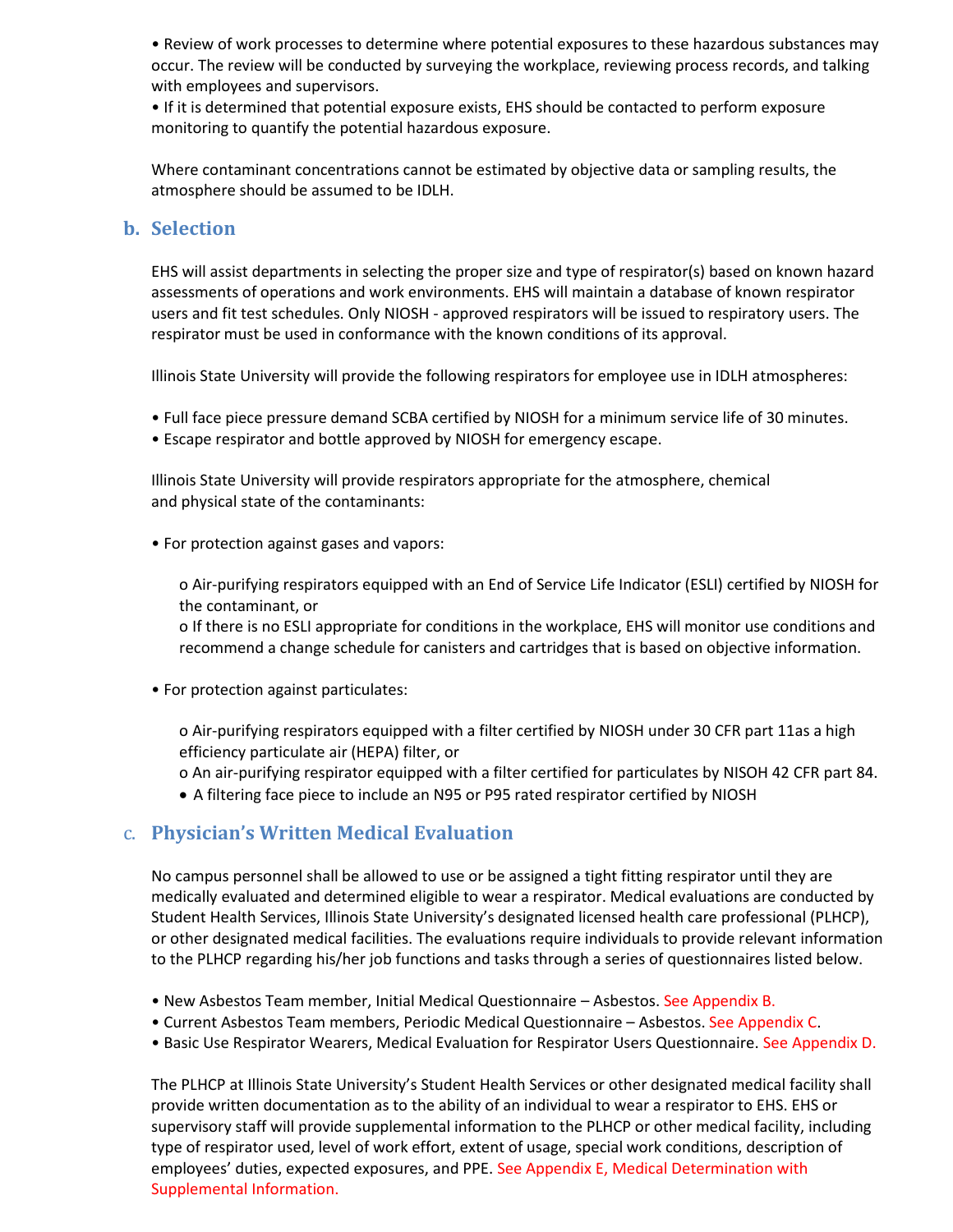The medical evaluation will be based upon the type of potential work exposure:

• In compliance with OSHA regulations and at the physician's discretion, Asbestos Team members will complete a chest x-ray, pulmonary function test, medical questionnaire (initial and periodic), and medical evaluation.

• All other employees will complete the medical questionnaire and the medical evaluation.

The medical evaluation will occur according to the following schedule:

- Before the initial fit testing and before the respirator is used for the first time.
- Every 12 months for licensed asbestos workers who conduct asbestos abatement.
- Every 3 years for non asbestos workers
- At the frequency required by OSHA substance-specific standards.
- If an employee reports medical signs or symptoms related to the ability to use respirator.
- Student Health Services, PLHCP, Program Administrator, or Supervisor recommends re-evaluation.
- Information from the respirator program, including observations made during fit testing and program evaluation, indicates a need.
- Change occurs in workplace conditions that may substantially increase the physiological burden on an employee.

### <span id="page-7-0"></span>d. **Fit-testing**

Fit testing is required for all employees using negative or positive pressure, tight-fitting respirators. Fit testing will not be conducted until the respirator wearer has received a PLHCP's written approval to wear a respirator. Fit testing will not be conducted on individuals who are not clean shaven where sealing surfaces of the respirator come in contact with the face. Each individual will be fit tested with the same make, model, style, and size of respirator that will be used. Fit testing is provided by EHS. Tight-fitting respirators users must pass either a qualitative fit test (QLFT) or a quantitative fit test (QNFT).

A fit test is not required for voluntary users of filtering face pieces or for escape-only respirators.

- See Appendix H Fit Testing Procedures QNFT and QLFT.
- See Appendix I Fit Testing Record QNFT.
- See Appendix J Fit Testing Record QLFT.
- See Appendix M Fit Testing N95

After the initial fit test, either the QLFT or the QNFT will occur annually.

An additional fit test shall occur whenever the employee, EHS, the PLHCP, or the supervisor reports visual observations of changes in the employee's physical condition that could affect respirator fit. These conditions include, but are not limited to facial scarring, dental changes, cosmetic surgery, or obvious changes in body weight.

Employees have the responsibility to immediately notify the supervisor, EHS, or the PLHCP about concerns related to the respirator use. Upon notification the employee will undergo a fit test for the respirator type in question. Changes will be made as necessary to ensure a proper fit.

QLFT may be used to fit test negative pressure air-purifying respirators, if the units will only be worn in atmospheres that are less than ten times the Permissible Exposure Limit (PEL). That is, the respirator must achieve a fit factor of 100 or less.

For atmospheric concentrations greater than ten times the PEL, QNFT shall be used. When quantitative fit testing is used, all full-face piece respirators shall meet or exceed a fit factor of 500. Half-mask respirators shall meet or exceed a fit factor of 100.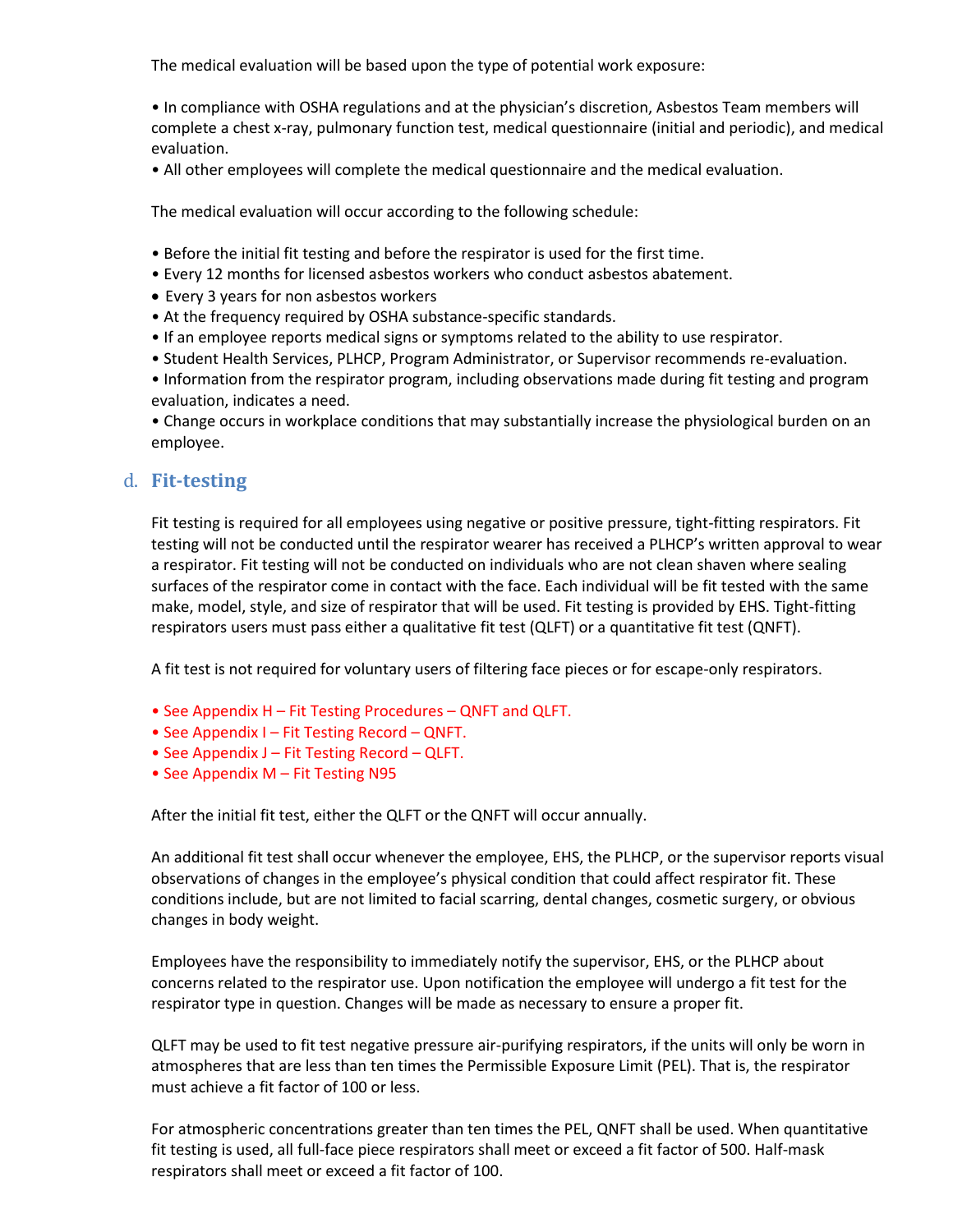For all positive pressure, atmosphere-supplying respirators, either qualitative or quantitative fit testing may be used. While atmosphere-supplying respirators are fit-tested in the negative pressure mode, these respirators are most often used as positive pressure respirators in the workplace. Positive pressure atmosphere-supplying respirators that pass the QLFT fit test may be used at the higher protection factors assigned these respirators.

> Individuals using a tight-fitting respirator shall perform a user seal check to ensure that an adequate seal is achieved each time when putting on the respirator. The positive and negative pressure checks listed below, or the respirator manufacturers recommended user seal check method shall be used. User seal checks are not substitutes for qualitative or quantitative fit tests.

### <span id="page-8-0"></span>**User Seal Check Procedures**

Appendix B-1 to § 1910.134: User Seal Check Procedures (Mandatory)

I. The individual who uses a tight-fitting respirator is to perform a user seal check to ensure that an adequate seal is achieved each time the respirator is put on. Either the positive and negative pressure checks listed in this appendix, or the respirator manufacturer's recommended user seal check method shall be used. User seal checks are not substitutes for qualitative or quantitative fit tests.

II. Facepiece Positive and/or Negative Pressure Checks

**Positive pressure check** Close off the exhalation valve and exhale gently into the face piece. The face fit is considered satisfactory if a slight positive pressure can be built up inside the face piece without any evidence of outward leakage of air at the seal. For most respirators this method of leak testing requires the wearer to first remove the exhalation valve cover before closing off the exhalation valve and then carefully replacing it after the test.

**Negative pressure check** Close off the inlet opening of the canister or cartridge(s) by covering with the palm of the hand(s) or by replacing the filter seal(s), inhale gently so that the face piece collapses slightly, and hold the breath for ten seconds. The design of the inlet opening of some cartridges cannot be effectively covered with the palm of the hand. The test can be performed by covering the inlet opening of the cartridge with a thin latex or nitrile glove. If the face piece remains in its slightly collapsed condition and no inward leakage of air is detected, the tightness of the respirator is considered satisfactory.

III. Manufacturer's Recommended User Seal Check Procedures

The respirator manufacturer's recommended procedures for performing a user seal check may be used instead of the positive and/or negative pressure check procedures provided that the employer demonstrates that the manufacturer's procedures are equally effective.

### <span id="page-8-1"></span>e. **Use of Respirators**

Employees with facial hair that interferes with the sealing surface of the respirator shall not be issued a tight-fitting respirator because there is no assurance that the respirator will fit under conditions of use. Employees who have been issued a respirator shall remain clean-shaven in the seal area when required to wear a tight-fitting respirator.

Employees who wear glasses that interfere with the sealing surface of a full-face respirator shall not be issued a tight-fitting respirator unless the employee can safely work without the aid of eyeglasses. Exception: If provisions have been made for the acquisition of temple-less glasses which fit into the respirator face piece then a tight-fitting, full-face respirator may be used.

Negative and/or positive fit-checks shall be demonstrated in training and shall be performed by the respirator wearer each time the individual dons a tight-fitting respirator.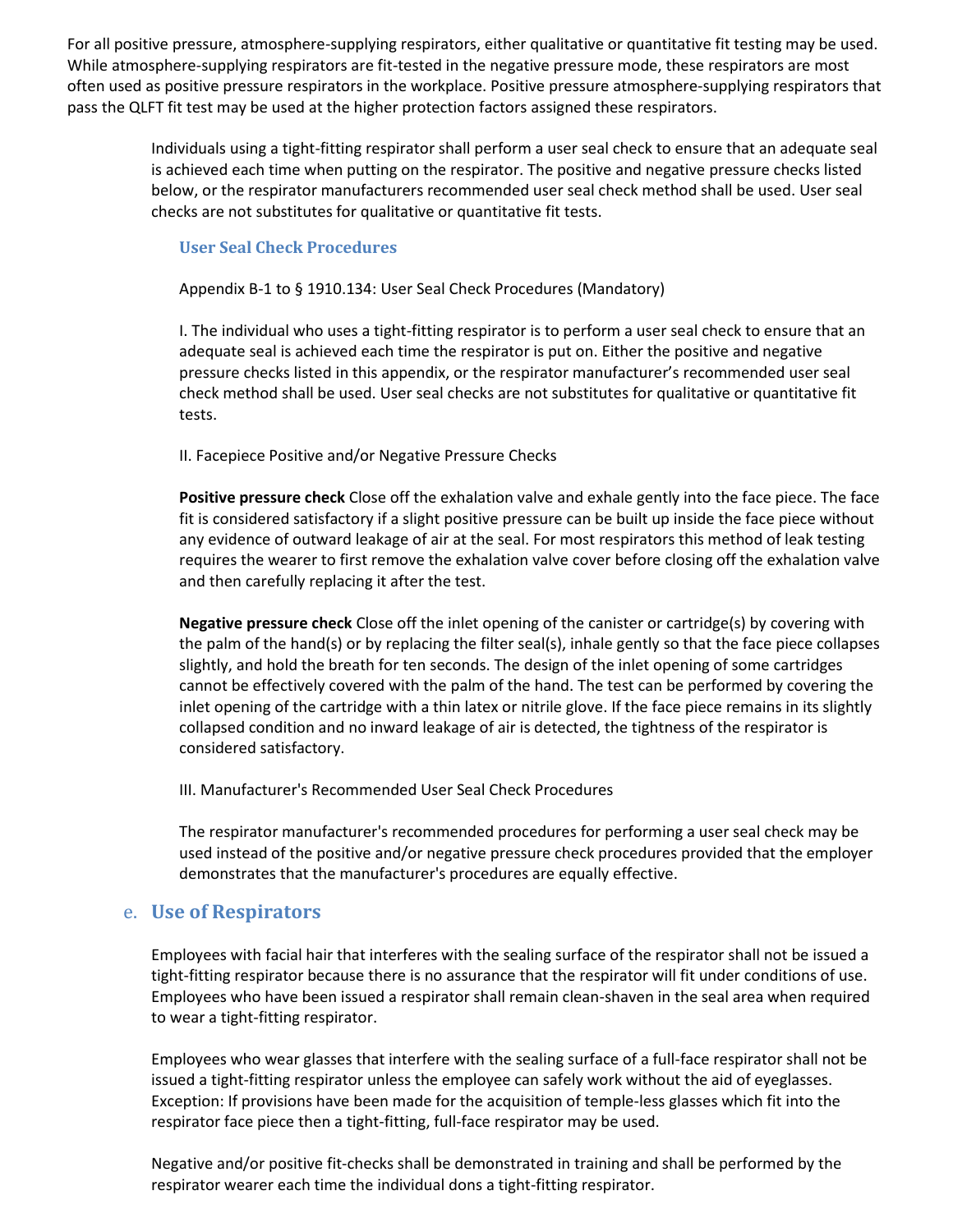Regular surveillance of the effectiveness of the respirator program will occur through periodic communications or on-site observations of workplaces requiring the use of respirator usage. Also, notations of any problems regarding the effectiveness of the respirators shall be communicated to EHS by employees or supervisors.

No work area policies shall prohibit or impede employees who wear respirators from leaving the areas should there develop either a significant problem with the respirator or a need to replace the filters or cartridges. Anyone who must leave the area after a significant respirator failure shall not re-enter a workplace without first assuring the proper functioning of the respirator.

Cartridge change schedules shall be based upon objective data such as; respirator manufacturers, industry organizations, and chemical characteristics. Where change schedules are not listed EHS will assist users in determining change schedule.

### <span id="page-9-1"></span><span id="page-9-0"></span>f. **Maintenance and Care**

#### **i. Inspection**

All negative and positive pressure respirators used in routine situations shall be inspected before each use and during cleaning. Each department will provide and maintain respirators for use in emergency situations. They should be inspected at least monthly and in accordance with the manufacturer's recommendations, and checked for proper function before and after each use. A written certification of this inspection which includes date, name of inspector and respirator identification (e.g. serial number) shall be maintained until the next inspection is recorded. EHS maintains a limited stock of emergency respirators and cartridges which may be obtained during an emergency by contacting The Program Manager.

### • See Appendix K – Respirator Inspection Checklist

Emergency escape-only respirators shall be inspected before being carried into the workplace for use. Inspection shall include items specific to the respirator and general items as identified in Appendix 15 – Respirator Inspection Checklist.

### <span id="page-9-2"></span>**ii. Cleaning and Disinfecting**

Tight Fitting re-usable Respirators issued to an individual shall be cleaned and disinfected after each use. Manufacturer's recommended procedures shall be followed when cleaning a respirator. Generally, respirators shall be disassembled and cleaned in warm, soapy water. If the cleaner does not contain a sanitizing agent, the respirator components should be immersed for two minutes in a bleach solution one-liter water to one-milliliter household bleach). Respirators shall then be thoroughly rinsed in warm water and dried.

Facilities and supplies for cleaning will be made available through the respective department.

These procedures are provided for employer use when cleaning respirators. They are general in nature, and the employer as an alternative may use the cleaning recommendations provided by the manufacturer of the respirators used by their employees, provided such procedures are as effective as those listed in this Appendix. Equivalent effectiveness simply means that the procedures used must accomplish the objectives set forth in this Appendix i.e., must ensure that the respirator is properly cleaned and disinfected in a manner that prevents damage to the respirator and does not cause harm to the user.

### **Procedures for Cleaning Respirators**

- 1. Remove filters, cartridges, or canisters. Disassemble facepieces by removing speaking diaphragms, demand and pressure- demand valve assemblies, hoses, or any components recommended by the manufacturer. Discard or repair any defective parts.
- 2. Wash components in warm (43 deg. C [110 deg. F] maximum) water with a mild detergent or with a cleaner recommended by the manufacturer. A stiff bristle (not wire) brush may be used to facilitate the removal of dirt.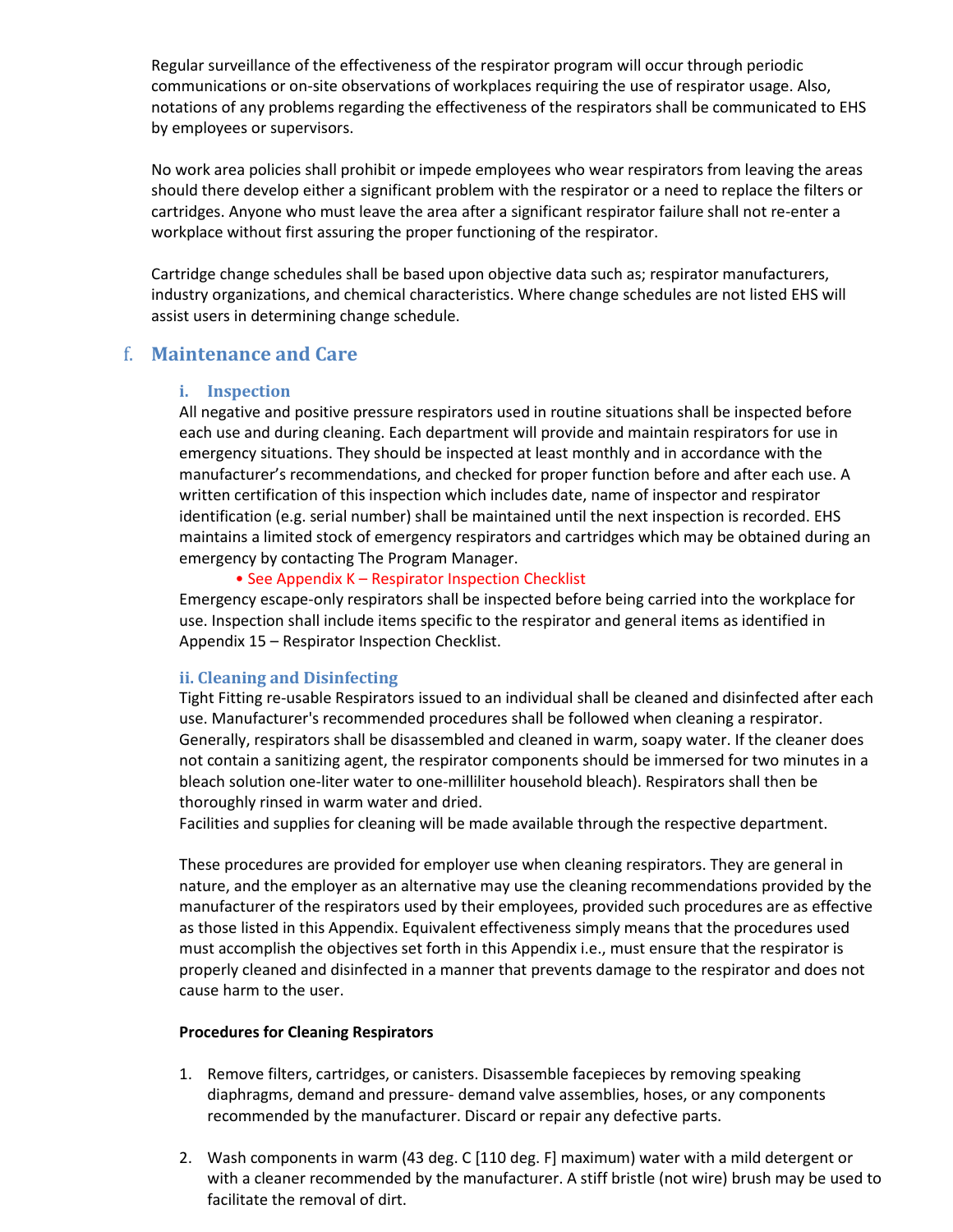3. Rinse components thoroughly in clean, warm (43 deg. C [110 deg. F] maximum), preferably running water. Drain.

4. When the cleaner used does not contain a disinfecting agent, respirator components should be immersed for two minutes in one of the following:

a. Hypochlorite solution (50 ppm of chlorine) made by adding approximately one milliliter of laundry bleach to one liter of water at 43 deg. C (110 deg. F); or,

b. Aqueous solution of iodine (50 ppm iodine) made by adding approximately 0.8 milliliters of tincture of iodine (6-8 grams ammonium and/or potassium iodide/100 cc of 45% alcohol) to one liter of water at 43 deg. C (110 deg. F); or,

c. Other commercially available cleansers of equivalent disinfectant quality when used as directed, if their use is recommended or approved by the respirator manufacturer.

- 4. Rinse components thoroughly in clean, warm (43 deg. C [110 deg. F] maximum), preferably running water. Drain. The importance of thorough rinsing cannot be overemphasized. Detergents or disinfectants that dry on facepieces may result in dermatitis. In addition, some disinfectants may cause deterioration of rubber or corrosion of metal parts if not completely removed.
- 5. Components should be hand-dried with a clean lint-free cloth or air-dried.
- 7. Reassemble facepiece, replacing filters, cartridges, and canisters where necessary.
- 8. Test the respirator to ensure that all components work properly.

### <span id="page-10-0"></span>**iii. Repairing**

Respirators are to be properly maintained at all times in order to ensure that they function properly and adequately protect the employee. Conduct thorough visual inspection for cleanliness and defects. Worn or deteriorated parts will be replaced prior to use.

Only manufacturer's approved replacement parts for the specific respirator shall be used for repairs. Consult with The Program Manager prior to underrating any repair operations.

SCBA's shall only be repaired by manufacturer or appropriately trained technician.

### <span id="page-10-1"></span>**iv. Change Schedules**

When air-purifying respirators are routinely used, filters and cartridges should be changed to reflect the use schedule. ESLI, visible particulates on a HEPA filter, and /or difficulty breathing can be used as indicators to judge when cartridges are ready for replacement.

Where it is evident by odor or irritant properties that a contaminant has broken through the filtering parts, the chemical cartridges shall be replaced immediately.

### **Change Schedule for Respirator Cartridges and Canisters**

Data and information relied upon to establish the schedule must be included in the respirator program (include in the SOP). The requirements for several of OSHA's chemical specific standards already address this issue and are listed below:

1. Acrylonitrile 1910.1045(h)(2)(ii) end-of-service life or end of shift (whichever occurs first)

2. Benzene 1910.1028(g)(2)(ii) end-of-service life or beginning of shift (whichever occurs first)

3. Butadiene 1910.1051 (h)(2)(ii) every 1, 2 or 4 hours dependent on concentration according to Table 1 (1910.1051 (h)(3)(i) and at beginning of each shift

4. Formaldehyde 1910.1048 (g)(2)(ii) -for cartridges every three hours or end of shift (whichever is sooner); for canisters, every 2 or 4 hours according to the schedule in (g)(3)(iv)

5. Vinyl chloride 1910.1017(g)(3)(ii) end-of-service life or end of shift which they are first used (whichever occurs first)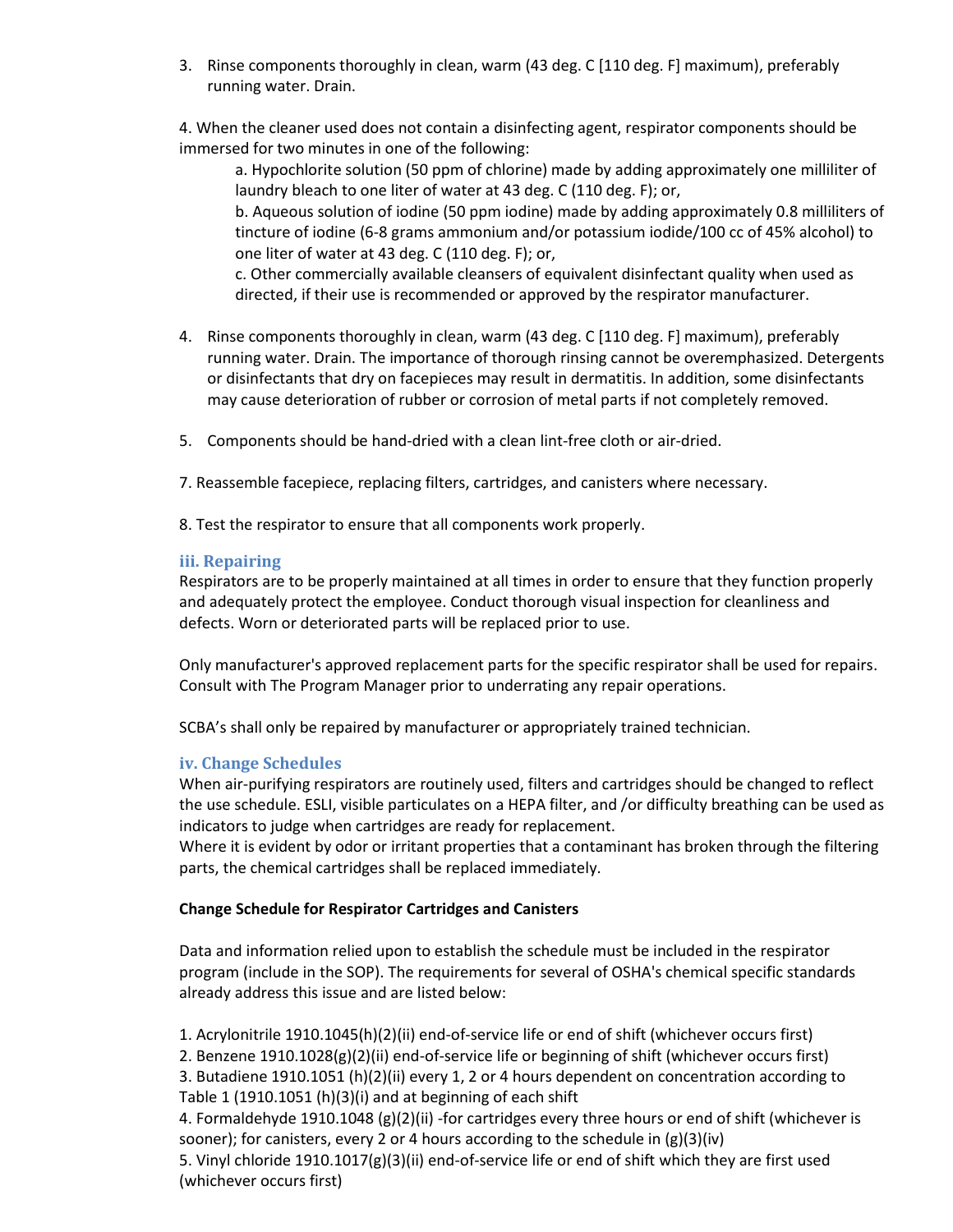6. Methylene chloride - 1910.1052 (g)(2)(ii) canisters may only be used for emergency escape and must be replaced after use.

Change schedules for all other gases and vapors must be established and implemented. A brief description of some currently available approaches or methods for respirator cartridge change schedules is presented below. This is not intended to be an exhaustive list, but a summary of some reasonable methods that a supervisor/instructor may take in creating a change schedule. No matter which method is used, the supervisor/instructor must maintain any data used in making their decision as part of their program (include in the SOP). Additional information and assistance on the following methods may be found on the internet at:

#### [https://www.osha.gov/SLTC/etools/respiratory/change\\_schedule.html](https://www.osha.gov/SLTC/etools/respiratory/change_schedule.html)

**Manufacturers Objective Data:** Respirator cartridge model-specific objective data that is available from the manufacturer or through a distributor may be used to establish change schedules. Objective data may be presented in tabular or graphical format or simply provided verbally over a manufacturer's telephone help line. Some manufacturers have developed elaborate computer programs available on the Internet that provide the necessary objective data to the user.

**Experimental Methods:** Experimental breakthrough-time data from a laboratory based on worst case testing of simulated workplace conditions. This method can provide fairly accurate service life data compared to other available methods.

**Mathematical Predictive Modeling:** One tool that has demonstrated value is the use of mathematical modeling based on predictive equations. These models are typically complex and require considerable expertise to apply. They also require proprietary information from the respirator manufacturer. OSHA fully supports the further development and validation of these models. The agency believes that respirator manufacturers may be in the best position to apply them to their products.

**Analogous Chemical Structures:** Employer would rely on service life values from other chemicals having analogous chemical structure to the contaminant under evaluation for breakthrough. Or in some cases a chemical with known migration may reasonably be anticipated to act as a surrogate for a similar chemical that would have less rapid migration (e.g., an employer could assume that a heavier, less volatile compound than another in the same chemical series that had been tested for breakthrough would breakthrough no faster than the latter compound, such as benzene versus toluene.) The use of this method requires a substantial amount of judgment and assumption of similar chemical properties. The use of analogous chemical structures should be infallible as long as objective data or information for lower molecular weight compounds is used to predict the breakthrough times for higher molecular weight analogues containing only additional methyl or phenyl groups. Data from higher molecular weight groups should not be used to predict the behavior of analogous substances with lower molecular weight. This approach relies heavily on experimental data and expert analysis. This method may be less accurate than others and should be used only when better information is not available.

**Workplace Simulations:** Invalidated methods exist or are under development where the respirator cartridge is tested in workplace in "real time" and under actual conditions of use. Simple designs have been informally described to the agency. Workplace air during representative conditions is drawn over the cartridge at a rate approximating normal breathing at a higher work rate. An air sampling/analytic device would be placed on the other side of the filter to measure the time of breakthrough. Employers could incorporate this type of testing into their air monitoring program using sampling strategies established in their workplace. In theory, these approaches should be an accurate method for determining change schedules and could accommodate fluctuating conditions of humidity, concentration, etc., to allow less conservative schedules that utilize a larger fraction of the true service life.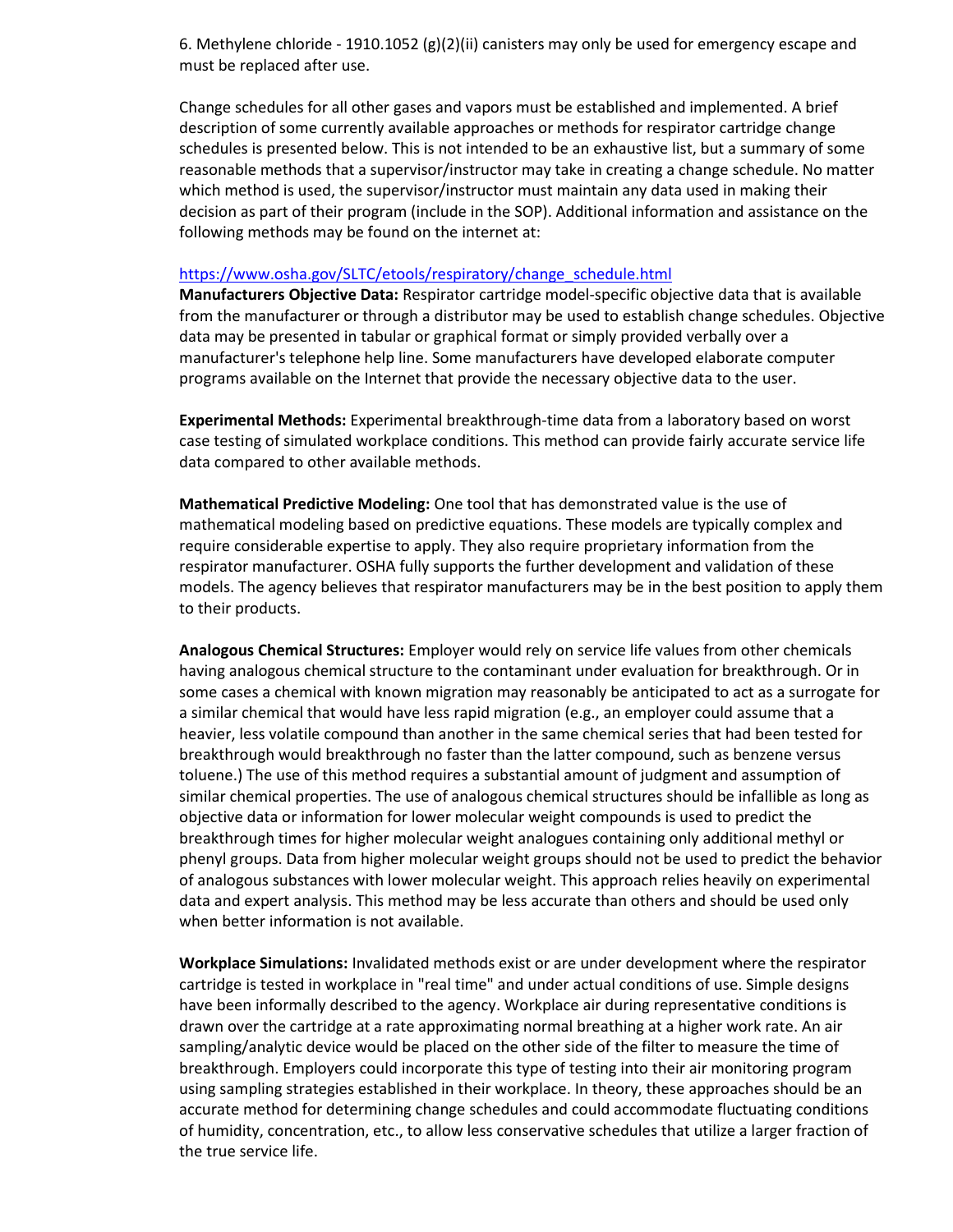**Rules of Thumb:** Generalized rules or guidance can be generated from experimental work. Presented below is a rule of thumb for estimating organic vapor service life found in Chapter 36 of the American Industrial Hygiene Association publication "The Occupational Environment Evaluation and Control".

\*If a chemical's boiling point is >70° C and the concentration is less than 200 ppm you can expect a service life of 8 hours at a normal work rate.

#### **Note: This first rule of thumb needs further review.**

- \* Service life is inversely proportional to work rate.
- \* Reducing concentration by a factor of ten will increase service life by a factor of five.
- \* Humidity above 85% will reduce service life by 50%.

These generalizations should only be used in concert with one of the other methods of predicting service life for specific contaminants

#### <span id="page-12-0"></span>**v. Storage**

Respirators shall be properly stored to protect against physical damage, contamination, excessive moisture, extreme temperatures, sunlight, and damaging chemicals. Emergency use respirators shall be stored in compartments or in covers, both of which shall be clearly marked as containing the emergency respirators.

Care must be taken to ensure that respirators are stored in such a manner as to protect against dust, harmful chemicals, sunlight, extreme temperatures, and moisture. Non-emergency respirators shall be stored in plastic bags or other means (e.g., rigid plastic

containers with tight fitting lids).

Respirators should be stored so that the face piece and the elastomeric parts will rest in a normal position. Respirators shall be stored with the shield side down. Do not hang the respirator by its straps. This is to ensure that proper function will not be impaired by the distortion of the respirator or its straps. If cartridges are stored for reuse, they shall be stored in a zip-lock bag that is dated as to the first day of use of the cartridge.

EHS emergency-use SCBA respirators are to be stored in their hard shell storage case in room 16 at Nelson Smith Buildingwhere they are easily accessible. Instructions for proper use shall be included in the storage case.

### <span id="page-12-1"></span>**vi. Breathing Air Quality and Use**

Compressed breathing air must meet at least the requirements for Grade D breathing air. The American National Standards Institute (ANSI)/Compressed Gas Association (CGA) g.7-1 – 1989, specifies the contents of Grade D breathing air as: oxygen (volume/volume) of 19.5% to 23.5%; hydrocarbon (condensed) of 5 mg/m3 of air or less; carbon monoxide of 10 ppm or less; carbon dioxide of 1,000 ppm or less; and the lack of a noticeable odor.

Air cylinders used to supply breathing air shall be marked with a NIOSH approval label. Cylinders of purchased breathing air shall have a certificate of analysis from the supplier that the breathing air meets the required Grade D air and moisture content.

All breathing air couplings must be incompatible with those of non-respirable air or other gases used on the campus to prevent inadvertent servicing of air line respirators with non-respirable gases or oxygen.

# <span id="page-12-2"></span>**5. EDUCATION AND TRAINING**

EHS or an EHS-designated trainer will furnish required training to employees who wear respirators. This training must be provided before an employee's use of a respirator in the workplace.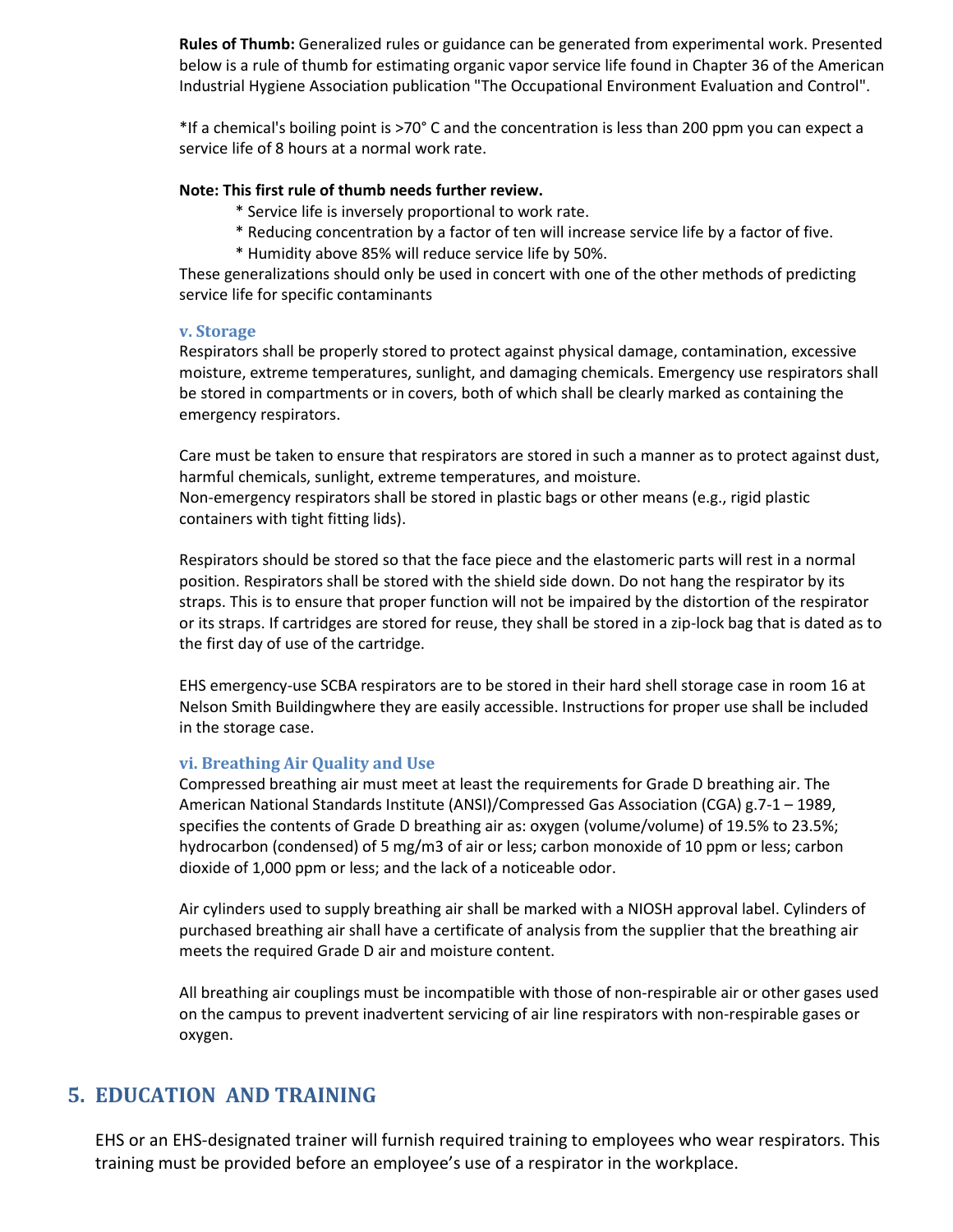Training as identified in Appendix 6 – Respirator Training Information, will be administered annually, and more often if EHS (or EHS-designee) or an employee's supervisor determines retraining appears necessary. Retraining may be necessary to ensure the safe use of the unit or in response to changes in the workplace or the type of respirator.

The training will be documented with an attendance form and recorded in the EHS Training Database. See Appendix 7 – Respirator Training Attendance. An integral part of the training employees will be required to demonstrate knowledge of the following:

• Reasons for the need of the respirator and how improper fit, usage, or maintenance can compromise the protective effect of the unit.

• Limitations and capabilities of the respirator.

• How to use the respirator effectively in emergency situations, including situations in which the respirator malfunctions.

• How to properly inspect, put on and remove, use, and check the seals of the respirator.

• Procedures for maintenance and storage of the respirator.

• How to recognize medical signs and symptoms that may limit or prevent the effective use of respirators.

• Responsibilities of ISU and the employee regarding respiratory protection.

Training records will be kept by the employing department and EHS. Records of departmental training shall be forwarded to EHS.

# <span id="page-13-0"></span>**6. RECORDKEEPING**

An electronic record of Medical evaluations and fit test evaluations shall be maintained in the EHS Safety Information Database according to 29 CFR 1910.1020 (Access to Employee Exposure and Medical Records Standard) for each employee required to wear a respirator as a condition of his or her employment. This will include: Name and job title of the respirator wearer; ISU identification number. Hard copies of any information provided to the physician and the copy of the physician's written opinion on initial, periodic and special medical examinations shall be stored in the respective departmental folder maintained by EHS.

Medical records will be maintained for 30 years beyond the last date of employment of the employee. Training records shall be maintained for five years beyond the last date of employment. Records for substance-specific OSHA Standards shall be maintained according to the specific OSHA Standard.

Reports of emergency incidents requiring respiratory equipment shall document the circumstances leading to the emergency and measures that can be taken to prevent future occurrences. These reports shall be maintained for a minimum of 30 years. Surveillance reports documenting work area air quality or exposures shall be maintained for a minimum of 30 years.

<span id="page-13-1"></span>A written copy of the current respirator program shall be retained by Environmental Health and Safety.

# **7. PROGRAM ELECTIVES**

The Illinois State University Respiratory Protection Program shall be reviewed annually by EHS. See Appendix L -Program Evaluation Checklist.

EHS will assist in the Departmental review of standard operating procedures regarding respiratory protection shall be reviewed and updated by the departments annually and more frequently as hazards, tasks, procedures, or equipment change.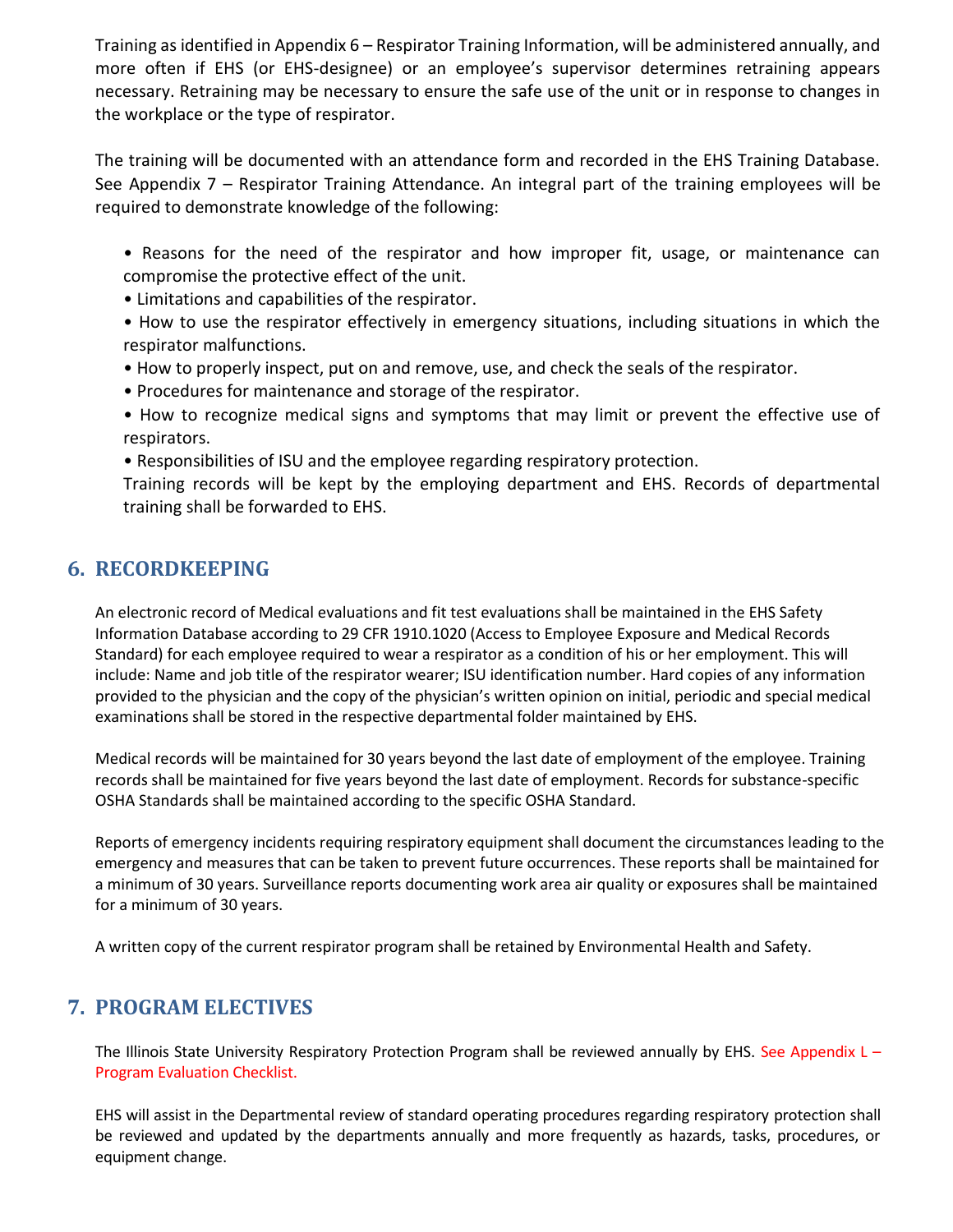# <span id="page-14-0"></span>**8. EFFECTIVE DATE**

<span id="page-14-1"></span>This program is effective 10/30/95, updated last on 6-15-16

# <span id="page-14-2"></span>**9. APPENDICES (A-M)**

# **Appendix A: Safe Operating Procedure**

**Safe Operating Procedure Form Page 1 of 2** SOP # Organization/Department\_\_\_\_\_\_\_\_\_\_\_\_\_\_\_\_\_\_\_\_\_\_\_\_\_\_\_\_\_\_\_\_\_\_\_\_\_\_\_\_ Date \_\_\_\_\_\_\_\_\_\_\_\_\_\_\_ Revision Date \_\_\_\_\_\_\_\_\_\_\_\_\_\_\_\_\_\_\_

(NOTE: add additional pages as necessary)

Description of work area:

Potential hazardous air contaminants. List physical form (e.g. gas, vapor, mist, fume, dust or Combination(s) and reasonable estimate of exposure to each:

Conditions under which respirators are required:

Temperature: Humidity: Work Rate (light, moderate, heavy): Expected Time Use: Type of respirator to be used:

End-of-Service-Life Indicator (certified by manufacturer or NIOSH) or Change Schedule (describe data relied upon and basis for change schedule):

### **Checklist of conditions required before respirator use:**

- ❑ Evaluation of work conditions by supervisor and proper choice of respirator
- ❑ Annual training
- ❑ Medical evaluation of user
- ❑ Annual respirator fit testing for user
- ❑ Oxygen in air not deficient, > 19.5%
- ❑ Air not immediately dangerous to life or health
- ❑ Beards, sideburns, temple pieces on glasses not allowed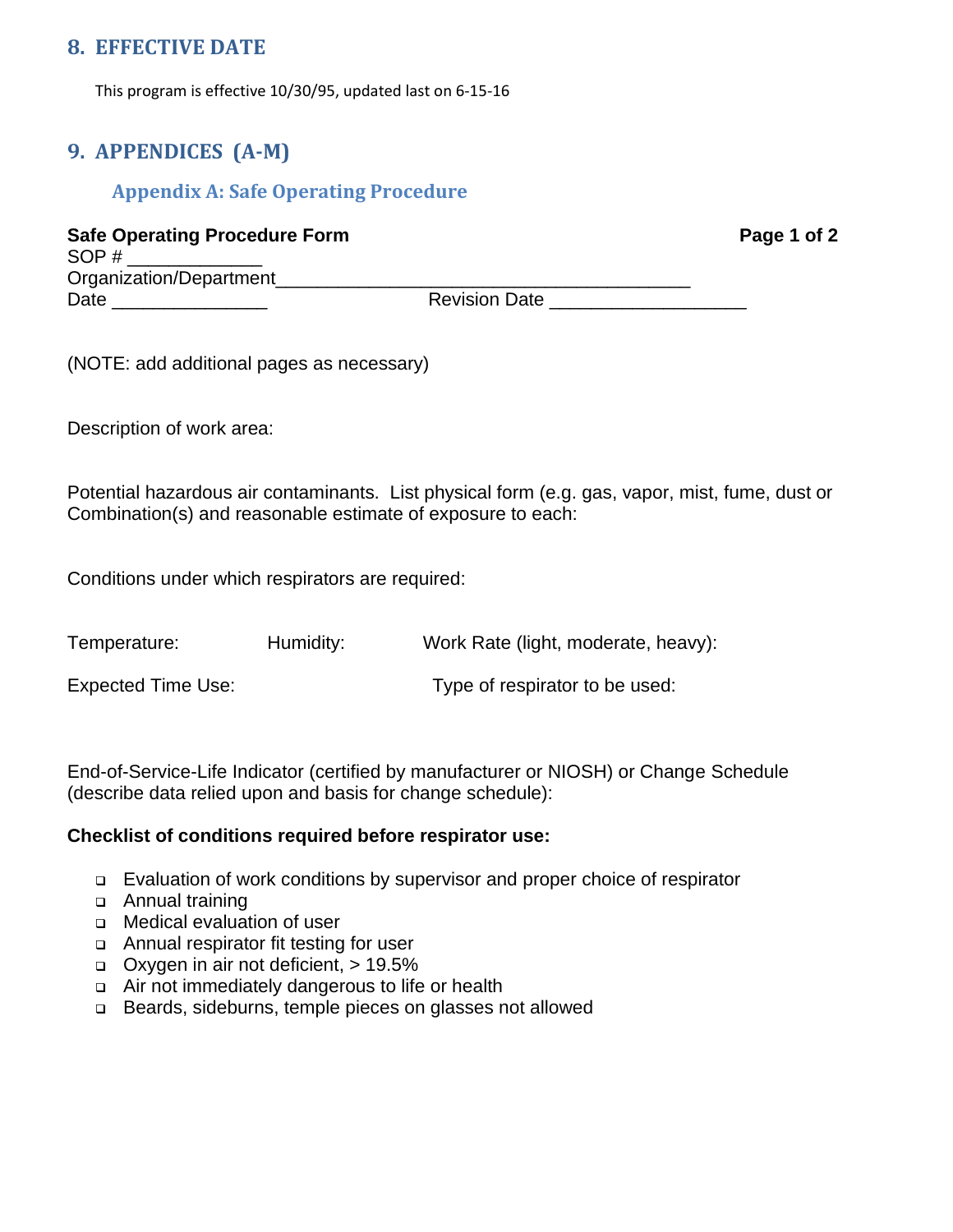### **General Procedures:**

- 1. Check respirator for any damage or deterioration; if damaged, repair if possible, otherwise do not wear and report to supervisor.
- 2. Put on respirator using instructions given during training and fit testing; tighten straps.
- 3. Respirator must have a complete seal; self test each time respirator is put on: 1) cover exhalation valve with hand and exhale, if air leaks around the seal adjust straps, repeat until no air leakage is detected; 2) cover inhalation mechanism(s) and inhale, if mask does not contract, adjust straps, repeat until mask contracts slightly.
- 4. During respirator use, leave the contaminated area at once if 1) end-of-service-life indicator or change schedule is reached for filtering mechanism; 2) you feel ill, disoriented, or claustrophobic; 3) you detect, irritation, odor or taste; or 4) breathing becomes difficult. If situation cannot be fixed by changing filters, masks, or by repairing respirator, report to supervisor.
- 5. After respirator use or at end of work day, throw disposable respirators away and filtering media (e.g. cartridges) in respirators used by more than one person. For reusable respirators 1) take apart where parts can be removed, 2) clean and disinfect all parts (except filters and cartridges) by scrubbing with soap and water and wiping with rubbing alcohol (if other disinfectant not used), 3) rinse in fresh warm water and air dry, 4) check for tightness of connections and the condition of the face piece, headbands, valves, and cartridges, 5) check rubber or elastomer parts for pliability and signs of deterioration, stretch and manipulate parts with a massaging action to keep them pliable and flexible, and 6) after dry, store in plastic sealed bag in a safe area such as a locker or sturdy box, protected from physical stress, dust, sunlight, heat, extreme cold, excessive moisture, or damaging chemicals.

**Job Specific Procedures** (add additional pages if necessary):

Supervisor signature \_\_\_\_\_\_\_\_\_\_\_\_\_\_\_\_\_\_\_\_\_\_\_\_\_\_\_\_\_\_\_\_\_\_ Date\_\_\_\_\_\_\_\_\_\_\_\_\_\_\_\_\_\_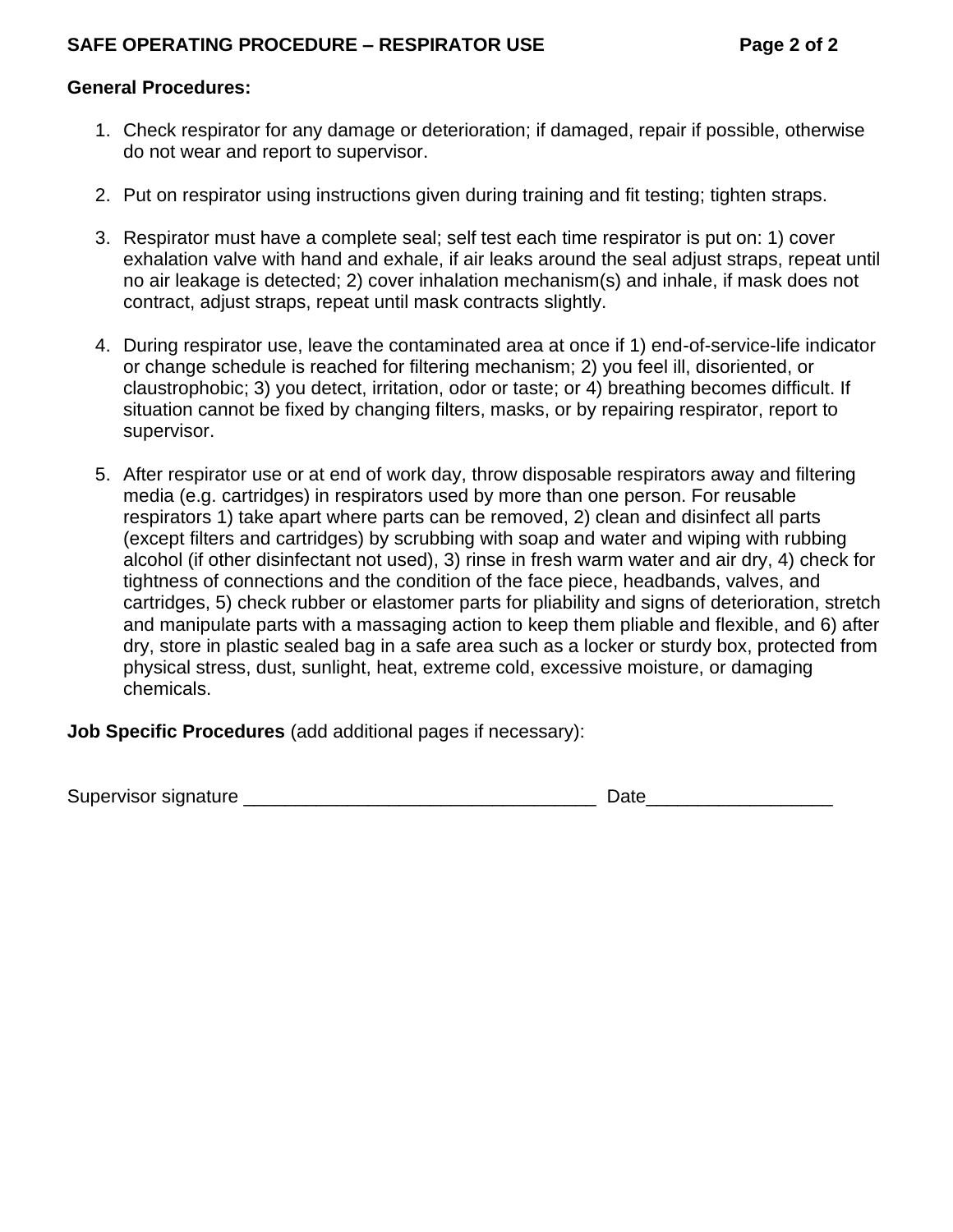# **Appendix B: Initial Medical Questionnaire – Asbestos**

### <span id="page-16-0"></span>**Illinois State University Asbestos Initial Medical Questionnaire Part I** (OSHA 1910.1001)

Your employer must allow you to answer this questionnaire during normal working hours, or at a time and place that is convenient for you. To maintain your confidentiality, your employer or supervisor must not look at or review your answers. Please take this questionnaire to your physician for review.

|                                                                                                                                                   |                 | UID:                                                                                                                                                                                                                                   |                   |
|---------------------------------------------------------------------------------------------------------------------------------------------------|-----------------|----------------------------------------------------------------------------------------------------------------------------------------------------------------------------------------------------------------------------------------|-------------------|
| Today's date:__________________________                                                                                                           | DOB:___________ | Gender:    <br>Male   Female                                                                                                                                                                                                           |                   |
|                                                                                                                                                   |                 |                                                                                                                                                                                                                                        |                   |
|                                                                                                                                                   |                 |                                                                                                                                                                                                                                        |                   |
| Job Title:                                                                                                                                        |                 |                                                                                                                                                                                                                                        |                   |
|                                                                                                                                                   |                 |                                                                                                                                                                                                                                        |                   |
|                                                                                                                                                   |                 |                                                                                                                                                                                                                                        |                   |
|                                                                                                                                                   |                 |                                                                                                                                                                                                                                        |                   |
| <b>Occupational History</b>                                                                                                                       |                 |                                                                                                                                                                                                                                        |                   |
| 1A. Have you ever worked full time (30 hours per week or more) for 6 months or more?                                                              |                 |                                                                                                                                                                                                                                        | yes               |
| no                                                                                                                                                |                 |                                                                                                                                                                                                                                        |                   |
| If yes to 1A                                                                                                                                      |                 |                                                                                                                                                                                                                                        |                   |
| B. Have you ever worked for a year or more in any dusty job?<br>Specify job/industry:____________________________Total years worked:_____________ |                 | $\Box$ does not apply $\Box$ yes $\Box$<br>no                                                                                                                                                                                          |                   |
| Was dust exposure: $\Box$ Mild $\Box$ Moderate $\Box$ Severe                                                                                      |                 |                                                                                                                                                                                                                                        |                   |
| C. Have you ever been exposed to gas or chemical fumes in your work?                                                                              |                 | $yes \mid \text{no}$                                                                                                                                                                                                                   |                   |
| Specify job/industry: Total years worked:                                                                                                         |                 |                                                                                                                                                                                                                                        |                   |
| □ Mild □ Moderate □ Severe<br>Was exposure                                                                                                        |                 |                                                                                                                                                                                                                                        |                   |
| D. What has been your usual occupation or job, the one you have worked at the longest?                                                            |                 |                                                                                                                                                                                                                                        |                   |
| Job occupation:                                                                                                                                   |                 |                                                                                                                                                                                                                                        |                   |
|                                                                                                                                                   |                 |                                                                                                                                                                                                                                        |                   |
|                                                                                                                                                   |                 |                                                                                                                                                                                                                                        |                   |
|                                                                                                                                                   |                 |                                                                                                                                                                                                                                        |                   |
| Have you ever worked?                                                                                                                             |                 |                                                                                                                                                                                                                                        |                   |
| In a mine?                                                                                                                                        | yes             | no How many years?<br><u> Letting and the manufology of the manufology of the manufology of the manufology of the manufology of the manufology of the manufology of the manufology of the manufology of the manufology of the manu</u> |                   |
| In a quarry?                                                                                                                                      | yes             | no How many years?<br><u> Letting and the manufology of the manufology of the manufology of the manufology of the manufology of the manufology of the manufology of the manufology of the manufology of the manufology of the manu</u> |                   |
| In a foundry?                                                                                                                                     | yes             |                                                                                                                                                                                                                                        |                   |
| In a pottery?                                                                                                                                     | yes             |                                                                                                                                                                                                                                        |                   |
| In a cotton, flax or hemp mill?                                                                                                                   | yes             |                                                                                                                                                                                                                                        |                   |
| With asbestos?                                                                                                                                    | ves             | no How many years?                                                                                                                                                                                                                     |                   |
| 2. Medical history                                                                                                                                |                 |                                                                                                                                                                                                                                        |                   |
| A. Do you consider yourself to be in good health?                                                                                                 |                 | $\Box$                                                                                                                                                                                                                                 | $]$ yes $\Box$ no |
| If "no" state reason:                                                                                                                             |                 |                                                                                                                                                                                                                                        |                   |
| B. Do you currently take any medications?<br>If "yes" please list:                                                                                |                 | yes                                                                                                                                                                                                                                    | no                |
| C. Do you have any vision defect?                                                                                                                 |                 |                                                                                                                                                                                                                                        | ∣yes   _  no      |
| If "yes" state nature of defect                                                                                                                   |                 |                                                                                                                                                                                                                                        |                   |
| D. Do you have any hearing defect?                                                                                                                |                 | yes L                                                                                                                                                                                                                                  | no                |
| If "yes" state nature of defect                                                                                                                   |                 |                                                                                                                                                                                                                                        |                   |
| E. Are you suffering from or have you ever suffered from:                                                                                         |                 |                                                                                                                                                                                                                                        |                   |
| Epilepsy (or fits, seizures, convulsions)?                                                                                                        |                 | yes                                                                                                                                                                                                                                    | no                |
| Rheumatic fever?                                                                                                                                  |                 | yes                                                                                                                                                                                                                                    | no                |
| Kidney disease?                                                                                                                                   |                 | yes                                                                                                                                                                                                                                    | no                |
| Bladder disease?                                                                                                                                  |                 | yes                                                                                                                                                                                                                                    | no                |
| Diabetes?                                                                                                                                         |                 | yes                                                                                                                                                                                                                                    | no                |
| Jaundice?                                                                                                                                         |                 | yes                                                                                                                                                                                                                                    | no                |
|                                                                                                                                                   |                 |                                                                                                                                                                                                                                        |                   |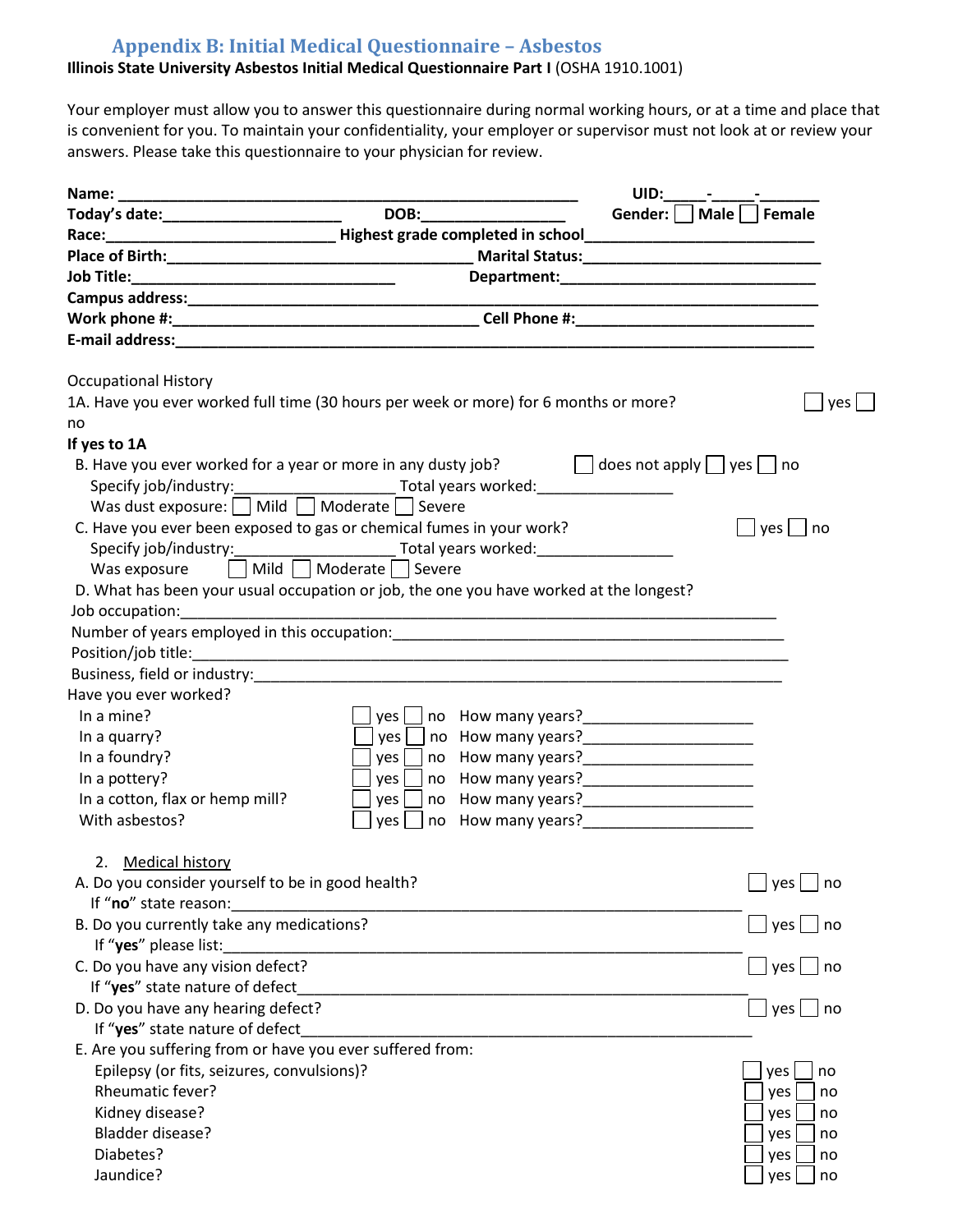| 3. Chest colds and chest illnesses                                                                                             |                                  |
|--------------------------------------------------------------------------------------------------------------------------------|----------------------------------|
| If you get a cold, does it usually go to your chest?                                                                           | Don't get colds $\Box$ yes<br>no |
| (Usually means more than 1/2 the time)                                                                                         |                                  |
| 4A.During the past 3 years, have you had any chest illnesses that have kept you off work, indoors                              |                                  |
| at home, or in bed?                                                                                                            | yes  <br>no                      |
| If yes to 4A                                                                                                                   |                                  |
| B. Did you produce phlegm with any of these chest illnesses?                                                                   | Does not apply $\Box$ yes<br>no  |
| In the last 3 years, how many such illnesses with (increased) phlegm did you have which lasted                                 |                                  |
| a week or more?   No such illnesses Number of illnesses                                                                        |                                  |
| 5. Did you have any lung trouble before the age of 16?                                                                         | $yes \bigsqcup no$               |
| 6. Have you ever had any of the following?                                                                                     |                                  |
| A. Attacks of bronchitis                                                                                                       | yes<br>no                        |
| If yes: Was it confirmed by a doctor?                                                                                          | yes<br>no                        |
| At what age was your first attack? Age in years_                                                                               |                                  |
| B. Pneumonia (include bronchopneumonia)                                                                                        | yes<br>no                        |
| If yes: Was it confirmed by a doctor?                                                                                          | yes<br>no                        |
| At what age did you first have it? Age in years                                                                                |                                  |
| C. Hay Fever?                                                                                                                  | yes  <br>no                      |
| If yes: Was it confirmed by a doctor?                                                                                          | yes  <br>no                      |
| At what age did it start? Age in years                                                                                         |                                  |
| 7. Have you ever had chronic bronchitis?                                                                                       | yes<br>no                        |
| If yes: Do you still have it?                                                                                                  | yes<br>no                        |
| Was it confirmed by a doctor?                                                                                                  | yes<br>no                        |
| At what age did it start? Age in years                                                                                         |                                  |
| 8. Have you ever had emphysema?                                                                                                | yes<br>no                        |
| If yes: Do you still have it?                                                                                                  | yes<br>no                        |
| Was it confirmed by a doctor?                                                                                                  | yes<br>no                        |
| At what age did it start? Age in years                                                                                         |                                  |
| 9. Have you ever had asthma?                                                                                                   | yes  <br>no                      |
| If yes: Do you still have it?                                                                                                  | yes<br>no                        |
| Was it confirmed by a doctor?                                                                                                  | yes<br>no                        |
| At what age did it start? Age in years                                                                                         |                                  |
| If you no longer have it, at what age did it stop? Age stopped                                                                 |                                  |
| 10. Have you ever had:                                                                                                         |                                  |
| A. Any other chest illness?                                                                                                    | yes  <br>no                      |
| If yes, please specify                                                                                                         |                                  |
| B. Any chest operations?                                                                                                       | yes  <br>no                      |
| If yes, please specify                                                                                                         |                                  |
| C. Any chest injuries?                                                                                                         | yes  <br>no                      |
| If yes, please specify                                                                                                         |                                  |
| 11. Has a doctor ever told you that you had heart trouble?                                                                     | yes<br>no                        |
| If yes: Have you ever had treatment for heart trouble in the past 10 years?                                                    | yes<br>no                        |
| 12. Has a doctor ever told you that you had high blood pressure?                                                               | yes<br>no                        |
| If yes: Have you had any treatment for high blood pressure (hypertension) in the past 10 Years?                                | yes<br>no                        |
|                                                                                                                                |                                  |
| 14. Where did you last have your chest X-rayed?__________________________________                                              |                                  |
|                                                                                                                                |                                  |
|                                                                                                                                |                                  |
| <b>Family History</b>                                                                                                          |                                  |
| 15. Were either of your natural parents ever told by a doctor that they had a chronic lung condition such as:<br><b>Father</b> |                                  |
|                                                                                                                                | <b>Mother</b>                    |

|                    | Yes | No | Don't know | Yes | No | Don't know |
|--------------------|-----|----|------------|-----|----|------------|
| Chronic bronchitis |     |    |            |     |    |            |
| Emphysema          |     |    |            |     |    |            |
| Asthma             |     |    |            |     |    |            |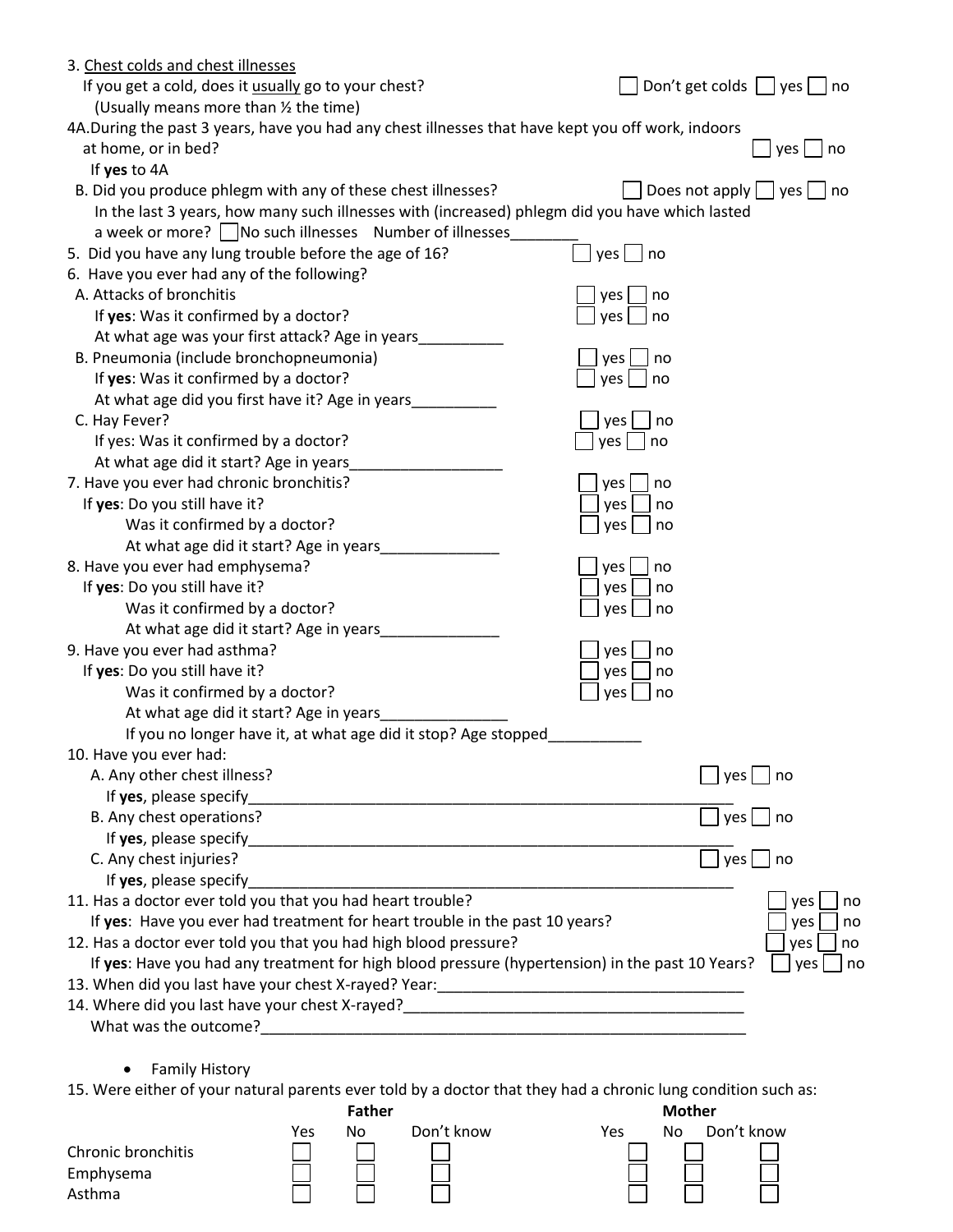| Lung cancer<br>Other chest condition<br>Is parent currently alive?<br>Please specify<br>Age, if living<br>Age, if living<br>Age at death<br>Age at death<br>Don't know<br>Don't know                                                                                                                                                                                                                                          |
|-------------------------------------------------------------------------------------------------------------------------------------------------------------------------------------------------------------------------------------------------------------------------------------------------------------------------------------------------------------------------------------------------------------------------------|
| Please specify cause of death:                                                                                                                                                                                                                                                                                                                                                                                                |
|                                                                                                                                                                                                                                                                                                                                                                                                                               |
| 16A. Do you usually have a cough?)<br>yes<br>no<br>(Count a cough with first smoke or on first going out of doors. Exclude clearing of throat.)<br>If No, skip to question 16C<br>B. Do you usually cough as much as 4 to 6 times a day 4 or more days out of the week?<br>yes<br>no                                                                                                                                          |
| C. Do you usually cough at all on getting up or first thing in the morning?<br>yes<br>no                                                                                                                                                                                                                                                                                                                                      |
| D. Do you usually cough at all during the rest of the day or at night?<br>yes<br>no<br>If yes to any above(16A,B,C,D), answer the following. If no to all, check does not apply and go to question 21.                                                                                                                                                                                                                        |
| E. Do you usually cough like this on most days for 3 consecutive months or more during the year?                                                                                                                                                                                                                                                                                                                              |
| does not apply $ $ $ $ yes $ $ $ $ no<br>F. For how many years have you had the cough? Number of years_<br>does not apply                                                                                                                                                                                                                                                                                                     |
| 17A. Do you usually bring up phlegm from your chest?<br>yes  <br>no<br>(Count phlegm with the first smoke or on first going out of doors. Exclude phlegm from the nose. Count<br>swallowed phlegm)                                                                                                                                                                                                                            |
| If no, skip to question 17C)                                                                                                                                                                                                                                                                                                                                                                                                  |
| B. Do you usually bring up phlegm like this as much as twice a day 4 or more days out of the week?<br>yes  <br>no                                                                                                                                                                                                                                                                                                             |
| C. Do you usually bring up phlegm at all on getting up or first thing in the morning?<br>yes<br>no<br>D. Do you usually bring up phlegm at all during the rest of the day or at night?<br>yes<br>no<br>If yes to any above (17A,B,C,D), answer the following. If no to all, check does not apply and go to question 18.<br>E. Do you bring up phlegm like this on most days for 3 consecutive months or more during the year? |
| does not apply $\vert \ \vert$ yes $\vert$<br>no<br>F. For how many years have you had trouble with phlegm? Number of years_____<br>does not apply                                                                                                                                                                                                                                                                            |
| Episodes of cough and phlegm<br>18. Have you had periods or episodes of (increased*) cough and phlegm lasting for 3 weeks or more each<br>year? (For persons who usually have cough and/or phlegm)<br>yes<br>no<br>If yes:<br>For how long have you had at least 1 such episode per year? Number of years                                                                                                                     |
| does not apply                                                                                                                                                                                                                                                                                                                                                                                                                |
| Wheezing                                                                                                                                                                                                                                                                                                                                                                                                                      |
| 19. Does your chest ever sound wheezy or whistling?<br>1. When you have a cold?<br>yes<br>no<br>2. Occasionally apart from colds?<br>yes<br>no<br>3. Most days or nights?<br>yes<br>no                                                                                                                                                                                                                                        |
| If yes to 1,2or 3: For how many years has this been present? Number of years<br>does not apply<br>20. Have you ever had an attack of wheezing that has made you feel short of breath?<br>$yes \mid$ no                                                                                                                                                                                                                        |
| If yes:                                                                                                                                                                                                                                                                                                                                                                                                                       |
| How old were you when you had your first such attack? Age in years<br>does not apply<br>Have you ever had 2 or more such episodes?<br>does not apply<br>yes  <br>no<br>Have you ever required medicine or treatment for the(se) attacks?<br>does not apply<br>yes<br>no<br><b>Breathlessness</b>                                                                                                                              |
| 21. If disabled from walking by any condition other than heart or lung disease, please describe and proceed                                                                                                                                                                                                                                                                                                                   |
| to question 23A. Nature of condition(s):<br>22A. Are you troubled by shortness of breath when hurrying on the level or walking up a slight hill?<br>yes<br>no                                                                                                                                                                                                                                                                 |

B. Do you have to walk slower than people of your age on the level because of breathlessness?

If **yes:**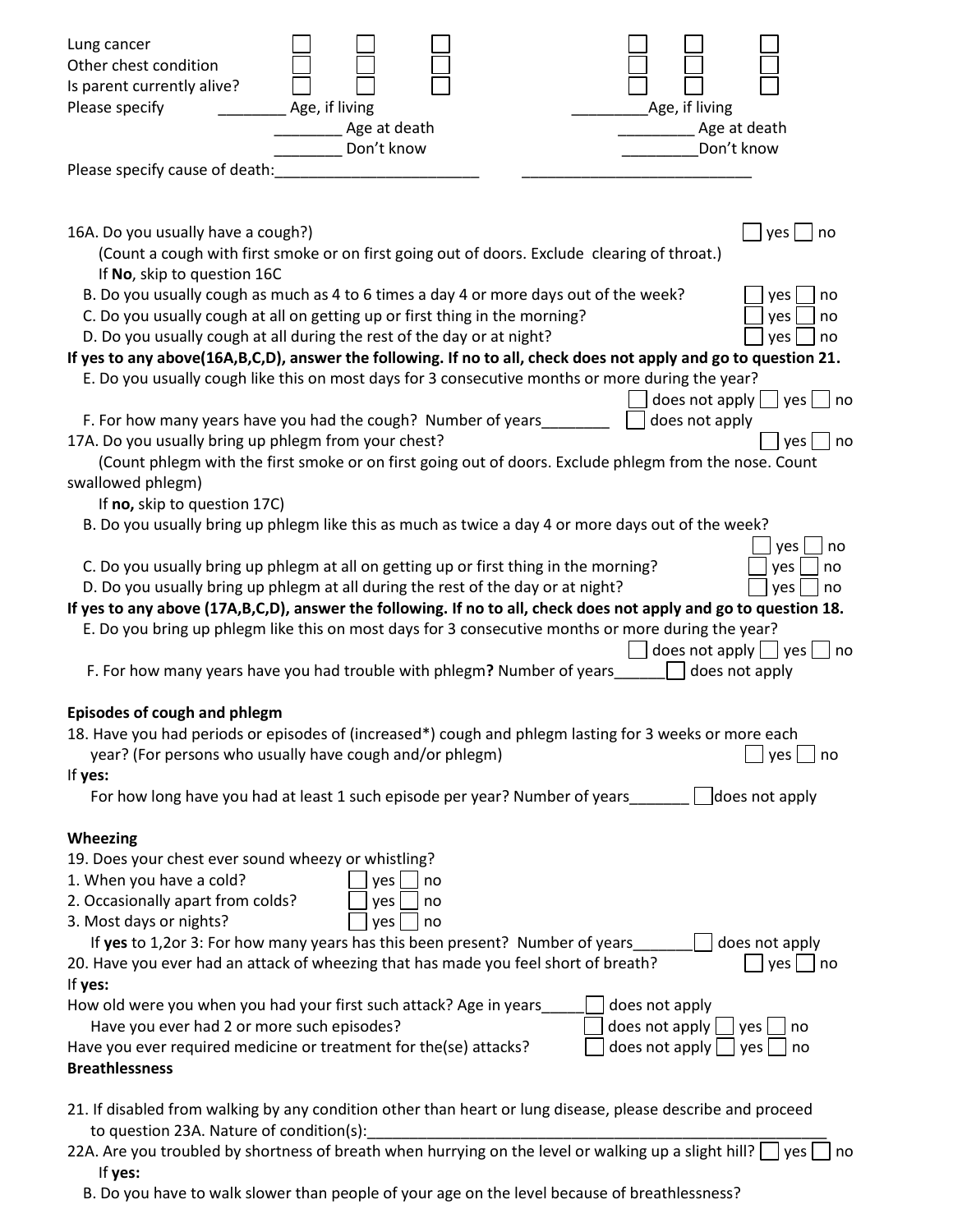| does not apply $\Box$ yes $\Box$ no                                                                                                               |
|---------------------------------------------------------------------------------------------------------------------------------------------------|
| C. Do you ever have to stop for breath when walking at your own pace on the level?                                                                |
| does not apply $ $ yes $ $ no                                                                                                                     |
| D. Do you ever have to stop for breath after walking about 100 yards (or after a few minutes) on the level?                                       |
| does not apply $\log$ yes no                                                                                                                      |
| E. Are you too breathless to leave the house or breathless on dressing or climbing one flight of stairs?                                          |
| does not apply $ $ $ $ yes $ $ $ $ no                                                                                                             |
| Tobacco smoking                                                                                                                                   |
| 23A. Have you ever smoked cigarettes?     yes     no                                                                                              |
| (No means less than 20 packs of cigarettes or 12 oz. of tobacco in a lifetime or less than 1 cigarette a day for 1                                |
|                                                                                                                                                   |
| year)                                                                                                                                             |
| If yes:                                                                                                                                           |
| does not apply $\Box$ yes $\Box$ no<br>B. Do you now smoke cigarettes (as of one month ago)                                                       |
| C. How old where you when you first started regular cigarette smoking? Age in years   does not apply                                              |
| D. If you have stopped smoking cigarettes completely, how old where you when you stopped?                                                         |
| Age stopped   Check if still smoking<br>does not apply                                                                                            |
| E. How many cigarettes do you smoke per day now? Cigarettes per day __<br>does not apply                                                          |
| F. On the average of the entire time you smoked, how many cigarettes did you smoke per day?                                                       |
| Cigarettes per day_<br>does not apply                                                                                                             |
| G. Do or did you inhale the cigarette smoke? Does not apply $\Box$ Not at all $\Box$ Slightly $\Box$ Moderately                                   |
| Deeply                                                                                                                                            |
| 24A. Have you ever smoked a pipe regularly? $\Box$ yes $\Box$ no                                                                                  |
| (Yes means more than 12 oz. Of tobacco in a lifetime)                                                                                             |
| If yes to 24A.                                                                                                                                    |
| For persons who have ever smoke a pipe                                                                                                            |
|                                                                                                                                                   |
| B. How old were you when you started to smoke a pipe regularly? Age                                                                               |
| If you have stopped smoking a pipe completely, how old were you when you stopped?                                                                 |
| Check if still smoking<br>does not apply<br>Age stopped                                                                                           |
| C. On the average over the entire time you smoked a pipe, how much pipe tobacco did you smoke per week?                                           |
| oz per week (a standard pouch of tobacco contains 1-1/2oz.)<br>does not apply                                                                     |
| D. How much pipe tobacco are smoking now? $\qquad \qquad$ oz per week $\Box$ Not currently smoking a pipe                                         |
| E. Do you or did you inhale the pipe smoke? Never smoked $\Box$ Not at all $\Box$ Slightly $\Box$ Moderately<br>Deeply                            |
| 25A. Have you ever smoked cigars regularly? (Yes means more than 1 cigar a week for a year) $\vert \ \vert$ yes $\vert \ \vert$<br>n <sub>o</sub> |
| If yes to 25A.                                                                                                                                    |
| • For persons who have ever smoked cigars                                                                                                         |
| B. How old were you when you started smoking cigars regularly? Age_                                                                               |
| If you have stopped smoking cigars completely, how old were you when you stopped?                                                                 |
| Age stopped $\Box$ Check if still smoking $\Box$ does not apply                                                                                   |
| C. On the average over the entire time you smoked cigars, how many cigars did you smoke per week?                                                 |
| Cigars per week $\Box$ does not apply                                                                                                             |
| D. How many cigars are you smoking per week now? Cigars per week<br>Not smoking cigars currently                                                  |
| E. Do or did you inhale cigar smoke? Never smoked Not at all<br>Slightly $\Box$ Moderately $\Box$ Deeply                                          |
|                                                                                                                                                   |
|                                                                                                                                                   |
| Signature:<br>Date:                                                                                                                               |

**PHYSICIAN: PLEASE FILE COPY WITH PATIENT RECORDS DO NOT RETURN THIS FORM TO EHS**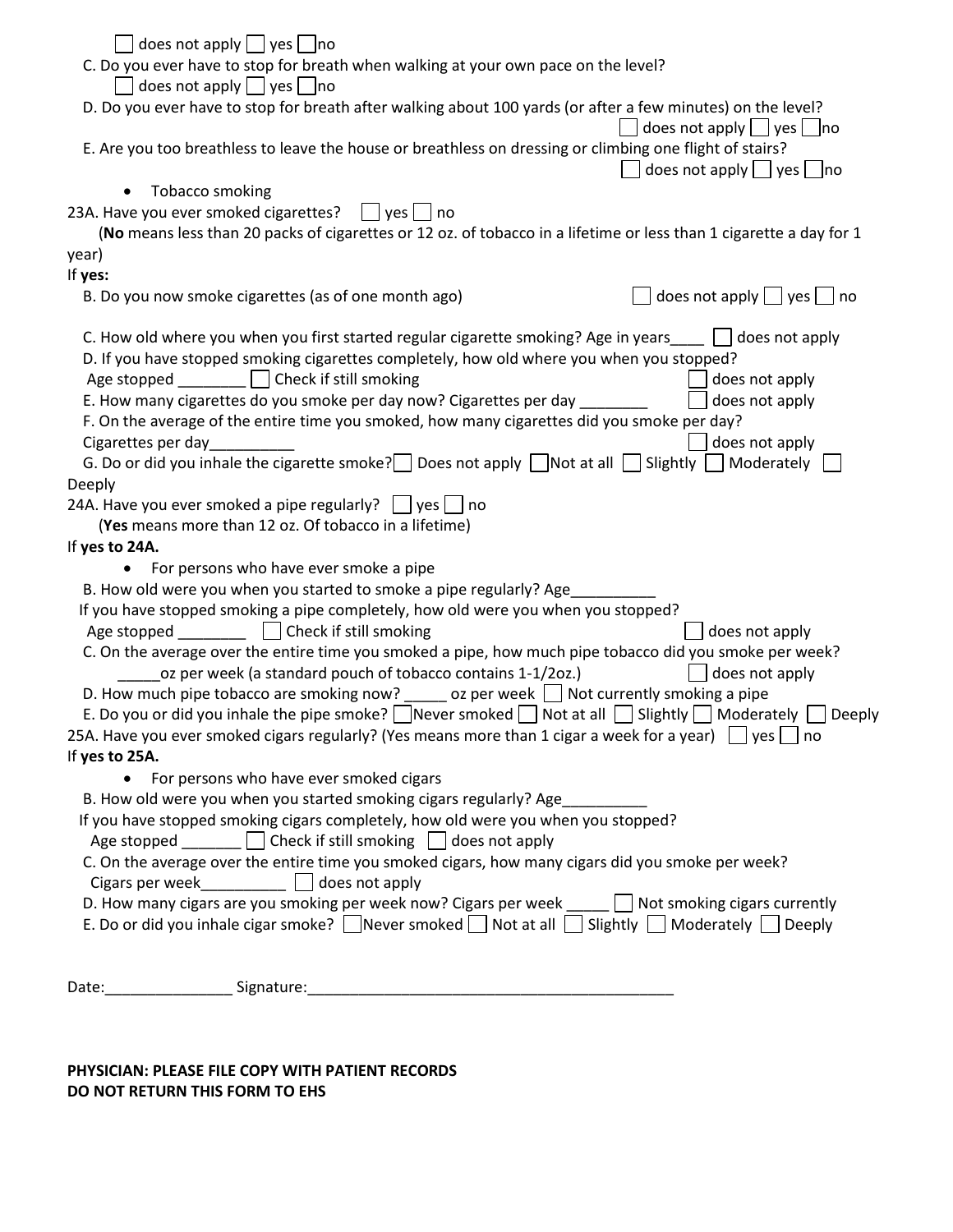# **Appendix C: Periodic Medical Questionnaire – Asbestos**

### <span id="page-20-0"></span>**Illinois State University Asbestos Periodic Medical Questionnaire Part II** (OSHA 1910.1001)

Your employer must allow you to answer this questionnaire during normal working hours, or at a time and place that is convenient for you. To maintain your confidentiality, your employer or supervisor must not look at or review your answers. Please take this questionnaire to your physician for review.

|                                                                                                                                                                                                                                |                                                                                                                                                                                                                                | UID:                                |           |
|--------------------------------------------------------------------------------------------------------------------------------------------------------------------------------------------------------------------------------|--------------------------------------------------------------------------------------------------------------------------------------------------------------------------------------------------------------------------------|-------------------------------------|-----------|
|                                                                                                                                                                                                                                | DOB: the contract of the contract of the contract of the contract of the contract of the contract of the contract of the contract of the contract of the contract of the contract of the contract of the contract of the contr | Gender:     Male     Female         |           |
|                                                                                                                                                                                                                                |                                                                                                                                                                                                                                |                                     |           |
|                                                                                                                                                                                                                                |                                                                                                                                                                                                                                |                                     |           |
|                                                                                                                                                                                                                                |                                                                                                                                                                                                                                |                                     |           |
|                                                                                                                                                                                                                                |                                                                                                                                                                                                                                |                                     |           |
|                                                                                                                                                                                                                                |                                                                                                                                                                                                                                |                                     |           |
| E-mail address: Entrance and the contract of the contract of the contract of the contract of the contract of the contract of the contract of the contract of the contract of the contract of the contract of the contract of t |                                                                                                                                                                                                                                |                                     |           |
|                                                                                                                                                                                                                                |                                                                                                                                                                                                                                |                                     |           |
| <b>Occupational History</b>                                                                                                                                                                                                    |                                                                                                                                                                                                                                |                                     |           |
| 1A. In the past year, did you work full time (30 hours per week or more) for 6 months or more?                                                                                                                                 |                                                                                                                                                                                                                                |                                     | yes<br>no |
| If yes to 1A:                                                                                                                                                                                                                  |                                                                                                                                                                                                                                |                                     |           |
| B. In the past year, did you work in a dusty job?                                                                                                                                                                              |                                                                                                                                                                                                                                | does not apply $\Box$ yes $\Box$ no |           |
| C. Was dust exposure:   mild   moderate   severe                                                                                                                                                                               |                                                                                                                                                                                                                                |                                     |           |
| D. In the past year, were you exposed to gas or chemical fumes in your work? $\Box$ yes $\Box$ no                                                                                                                              |                                                                                                                                                                                                                                |                                     |           |
| E. Was exposure: $\Box$ mild $\Box$ moderate $\Box$ severe                                                                                                                                                                     |                                                                                                                                                                                                                                |                                     |           |
| F. In the past year, what was your: Job/occupation: _____________________________                                                                                                                                              |                                                                                                                                                                                                                                |                                     |           |
|                                                                                                                                                                                                                                | Position/job title: The contract of the contract of the contract of the contract of the contract of the contract of the contract of the contract of the contract of the contract of the contract of the contract of the contra |                                     |           |
|                                                                                                                                                                                                                                |                                                                                                                                                                                                                                |                                     |           |
| <b>Recent Medical History</b><br>$\bullet$                                                                                                                                                                                     |                                                                                                                                                                                                                                |                                     |           |
|                                                                                                                                                                                                                                |                                                                                                                                                                                                                                |                                     |           |
| 2A. Do you consider yourself to be in good health?<br>If no, state reason                                                                                                                                                      | yes     no                                                                                                                                                                                                                     |                                     |           |
| B. Do you currently take any medications?                                                                                                                                                                                      | $yes \mid$<br>no                                                                                                                                                                                                               |                                     |           |
| If yes, please list: and the same state of the state of the state of the state of the state of the state of the                                                                                                                |                                                                                                                                                                                                                                |                                     |           |
| C. In the past year, have you developed?                                                                                                                                                                                       |                                                                                                                                                                                                                                |                                     |           |
| Epilepsy (or fits, seizures, convulsions)?                                                                                                                                                                                     | no                                                                                                                                                                                                                             |                                     |           |
| Rheumatic fever?                                                                                                                                                                                                               | yes  <br>yes<br>no                                                                                                                                                                                                             |                                     |           |
| Kidney disease?                                                                                                                                                                                                                | yes<br>no                                                                                                                                                                                                                      |                                     |           |
| Bladder disease?                                                                                                                                                                                                               | yes<br>no                                                                                                                                                                                                                      |                                     |           |
| Diabetes?                                                                                                                                                                                                                      | yes<br>no                                                                                                                                                                                                                      |                                     |           |
| Jaundice?                                                                                                                                                                                                                      | yes  <br>no                                                                                                                                                                                                                    |                                     |           |
|                                                                                                                                                                                                                                |                                                                                                                                                                                                                                |                                     |           |
| Chest colds and chest illnesses                                                                                                                                                                                                |                                                                                                                                                                                                                                |                                     |           |
| 3. If you get a cold, does it usually go to your chest?                                                                                                                                                                        | Don't get colds $\Box$ yes $\Box$ no                                                                                                                                                                                           |                                     |           |
| (Usually means more than 1/2 the time)                                                                                                                                                                                         |                                                                                                                                                                                                                                |                                     |           |
| 4A. During the past 3 years, have you had any chest illnesses that have kept you off work, indoors                                                                                                                             |                                                                                                                                                                                                                                |                                     |           |
| at home, or in bed? $\Box$<br>$ves$   no                                                                                                                                                                                       |                                                                                                                                                                                                                                |                                     |           |
| If yes to 4A                                                                                                                                                                                                                   |                                                                                                                                                                                                                                |                                     |           |
| B. Did you produce phlegm with any of these chest illnesses? $\Box$ Does not apply $\Box$ yes [                                                                                                                                |                                                                                                                                                                                                                                | l no                                |           |
| In the last 3 years, how many such illnesses with (increased) phlegm did you have which lasted a                                                                                                                               |                                                                                                                                                                                                                                |                                     |           |
| week or more? No such illnesses Number of illnesses                                                                                                                                                                            |                                                                                                                                                                                                                                |                                     |           |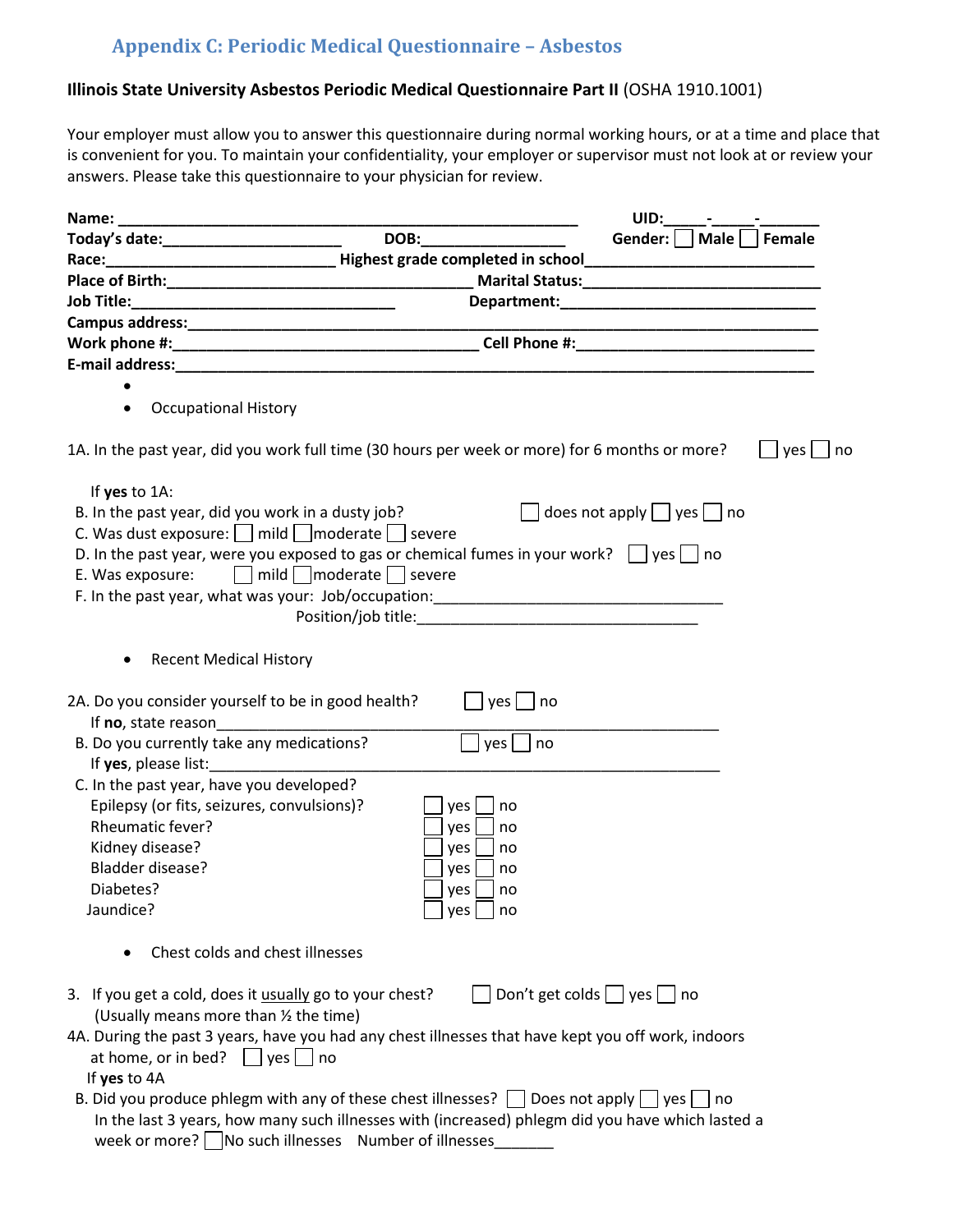### • Respiratory System

| In the past year have you had:   |                                                                                      |
|----------------------------------|--------------------------------------------------------------------------------------|
| Asthma                           | yes  <br>no                                                                          |
|                                  |                                                                                      |
| <b>Bronchitis</b>                | yes<br>no                                                                            |
| If yes, explain                  |                                                                                      |
| <b>Hay Fever</b>                 | yes<br>no                                                                            |
|                                  |                                                                                      |
| Other allergies                  | yes<br>no                                                                            |
| If yes, explain                  |                                                                                      |
| Pneumonia                        | yes<br>no                                                                            |
| If yes, explain                  |                                                                                      |
| Tuberculosis                     | yes<br>no                                                                            |
|                                  |                                                                                      |
| <b>Chest Surgery</b>             | yes<br>no                                                                            |
| If yes, explain                  |                                                                                      |
| Other Lung Problems              | yes<br>no                                                                            |
| If yes, explain                  |                                                                                      |
| <b>Heart Disease</b>             | yes<br>no                                                                            |
| If yes, explain                  |                                                                                      |
|                                  |                                                                                      |
| Do you have:                     |                                                                                      |
| Frequent colds                   | $\Box$ yes $\Box$<br>no                                                              |
| If yes, explain                  |                                                                                      |
| Chronic cough                    | yes  <br>no                                                                          |
| If yes, explain                  |                                                                                      |
| Shortness of breath when walking |                                                                                      |
| Or climbing on flight of stairs  | $\Box$ yes $\Box$<br>no                                                              |
| If yes, explain                  |                                                                                      |
|                                  |                                                                                      |
| Do you:                          |                                                                                      |
| Wheeze                           | yes<br>no                                                                            |
| If yes, explain                  |                                                                                      |
| Cough up phlegm                  | yes  <br>no                                                                          |
|                                  |                                                                                      |
|                                  |                                                                                      |
|                                  | Smoke cigarettes: Packs per day____________ How many years______________________ N/A |
|                                  |                                                                                      |
|                                  |                                                                                      |
|                                  |                                                                                      |
|                                  |                                                                                      |

### **PHYSICIAN: RETAIN A COPY FOR EMPLOYEE HEALTH RECORDS DO NOT RETURN THIS FORM TO EHS**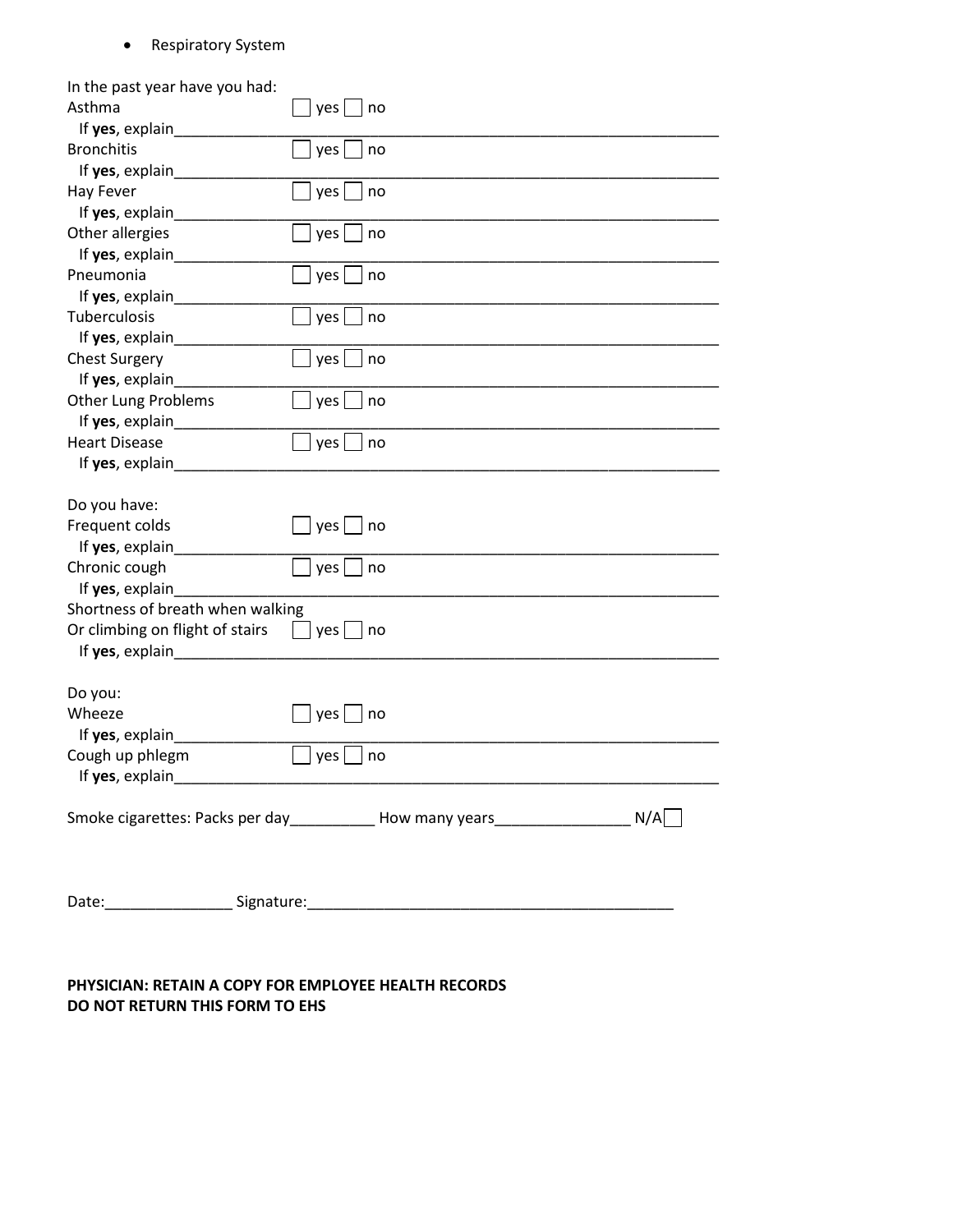# <span id="page-22-0"></span>**Appendix D: Medical Evaluation for Respirator Users Questionnaire – General**

# **Illinois State University Respirator Medical Evaluation Questionnaire** (OSHA 1910.134)

Your employer must allow you to answer this questionnaire during normal working hours, or at a time and place that is convenient for you. To maintain your confidentiality, your employer or supervisor must not look at or review your answers. Please take this questionnaire to your physician for review.

|                                                                                                | EMPLOYEE ID: DEPT: DATE:                                                                    |  |  |  |  |  |
|------------------------------------------------------------------------------------------------|---------------------------------------------------------------------------------------------|--|--|--|--|--|
|                                                                                                | PHONE #: BEST TIME TO REACH YOU AT GIVEN NUMBER: HEIGHT: WEIGHT:                            |  |  |  |  |  |
|                                                                                                | AGE (TO NEAREST YEAR): SEX (CIRCLE ONE): <b>MALE</b> / <b>FEMALE</b> JOB TITLE:             |  |  |  |  |  |
|                                                                                                | HAS YOUR EMPLOYER TOLD YOU HOW TO CONTACT THE HEALTH CARE PROFESSIONAL WHO WILL REVIEW THIS |  |  |  |  |  |
| QUESTIONNAIRE (CIRCLE ONE): YES / NO                                                           |                                                                                             |  |  |  |  |  |
| CHECK THE TYPE OF RESPIRATOR YOU WILL USE (YOU CAN CHECK MORE THAN ONE):                       |                                                                                             |  |  |  |  |  |
| N, R, OR P DISPOSABLE RESPIRATOR (FILTER-MASK, NON-CARTRIDGE TYPE ONLY):                       |                                                                                             |  |  |  |  |  |
| OTHER TYPE (EXAMPLE: HALF- OR FULL-FACEPIECE TYPE, POWERED–AIR PURIFYING, SUPPLIED-AIR, SCBA): |                                                                                             |  |  |  |  |  |
| HAVE YOU WORN A RESPIRATOR BEFORE: YES / NO IF "YES", WHAT TYPE:                               |                                                                                             |  |  |  |  |  |

1. DO YOU CURRENTLY SMOKE TOBACCO OR HAVE YOU SMOKED TOBACCO IN THE LAST MONTH: **YES** / **NO** 

2. HAVE YOU EVER HAD ANY OF THE FOLLOWING CONDITIONS:

- a. SEIZURES: **YES** / **NO** b. DIABETES: **YES** / **NO** c. CLAUSTROPHOBIA: **YES** / **NO**
- d. ALLERGIC REACTIONS THAT INTERFERE WITH YOUR BREATHING: **YES** / **NO**
- e. TROUBLE SMELLING ODORS: **YES** / **NO**
- 3. HAVE YOU EVER HAD ANY OF THE FOLLOWING PULMONARY OR LUNG PROBLEMS:
	- a. ASBESTOSIS: **YES** / **NO** b. ASTHMA: **YES** / **NO** c. CHRONIC BRONCHITIS: **YES** / **NO**
	- d. EMPHYSEMA: **YES** / **NO** e. PNEUMONIA: **YES** / **NO** f. TUBERCULOSIS: **YES** / **NO**
	- g. SILICOSIS: **YES** / **NO** h. PNEUMOTHORAX: **YES** / **NO** i. LUNG CANCER: **YES** / **NO** 
		- **j.** BROKEN RIBS: **YES** / **NO** k. ANY CHEST INJURIES OR SURGERIES: **YES** / **NO**
		- l. ANY OTHER LUNG PROBLEM THAT YOU'VE BEEN TOLD ABOUT: **YES** / **NO**
- 4. DO YOU CURRENTLY HAVE ANY OF THE FOLLOWING SYMPTOMS OF PULMONARY OR LUNG ILLNESS:
	- a. SHORTNESS OF BREATH: **YES** / **NO**
	- b. SHORTNESS OF BREATH WHEN WALKING FAST ON LEVEL GROUND OR WALKING UP INCLINE: **YES** / **NO**
	- c. WHEN WALKING WITH OTHER PEOPLE AT AN ORDINARY PACE ON LEVEL GROUND: **YES** / **NO**
	- d. HAVE TO STOP FOR BREATH WHEN WALKING AT YOUR OWN PACE ON LEVEL GROUND: **YES** / **NO**
	- e. SHORTNESS OF BREATH WHEN WASHING OR DRESSING YOURSELF: **YES** / **NO**
	- f. SHORTNESS OF BREATH THAT INTERFERES WITH YOUR JOB: **YES** / **NO**
	- g. COUGHING THAT PRODUCES PHLEGM: **YES** / **NO**
	- h. COUGHING THAT WAKES YOU UP EARLY IN THE MORNING: **YES** / **NO**
	- i. COUGHING THAT OCCURS MOSTLY WHEN YOU ARE LYING DOWN: **YES** / **NO**
	- j. COUGHING UP BLOOD THE LAST MONTH: **YES** / **NO**
	- k. WHEEZING: **YES** / **NO** l. WHEEZING THAT INTEREFERES WITH YOUR JOB: **YES** / **NO**
	- m. CHEST PAIN WHEN YOU BREATHE DEEPLY: **YES** / **NO**
	- n. ANY OTHER SYMPTOMS THAT YOU THINK MAY BE RELATED TO LUNG PROBLEMS: **YES** / **NO**
- 5. HAVE YOU EVER HAD ANY OF THE FOLLOWING CARDIOVASCULAR OR HEART PROBLEMS: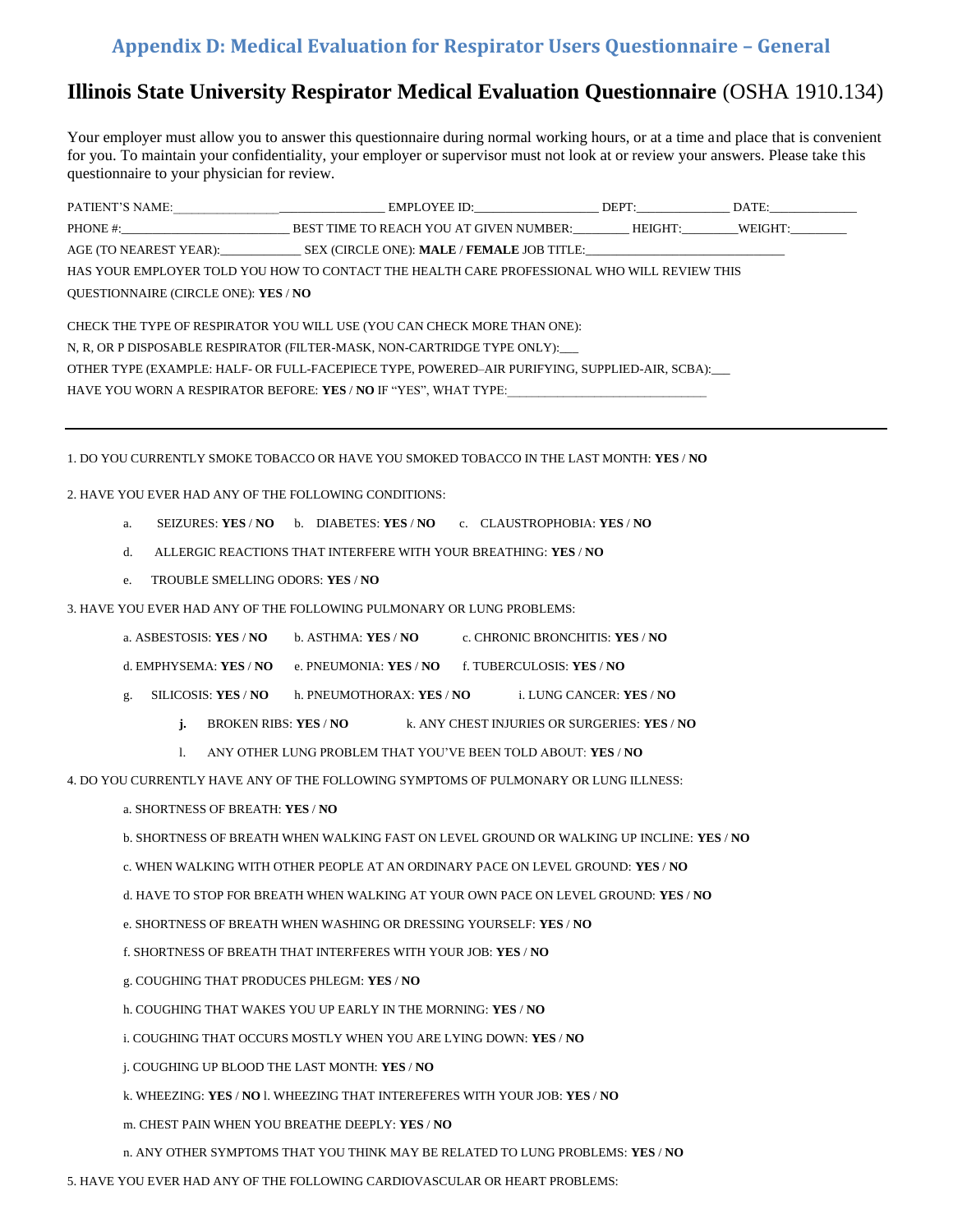|  |  |  | a. HEART ATTACK: <b>YES / NC</b> |  |  |
|--|--|--|----------------------------------|--|--|
|--|--|--|----------------------------------|--|--|

- a. HEART ATTACK: **YES** / **NO** b. STROKE: **YES** / **NO** c. ANGINA: **YES** / **NO**
- d. HEART FAILURE: **YES** / **NO** e. SWELLING IN YOUR LEGS OR FEET: **YES** / **NO**
- f. HEART ARRHYTHMIA: **YES** / **NO** g. HIGH BLOOD PRESSURE: **YES** / **NO**

h. ANY OTHER HEART PROBLEM THAT YOU'VE BEEN TOLD ABOUT: **YES** / **NO** 

6. HAVE YOU EVER HAD ANY OF THE FOLLOWING CARDIOVASCULAR OR HEART PROBLEMS:

a. FREQUENT PAIN OR TIGHTNESS IN YOUR CHEST: **YES** / **NO** 

- b. PAIN OR TIGHTNESS IN YOUR CHEST THAT DURING PHYSICAL ACTIVITY: **YES** / **NO**
- c. PAIN OR TIGHTNESS IN YOUR CHEST THAT INTEREFERES WITH YOUR JOB: **YES** / **NO**
- d. IN THE PAST TWO YEARS, HAVE YOU NOTICED YOUR HEART SKIPPING OR MISSING A BEAT: **YES** / **NO**
- e. HEARTBURN OR INDIGESTION THAT IS NOT RELATED TO EATING: **YES** / **NO**
- f. ANY OTHER SYMPTOMS THAT MAY BE RELATED TO HEART OR CIRCULATION PROBLEMS: **YES** / **NO**

7. DO YOU CURRENTLY TAKE MEDICATION FOR ANY OF THE FOLLOWING PROBLEMS:

- a. BREATHING OR LUNG PROBLEMS: **YES** / **NO** b. HEART TROUBLE: **YES** / **NO**
- c. BLOOD PRESSURE: **YES** / **NO** d. SEIZURES: **YES** / **NO**

8. IF YOU'VE USED A RESPIRATOR, HAVE YOU EVER HAD ANY OF THE FOLLOWING PROBLEMS (IF NOT, SKIP TO #9)

- a. EYE IRRITATION: **YES** / **NO** b. SKIN ALLERGIES OR RASHES: **YES** / **NO** c. ANXIETY: **YES** / **NO**
- d. GENERAL WEAKNESS OR FATIGUE: **YES** / **NO**
- **f.** ANY OTHER PROBLEMS THAT INTERFERES WITH YOUR USE OF A RESPIRATOR: **YES** / **NO**
- **10.** WOULD YOU LIKE TO TALK TO THE HEALTHCARE PROFESSIONAL WHO WILL REVIEW THIS QUESTIONNAIRE ABOUT YOUR ANSWERS TO THIS QUESTIONNAIRE?: **YES** / **NO**  \_\_\_\_\_\_\_\_\_\_\_\_\_\_\_\_\_\_\_\_\_\_\_\_\_\_\_\_\_\_\_\_\_\_\_\_\_\_\_\_\_\_\_\_\_\_\_\_\_\_\_\_\_\_\_\_\_\_\_\_\_\_\_\_\_\_\_\_\_\_\_\_\_\_\_\_\_\_\_\_\_\_\_\_\_\_\_\_\_\_\_\_\_\_\_\_\_\_\_\_\_\_\_\_\_\_\_\_\_\_\_\_\_\_\_\_\_\_\_\_\_\_\_

QUESTIONS 10-15 MUST BE ANSWERED BY EVERY EMPLOYEE WHO HAS BEEN SELECTED TO USE EITHER A FULL-FACEPIECE RESPIRATOR OR A SELF-CONTAINED BREATHING APPARATUS (SCBA). FOR EMPLOYEES WHO HAVE BEEN SELECTED TO USE OTHER TYPES OF RESPIRATORS, ANSWERING THESE QUESTIONS IS VOLUNTARY. 10. HAVE YOU EVER LOST VISION IN EITHER EYE (TEMPORARILY OR PERMANENTLY): **YES** / **NO** 

11. DO YOU CURRENTLY HAVE ANY OF THE FOLLOWING VISION PROBLEMS:

- a. WEAR CONTACT LENSES: **YES** / **NO** b. WEAR GLASSES: **YES** / **NO** c. COLOR BLIND: **YES** / **NO**
- d. ANY OTHER EYE OR VISION PROBLEM: **YES / NO**
- 12. HAVE YOU EVER HAD AN INJURY TO YOUR EARS, INCLUDING A BROKEN EAR DRUM: **YES** / **NO**

13. DO YOU CURRENTLY HAVE ANY OF THE FOLLOWING HEARING PROBLEMS:

- a. DIFFICULTY HEARING: **YES** / **NO** b. WEAR A HEARING AID: **YES** / **NO**
- c. ANY OTHER HEARING OR EAR PROBLEM: **YES** / **NO**
- **14.** HAVE YOU EVER HAD A BACK INJURY: **YES** / **NO**

15. DO YOU CURRENTLY HAVE ANY OF THE FOLLOWING MUSCULOSKELETAL PROBLEMS:

- a. WEAKNESS IN ANY OF YOUR ARMS AND LEGS: **YES** / **NO** b. BACK PAIN: **YES** / **NO**
- c. DIFFICULTY FULLY MOVING YOUR ARMS AND LEGS: **YES** / **NO**
- d. PAIN OR STIFFNESS WHEN YOU LEAN FORWARD OR BACKWARD AT THE WAIST: **YES** / **NO**
- e. DIFFICULTY FULLY MOVING YOUR HEAD UP OR DOWN: **YES** / **NO** f. SIDE TO SIDE: **YES** / **NO**
- g. DIFFICULTY BENDING AT YOUR KNESS: **YES** / **NO** h. DIFFICULTY SQUATTING: **YES** / **NO**  i. CLIMBING A FLIGHT OF STAIRS OR A LADDER CARRYING MORE THAN 25 POUNDS: **YES** / **NO**

j. OTHER MUSCLE OR SKELETAL PROBLEM THAT INTERFERES WITH USING A RESPIRATOR: **YES** / **NO** 

16. HAVE YOU EVER WORKED OR DO YOU WORK IN OR WITH:

- a. FOUNDRY: **YES** / **NO** b. MINE: **YES** / **NO** IF "YES", WHAT TYPE:\_\_\_\_\_\_\_\_\_\_\_\_\_\_\_\_\_\_\_\_c. QUARRY: **YES** / **NO**
- d. ASBESTOS: **YES** / **NO** c. SANDBLASTING: **YES** / **NO** e. TEXTILE MILL: **YES** / **NO**
- f. WELDING FUMES: **YES** / **NO** g. OTHER DUSTS, FUMES, SMOKE: **YES** / **NO**
- h. TOXIC CHEMICALS: **YES** / **NO**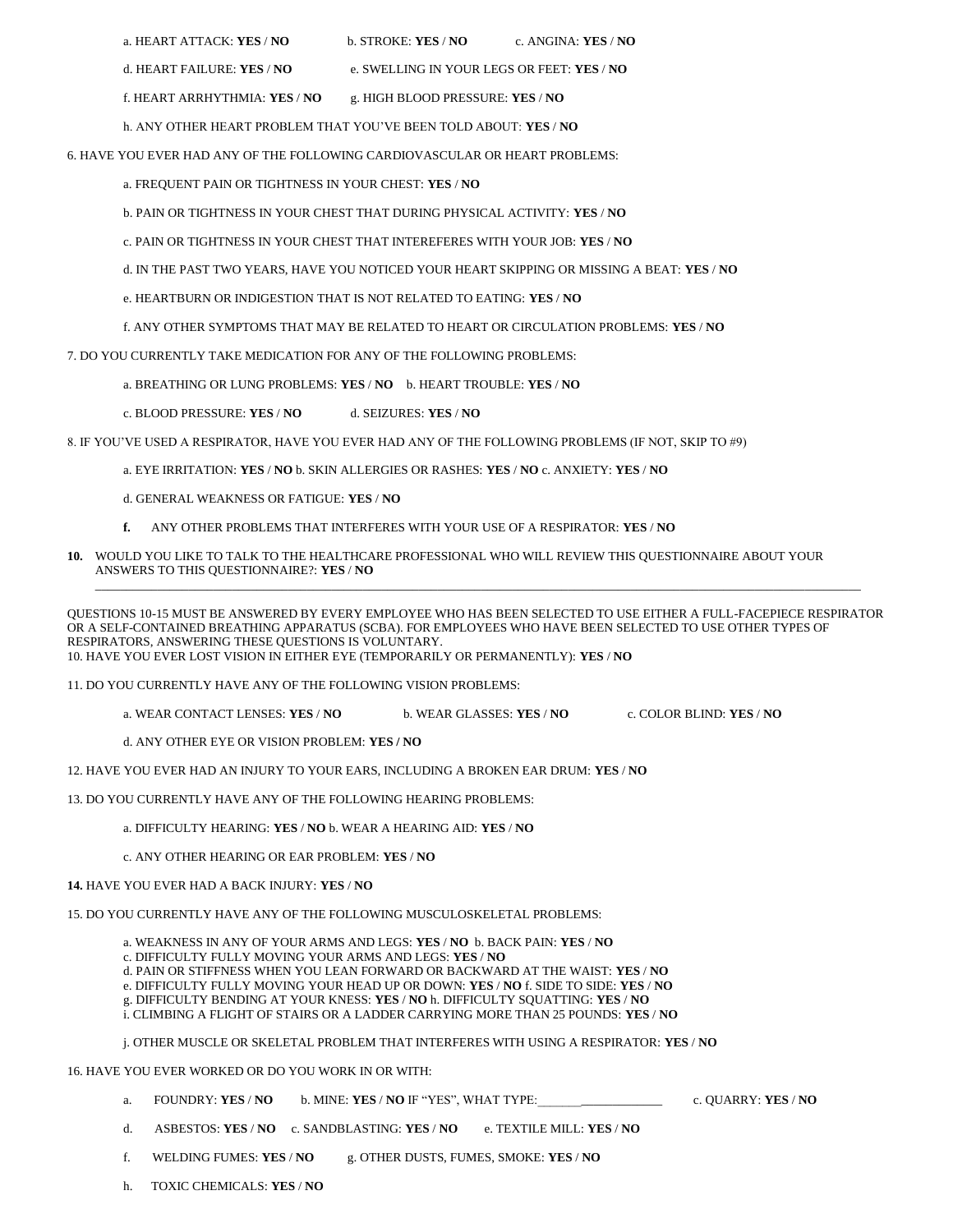IF "YES", CIRCLE WHICH ONES: BENZENE FORMALDEHYDE CARBON TET PESTICIDES HERBICIDES OTHER:

17. AT WORK OR AT HOME, HAVE YOU EVER BEEN EXPOSED TO HAZARDOUS SOLVENTS, HAZARDOUS AIRBORNE CHEMICALS (E.G. GASES, FUMES, OR DUST), OR HAVE YOU COME INTO SKIN CONTACT WITH HAZARDOUS MATERIALS: **YES / NO** IF "YES", NAME THE CHEMICALS IF YOU KNOW THEM:

- 18. HAVE YOU BEEN IN THE MILITARY SERVICES: **YES / NO**  IF "YES", WERE YOU EXPOSED TO BIOLOGICAL OR CHEMICAL AGENTS: **YES / NO**
- 19. HAVE YOU EVER WORKED ON A HAZMAT TEAM: **YES / NO**
- 20. WILL YOU BE USING ANY OF THE FOLLOWING ITEMS WITH YOUR RESPIRATOR:
	- a. HEPA FILTERS: **YES / NO**
	- b. CANISTERS (E.G. GAS MASKS) **YES / NO**
- c. CARTRIDGES: **YES / NO**
- 21. HOW OFTEN ARE YOU EXPECTED TO USE THE RESPIRATOR (ANSWER ALL THAT APPLY): a. ESCAPE ONLY: **YES / NO**
	- b. EMERGENCY RESCUE ONLY: **YES / NO**
	- c. LESS THAN 5 HOURS/WEEK: **YES / NO**
	- d. LESS THAN 2 HOURS/DAY: **YES / NO**
	- e. 2-4 HOURS/DAY: **YES / NO**
	- f. OVER 4 HOURS/DAY: **YES / NO**
- 22. WILL YOU BE WEARING PROTECTIVE CLOTHING AND/OR EQUIPMENT WHEN USING THE RESPIRATOR: **YES / NO**

23. OTHER THAN MEDICATIONS FOR BREATHING AND LUNG PROBLEMS, HEART TROUBLE, BLOOD PRESSURE, AND QUESTIONNAIRE, ARE YOU TAKING ANY OTHER MEDICATIONS FOR ANY REASON (INCLUDING OVER-THE-COUNTER MEDICATIONS): **YES** / **NO** 

24. DURING THE PERIOD YOU ARE USING THE RESPIRATOR(S), IS YOUR WORK EFFORT:

a. LIGHT (LESS THAN 200 KCAL/HOUR): **YES** / **NO** 

IF "YES", HOW LONG DOES THIS PERIOD LAST DURING THE AVERAGE SHIFT:

EXAMPLES OF LIGHT WORK EFFORT ARE SITTING WHILE WRITING, TYPING, DRAFTING, OR PERFORMING LIGHT AS DRILL PRESS (1-3 POUNDS) OR CONTROLLING MACHINES.

b. MODERATE (200-350 KCAL/HOUR): **YES** / **NO** 

IF "YES", HOW LONG DOES THIS PERIOD LAST DURING THE AVERAGE SHIFT: EXAMPLES OF MODERATE WORK EFFORT ARE SITTING WHILE NAILING OR FILING; DRIVING A TRUCK OR BUS IN URBAN TRAFFIC; STANDING WHILE DRIVING, NAILING, PERFORMING ASSEMBLY WORK, OR TRANSFERRING A MODERATE LOAD (ABOUT 35 POUNDS) AT TRUNK LEVEL; WALKING ON A LEVEL SURFACE ABOUT 2 MPH OR DOWN A 5-DEGREE GRADE ABOUT 3 MPH; OR PUSHING A WHEELBARROW WITH A HEAVY LOAD (ABOUT 100 POUNDS) ON A LEVEL SURFACE.

c. HEAVY (ABOVE 35O KCAL/HOUR): **YES** / **NO** 

IF "YES", HOW LONG DOES THIS PERIOD LAST DURING THE AVERAGE SHIFT: EXAMPLES OF HEAVY WORK ARE LIFTING A HEAVY LOAD (ABOUT 50 POUNDS) FROM THE FLOOR TO YOUR WAIST OR SHOVELING; STANDING WHILE BRICKLAYING OR CHIPPING CASTINGS; WALKING UP AN 8-DEGREE GRADE ABOUT 2 MPH; CLIMBING STAIRS WITH A HEAVY LOAD (ABOUT 50 POUNDS).

25. WILL YOU BE WORKING UNDER HOT CONDITIONS (TEMPERATURE EXCEEDING 77 DEGREES F): **YES** / **NO** 

26. WILL YOU BE WORKING UNDER HUMID CONIDITIONS? (HUMIDITY EXCEEDING 80%?): **YES / NO** 

| TO BE COMPLETED BY EXAMINER                                                       |  |
|-----------------------------------------------------------------------------------|--|
| A. PRIOR TO DONNING RESPIRATOR: BLOOD PRESSURE: The PULSE:                        |  |
| B. POST DONNING: BLOOD PRESSURE: PULSE:                                           |  |
| ALLERGIC SKIN REACTION TO RESPIRATOR MATERIAL: YES / NO                           |  |
|                                                                                   |  |
| THE PATIENT DOES / DOES NOT MEET THE PHYSICAL QUALIFICATIONS TO USE A RESPIRATOR. |  |
|                                                                                   |  |
|                                                                                   |  |
|                                                                                   |  |

# **PHYSICIAN: RETAIN A COPY FOR EMPLOYEE HEALTH RECORDS DO NOT RETURN THIS FORM TO EHS**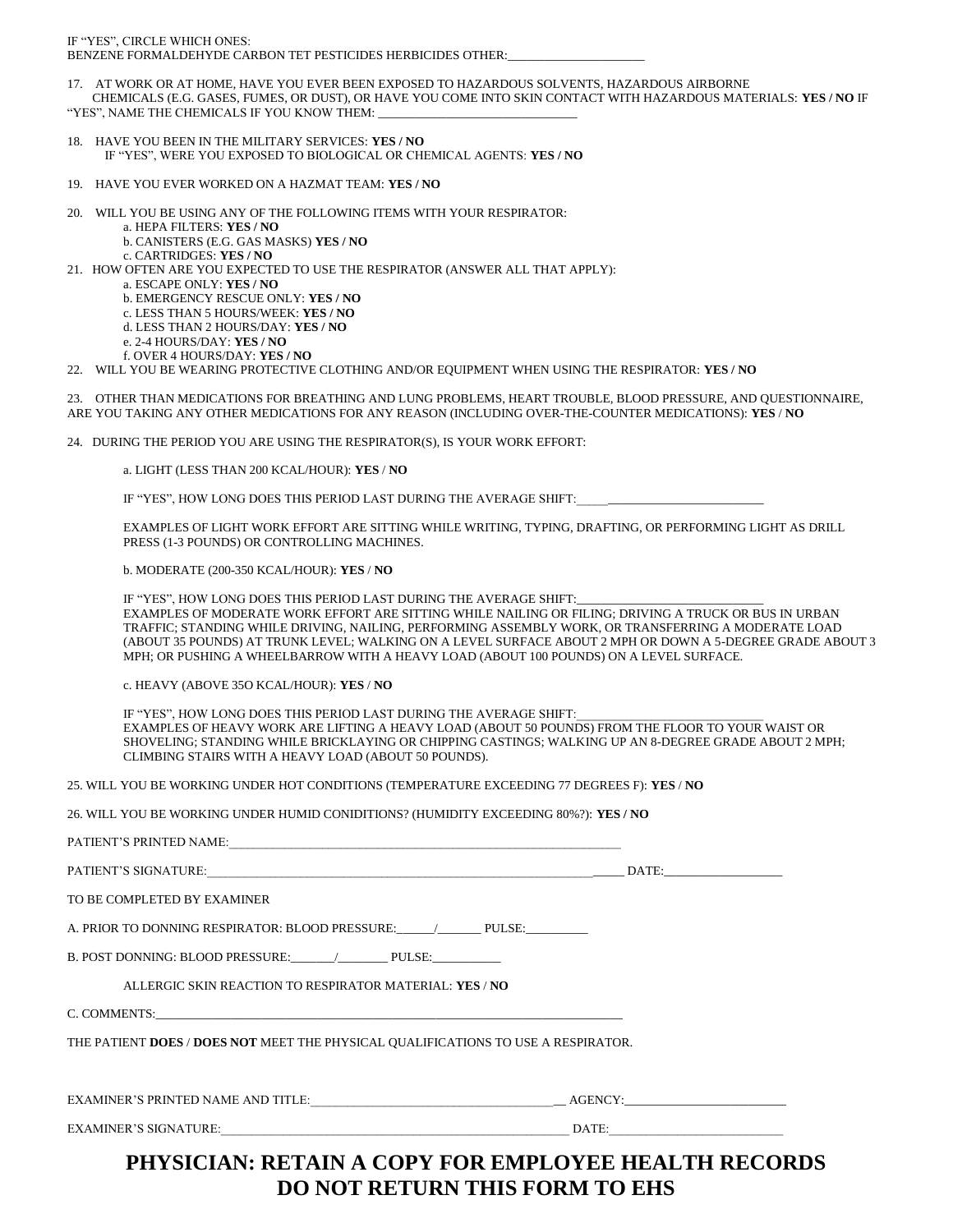### **ILLINOIS STATE UNIVERSITY RESPIRATORY PROTECTION PROGRAM**

**Medical Determination for Respirator Use Respirator Usage [1910.134]**

### <span id="page-25-0"></span>**Part I:** (Information below this block to be completed by supervisor or EHS)

| Name:                                                                                                                                                                                                                                                                                                   | DOB:            |  |  |  |
|---------------------------------------------------------------------------------------------------------------------------------------------------------------------------------------------------------------------------------------------------------------------------------------------------------|-----------------|--|--|--|
| UID:                                                                                                                                                                                                                                                                                                    | Age:            |  |  |  |
| Job Classification:                                                                                                                                                                                                                                                                                     | Today's Date:   |  |  |  |
| <u> Type of Respirator Used – check and circle all that apply</u>                                                                                                                                                                                                                                       |                 |  |  |  |
| Filtering Face Piece (Particulate, Disposable, Single Use, Dust Mask)<br>Half Face (Filter, Chemical, Cartridge, Combination Chemical and Cartridge)                                                                                                                                                    |                 |  |  |  |
| Full Face (Filter, Chemical, Cartridge, Combination Chemical and Cartridge)                                                                                                                                                                                                                             |                 |  |  |  |
| Powered Air Purifying<br>Supplied Air Respirator with back up<br><b>Supplied Respirator without Backup</b>                                                                                                                                                                                              |                 |  |  |  |
| Self Contained Breathing Apparatus (SCBA)                                                                                                                                                                                                                                                               |                 |  |  |  |
| <b>Level of Work Effort</b><br>Light – Ex. Sitting, standing using $1-3 \#$ drill<br>Moderate – Ex. Assembly work standing, driving, pushing 100 lbs., carrying 35 lbs.<br>Heavy – Ex. Lifting 50 lbs., climbing with 50 lbs., walking up an $8^{\circ}$ grade at 2 mph.<br>Strenuous - More than heavy |                 |  |  |  |
| Daily     Weekly     Less than once a week<br><b>Extent of Usage</b><br>Rarely<br>Emergency                                                                                                                                                                                                             |                 |  |  |  |
|                                                                                                                                                                                                                                                                                                         |                 |  |  |  |
| <b>Special Work Conditions:</b><br>Special need for visual or auditory acuity $\parallel$ High places<br>Confined spaces<br>High temp.<br>Additional protective equipment required<br>Other:                                                                                                            |                 |  |  |  |
| Part II: (To Be Completed By Physician)<br>□ No Restrictions on Respirator Use<br>□ Temporarily Not Qualified                                                                                                                                                                                           | □ Not Qualified |  |  |  |
| <b>Print:</b>                                                                                                                                                                                                                                                                                           |                 |  |  |  |
| Sign:                                                                                                                                                                                                                                                                                                   |                 |  |  |  |
| Date:                                                                                                                                                                                                                                                                                                   |                 |  |  |  |

The employee and employer have been provided with a copy of this determination by either mail or fax. **PHYSICIAN: PLEASE PROVIDE A COPY TO THE PATIENT AND FORWARD A COPY TO EHS @ CAMPUS BOX 1320 or FAX 438-3086**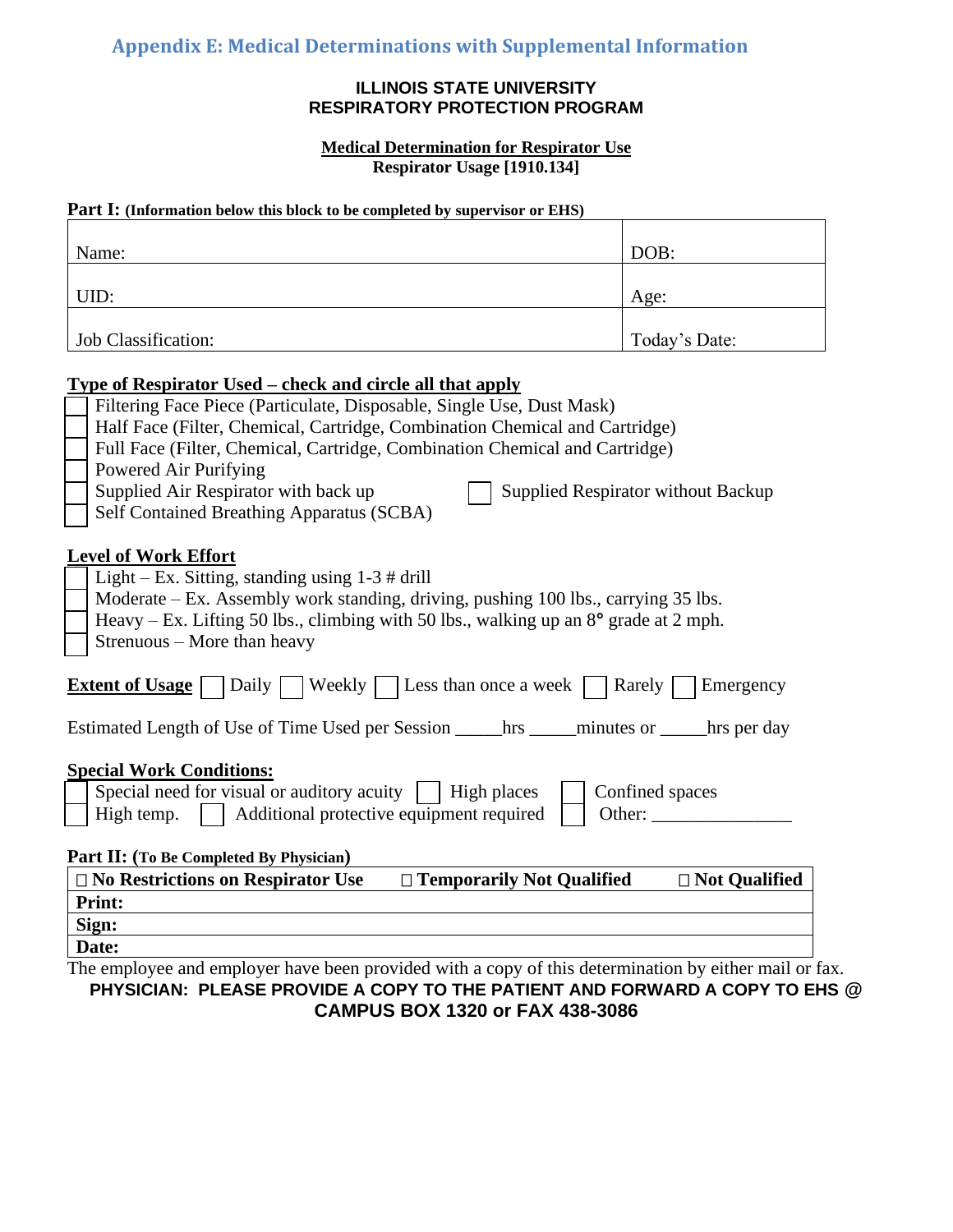### **ILLINOIS STATE UNIVERSITY RESPIRATORY PROTECTION PROGRAM**

### **Medical Determination for Respirator Use**

### **Asbestos/HAZMAT Team Respirator Usage [1910.1001] & [1910.120]**

Part I: (Information below this block to be completed by supervisor or EHS)

| Name:               | DOB:          |
|---------------------|---------------|
| UID:                | Age:          |
| Job Classification: | Today's Date: |

**Description of Employee's Duties:** Asbestos team members perform small repair and maintenance jobs where asbestos containing material (ACM) is likely to be disturbed. Class III repair and maintenance work consists of the removal or disturbance of < 3 sq. ft. or 3 ln. ft. of ACM. A majority of work is completed using glove bags, HEPA vacuums, and wet methods in order to prevent the release of asbestos fibers into the environment. Common jobs include ceiling tile removal and thermal pipe insulation removal.

HAZMAT team members respond to hazardous materials incidents on campus. This includes HAZMAT response and clean up operations. They are only capable of responding to Level-B incidents or below. These may involve large spills, but would not involve extremely toxic materials that would warrant Level-A response.

**Employee's Anticipated Exposure Level:** Asbestos team members are not expected to be exposed at or above the PEL (0.1 f/cc of air in 8 hour TWA) or EL (1.0 f/cc average over 30 minutes) for 30 days or more per year. Anticipated exposure is negligible because asbestos team members do not work with asbestos on a daily basis and conduct small scale asbestos abatement operations.

HAZMAT team members are not expected to be exposed to any chemical, biological, or physical hazard that exceeds OSHA PELs, ACGIH TLVs, or NIOSH RELs. HAZMAT team members are only capable of handling situations that warrant a Level-B response or below. The Bloomington Fire Department HAZMAT team serves as a backup for situations beyond our capabilities.

**Description of Personal Protective Equipment and Respiratory Protection:** Asbestos team members utilize air purifying half-face respirators with HEPA filters for respiratory protection. Protective clothing includes a disposal suit with taped wrists and ankles and gloves.

HAZMAT team members utilize Level-B suits (Pressure demand, full-face self contained breathing apparatus; chemical resistant clothing; inner and outer gloves; boots; hard hat), Level-C suits (Full or half-face air purifying, canister equipped respirator; chemical resistant clothing; boots, hard hat), and Level-D suits (coveralls; boots; safety glasses; hard hat).

#### **Physician: Please reference any previous third-party medical examinations for employee**

#### **(To Be Completed By Physician)**

| <b>No Restrictions on Respirator Use</b> | <b>Temporarily Not Qualified</b> | <b>Not Qualified</b> |
|------------------------------------------|----------------------------------|----------------------|
| <b>Print:</b>                            |                                  |                      |
| Sign:                                    |                                  |                      |
| Date:                                    |                                  |                      |

The employee and employer have been provided with a copy of this determination by either mail or fax.

#### **PHYSICIAN: PLEASE PROVIDE A COPY TO THE PATIENT AND FORWARD A COPY TO EHS @ CAMPUS BOX 1320 or FAX 438-3086**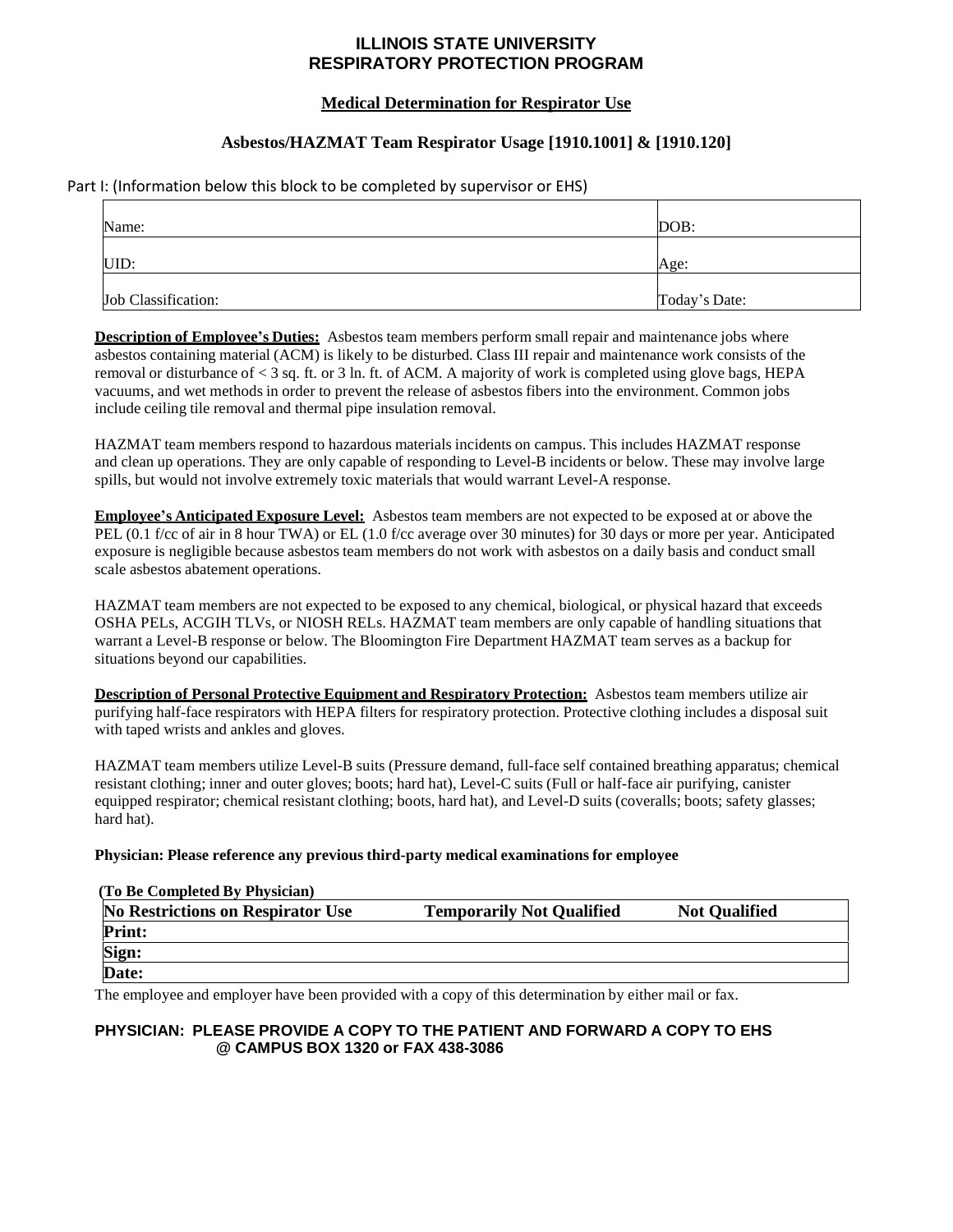# <span id="page-27-0"></span>**Appendix F: Respirator Training Information**

### 1. **Preliminary Questions:**

- Have you had your physical exam?
- What chemicals or materials do you work with?
- Why do you believe you need a respirator?

### 2. **Identification of the Hazard - Reasons for the need of respiratory protection**

- There are exposure standards set by OSHA for many airborne toxic materials and specific standards governing working environments to protect your health.
- The number ONE reason is to protect your heath on the job.
- Your supervisor, EH&S, or OSHA has made the assessment on whether the respirator was required.
- This is due to the exposures you are around at any concentration, or because the concentration is above the limit (PEL set by OSHA).
- The possibility that engineering controls are not available or not adequate.

### 1. **Evaluation of the Hazard - Nature, extent, effects of respiratory hazards to which you may be exposed**

- The respirator has the potential to protect you from hazardous materials, but only when used properly.
- When it is misused, you have little protection from these materials.

### 2. **Selection of appropriate respirators and cartridges**

- There are different types of filter cartridges
	- o Must be NIOSH certified- Stated on label along with the use of the filter
	- o Black-Organic Vapor, an absorptive filter has shortened life (gasoline, paint)
	- o Purple-Dust (hepa), particulate asbestos
	- o Purple/yellow-Acid gas/organic vapor/Particulate
- Different particulates that may be encountered are:
	- o Dust-solid particles from grinding, crushing, drilling, blasting, sanding
	- o Fumes-solid condensation particles from soldering, welding, brazing operations, molten metal processes

o Mists-tiny liquid droplets from when a liquid is sprayed, vigorously mixed, or agitated from spraying operations, plating and cleaning operations

- If the wrong filter is used it is not protecting
- Make sure 2 filter cartridges are used at all times

### 3. **Proper fit, usage, maintenance**

- Improper fit may not protect as it is intended to
- Facial hair may result in an improper fit by not sealing
- Make sure it fits comfortably with the shape of your face and it is the proper size (which is on the front of mask)
- May be uncomfortable resulting in non-usage-if current respirator is uncomfortable notify supervisor
	- o Have the choice of what type of respirator to use
		- **2 Wilson 7** MSA
		- **2 North**

• If not used properly it can result in acute or chronic health effects such as irritation to the throat, lung, or nose. Damage to your heart, lungs, liver, nervous or reproductive system. Can also lead to poisoning or asphyxiation.

- If one does not take proper care of the respirator it may not fully protect you.
	- o It is left in the sun and now it is deformed and doesn't fit properly.
	- o Throw tool box on it and permanently deforms it

### 4. **When to change filter cartridges**

- Plugged difficult to breathe
- Break through odor-(only organic)if smell odor then not properly protecting either not fitted properly or need new filter
- If work in hot damp area
- Asbestos- at end of the day (don't dispose of in ordinary trash)
- If dirty it doesn't necessarily mean it needs to be changed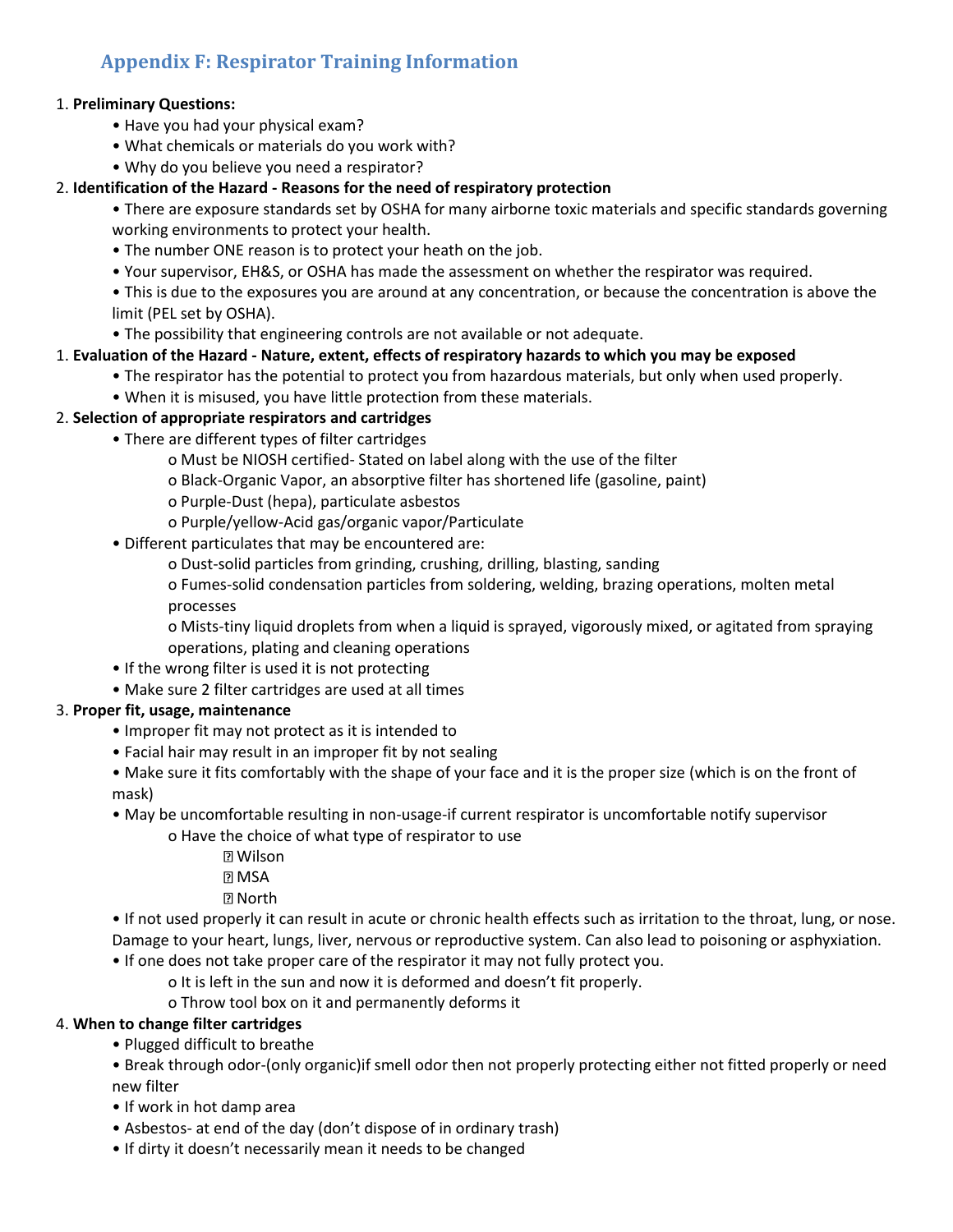### **(If need a filter or new respirator notify supervisor. one can be located through Central Stores (or EHS for Asbestos Team)**

### 5. **Limitations on the use of the respirator and filter**

- Take care of your respirator if you want it to take care of you
- Make sure the filter cartridges are the proper ones for the job and that they are changed when necessary
- Do not go into O2 deficient atmosphere (less than 19.5%)
- Clean and maintain the respirator
- Filter cartridges do have a life span-Carbon activated when exposed receptors begins to collect (like magnet)
- Make sure Positive and Negative pressure checks are done before performing job

### 6. **Cleaning, maintaining, storage**

- Use a detergent for thorough cleaning
- No alcohol or bleach cleaner-deteriorates the mask
- Can use antiseptic towelette when on the go
- If using detergent, make sure rinse well-cause dermatitis
- Make sure it is thoroughly dried-can mold
- Dry by:
	- Air drying-hang up
	- Cool air dryer-no heat
	- Use paper towel
- Clean both before and after use
- Do not share unless clean well
- Do not leave in sun, will deform
- Do not throw tools on them, will deform

### 7. **Respirator inspection**

- Check inhalation and exhalation valves
	- o Doesn't stick, no major discoloration
	- o Check for proper size
- Replacement valves-supervisor-central stores
- Check straps to ensure elasticity and proper tightness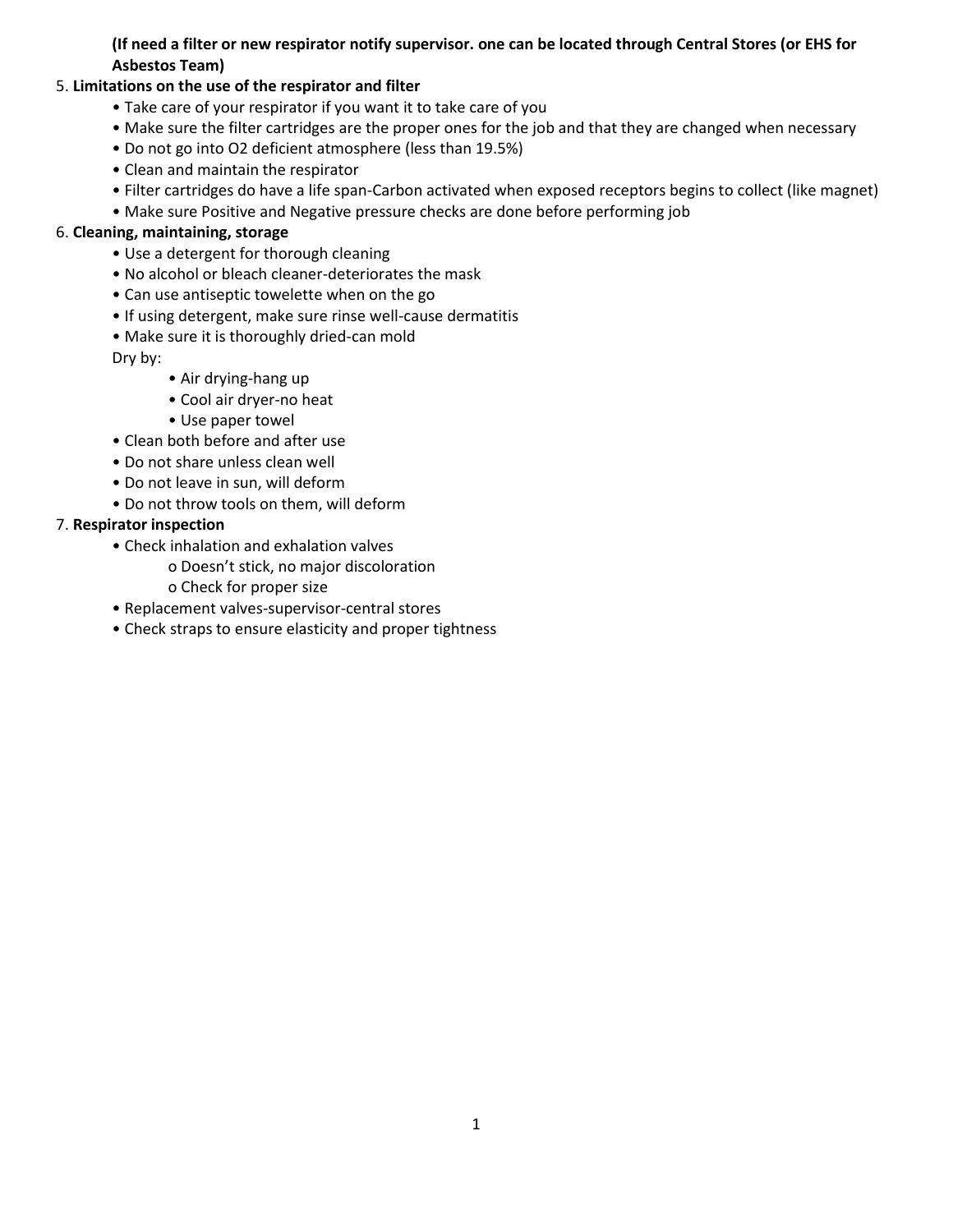# <span id="page-29-0"></span>**Appendix G: Voluntary use of Respirators**

#### **VOLUNTARY USE OF RESPIRATORS**

#### **Review each of the following points with the employee (have employee initial boxes):**

#### 1. RESPIRATORS AND OSHA REQUIREMENTS

- o Filtering facepiece respirators are considered true respirators according to OSHA. N95 refers to the NIOSH certification of the filter media that comprises the facepiece. N means that it is not oil resistant and 95 refers to it being 95% effective at filtering particles at the 0.3 micron level. N95 is the most common type of filtering facepiece respirator. Other NIOSHcertified filtering facepiece respirators include R95, P95, N100 and P100. Air purifying respirators (APRs) are usually 1/2 or full face respirators that remove contaminants from the atmosphere via cartridges or canisters. APRs have the ability to protect against particulates, vapors and gases, or a combination of both.
- o Voluntary use is defined as use for employee comfort purposes only. No hazard exists that requires use of a respirator and the use of the respirator does not produce any additional hazard. All voluntary respirator users must be medically evaluated prior to respirator use. Medical evaluation can be in the form of a medical questionnaire review. Please contact Environmental Health and Safety for the appropriate forms.
- o If an employee is required to wear a filtering facepiece or air purifying respirator (to protect against a respiratory hazard or as required by the employer), full compliance with the University's Respirator Policy is required, which includes a medical evaluation by the University's physician or other licensed health care professional, triennial medical evaluation in the form of a questionnaire review, annual respirator training, and annual fit testing.
- o OSHA requires that all employees voluntarily wearing filtering facepiece and air purifying respirators receive basic information on respirators as provided in Appendix D of their Respirator Standard, 1910.134 (which is found at the end of this document). – **Review Appendix D with employee. Signature of this training form certifies receipt of Appendix D to 1910.134, as required by OSHA.**

#### 2. HOW TO USE AND WEAR A RESPIRATOR

- $\circ$  Inspect respirators prior to use, including new units out of the box. Check for rips and tears. Make sure straps are securely attached, nose piece is attached properly, and that no obvious defects exist.
- $\circ$  Proper use of the respirator is important. Without it, the respirator is ineffective against the workplace contaminates. Follow manufacturers' instructions for use. – **Review manufacturer's instructions with employee. Have employee demonstrate proper use.**
- o Beards and other facial hair negate the effectiveness of the respirator because they prevent an adequate seal between the respirator and the face. Skin afflictions, such as dermatitis, or scars, could affect the ability to produce a seal.
- o User seal checks confirm that an adequate seal with the face is achieved when the mask is applied. User seal checks should be done every time the mask is put on and every time it is re-adjusted on the face. – Review manufacturers' instructions for conducting user seal checks with employee.

#### 3. LIMITATIONS OF PPE

o Filtering facepiece respirators are only useful for protection against particulates. Air purifying respirators are only useful for specific air contaminants in which they are designed. Respirators are designed to protect only against specific types of substances, in certain concentrations, and must be matched to the user, job, and contaminant. They are not to be used in oxygen-deficient atmospheres or atmospheres that contain hazards that are immediately dangerous to life and health (IDLH). The respirator will not provide adequate protection if a good seal with the face is not achieved.

#### 4. CARE, MAINTENANCE, USEFUL LIFE AND DISPOSAL OF PPE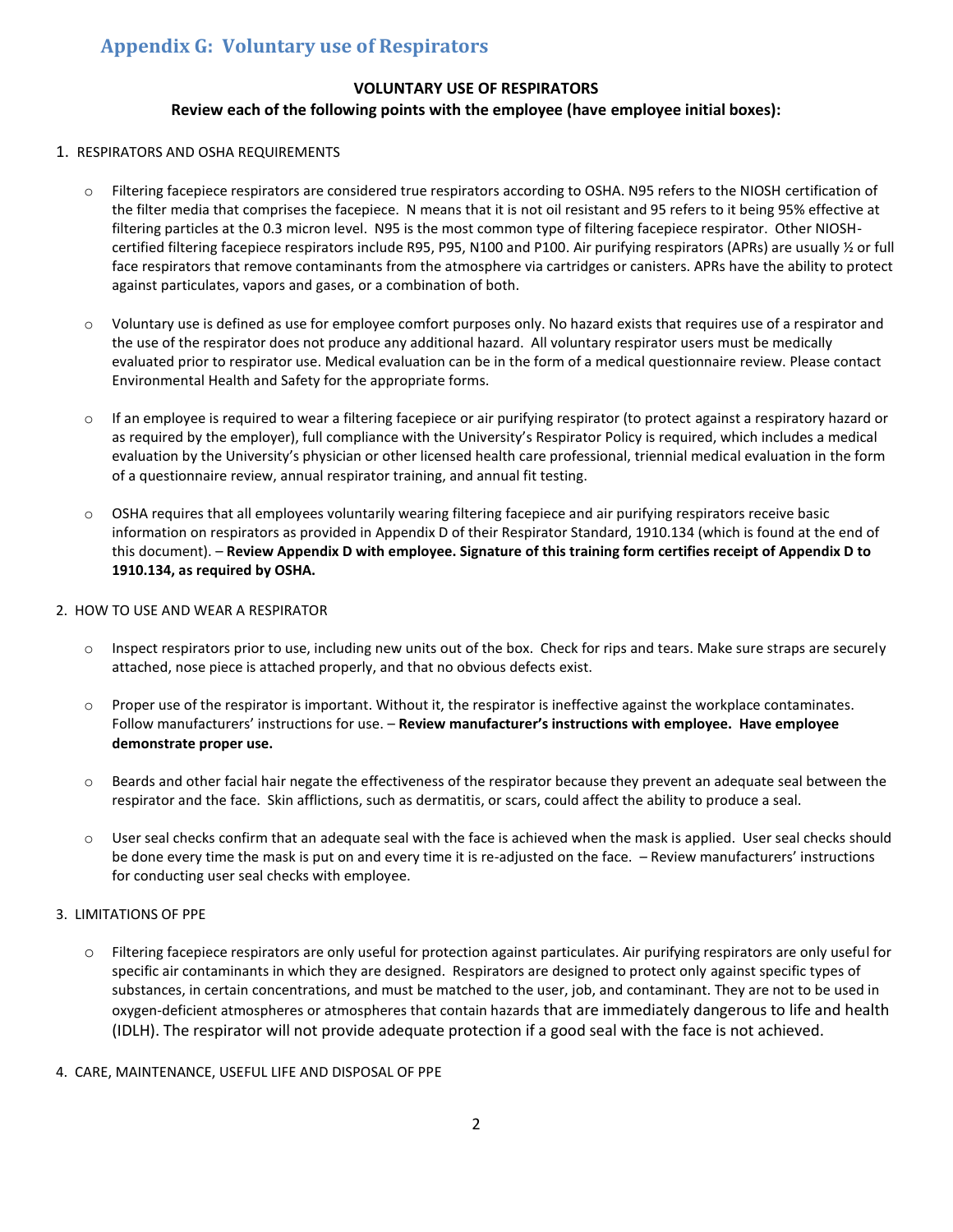- o Filtering facepiece respirators are considered disposable PPE. They cannot be cleaned, especially when they become wet or soiled. They cannot be shared with other employees. Air purifying respirators should be cleaned after each use and as often as necessary to provide sanitary conditions. Respirators must be inspected prior to and after each use. Promptly remove damaged or defective respirators and discard them or have them repaired.
- $\circ$  Respirators should be stored in a clean, dry location and protected from sunlight, chemicals, water, extreme temperatures, and physical damage.
- o Respirators can only be used in conjunction with a written respiratory protection program. The University's Respiratory Protection Program can be found at[: http://ehs.illinoisstate.edu/services/occupational/respiratory.shtml](http://ehs.illinoisstate.edu/services/occupational/respiratory.shtml)

| Employee Name: | Dept.:   | Box / Phone: |  |
|----------------|----------|--------------|--|
|                |          |              |  |
| Signature:     | $D$ ate: |              |  |

### **OSHA's Respiratory Protection Standard, 29CFR1910.134**

### **Appendix D to Sec. 1910.134 (Mandatory) Information for Employees Using Respirators When Not Required Under the Standard**

Respirators are an effective method of protection against designated hazards when properly selected and worn. Respirator use is encouraged, even when exposures are below the exposure limit, to provide an additional level of comfort and protection for workers. However, if a respirator is used improperly or not kept clean, the respirator itself can become a hazard to the worker. Sometimes, workers may wear respirators to avoid exposures to hazards, even if the amount of hazardous substance does not exceed the limits set by OSHA standards. If your employer provides respirators for your voluntary use, or if you provide your own respirator, you need to take certain precautions to be sure that the respirator itself does not present a hazard.

### You should do the following:

1. Read and heed all instructions provided by the manufacturer on use, maintenance, cleaning and care, and warnings regarding the respirators limitations.

2. Choose respirators certified for use to protect against the contaminant of concern. NIOSH, the National Institute for Occupational Safety and Health of the U.S. Department of Health and Human Services, certifies respirators. A label or statement of certification should appear on the respirator or respirator packaging. It will tell you what the respirator is designed for and how much it will protect you.

3. Do not wear your respirator into atmospheres containing contaminants for which your respirator is not designed to protect against. For example, a respirator designed to filter dust particles will not protect you against gases, vapors, or very small solid particles of fumes or smoke.

4. Keep track of your respirator so that you do not mistakenly use someone else's respirator.

-------------------------------------------------------------------------------------------------------------------------- Send copies of completed forms to Environmental Health and Safety: Campus Box 1320 or Fax 438-3086 or [sysenvironmental@Exchange.ilstu.edu](mailto:sysenvironmental@Exchange.ilstu.edu)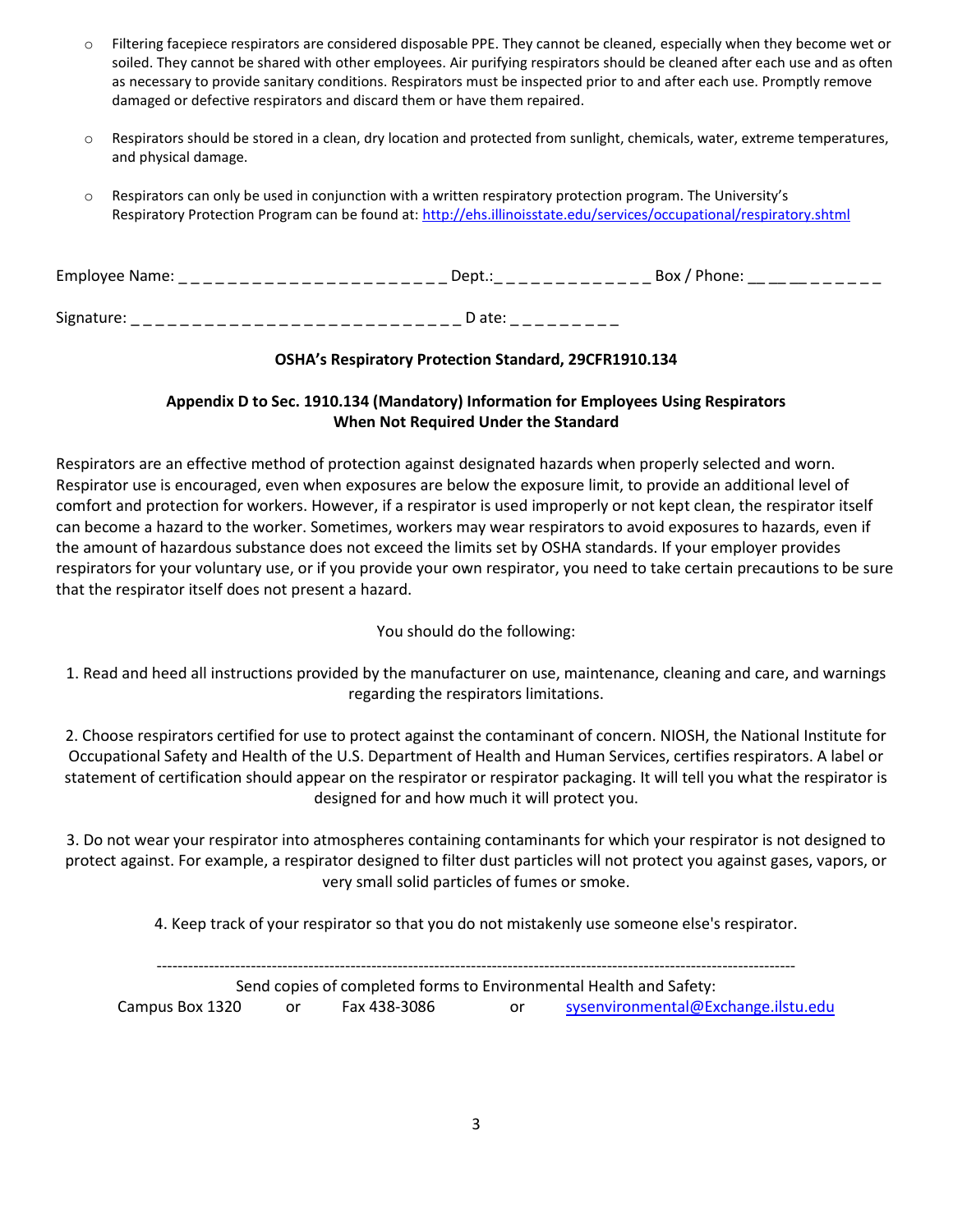# **Appendix H: Fit Testing Procedures – QNFT & QLFT**

### <span id="page-31-0"></span>**General Requirements**

Illinois State University shall conduct fit testing using the following procedures. The requirements in this appendix apply to all OSHA-accepted fit test methods, both QLFT and QNFT.

1. The test subject shall be allowed to pick the most acceptable respirator from a sufficient number of respirator models and sizes so that the respirator is acceptable to, and correctly fits, the user.

2. Prior to the selection process, the test subject shall be shown how to put on a respirator, how it should be positioned on the face, how to set strap tension and how to determine an acceptable fit. A mirror shall be available to assist the subject in evaluating the fit and positioning of the respirator. This instruction may not constitute the subject's formal training on respirator use, because it is only a review.

3. The test subject shall be informed that he/she is being asked to select the respirator that provides the most acceptable fit. Each respirator represents a different size and shape, and if fitted and used properly, will provide adequate protection.

4. The test subject shall be instructed to hold each chosen face-piece up to the face and eliminate those that obviously do not give an acceptable fit.

5. The more acceptable face-pieces are noted in case the one selected proves unacceptable; the most comfortable mask is donned and worn at least five minutes to assess comfort. Assistance in assessing comfort can be given by discussing the points in the following item 6. If the test subject is not familiar with using a particular respirator, the test subject shall be directed to don the mask several times and to adjust the straps each time to become adept at setting proper tension on the straps.

6. Assessment of comfort shall include a review of the following points with the test subject and allowing the test subject adequate time to determine the comfort of the respirator:

- (a) Position of the mask on the nose
- (b) Room for eye protection
- (c) Room to talk
- (d) Position of mask on face and cheeks

7. The following criteria shall be used to help determine the adequacy of the respirator fit:

- (a) Chin properly placed;
- (b) Adequate strap tension, not overly tightened;
- (c) Fit across nose bridge;
- (d) Respirator of proper size to span distance from nose to chin;
- (e) Tendency of respirator to slip;
- (f) Self-observation in mirror to evaluate fit and respirator position.

8. The test subject shall conduct a user seal check, using the negative and positive pressure seal checks described in Appendix 13 or those recommended by the respirator manufacturer which provide equivalent protection. Before conducting the negative and positive pressure checks, the subject shall be told to seat the mask on the face by moving the head from side-to-side and up and down slowly while taking in a few slow deep breaths. Another face-piece shall be selected and retested if the test subject fails the user seal check tests.

9. The test shall not be conducted if there is any hair growth between the skin and the face-piece sealing surface, such as stubble beard growth, beard, mustache or sideburns which cross the respirator sealing surface. Any type of apparel which interferes with a satisfactory fit shall be altered or removed.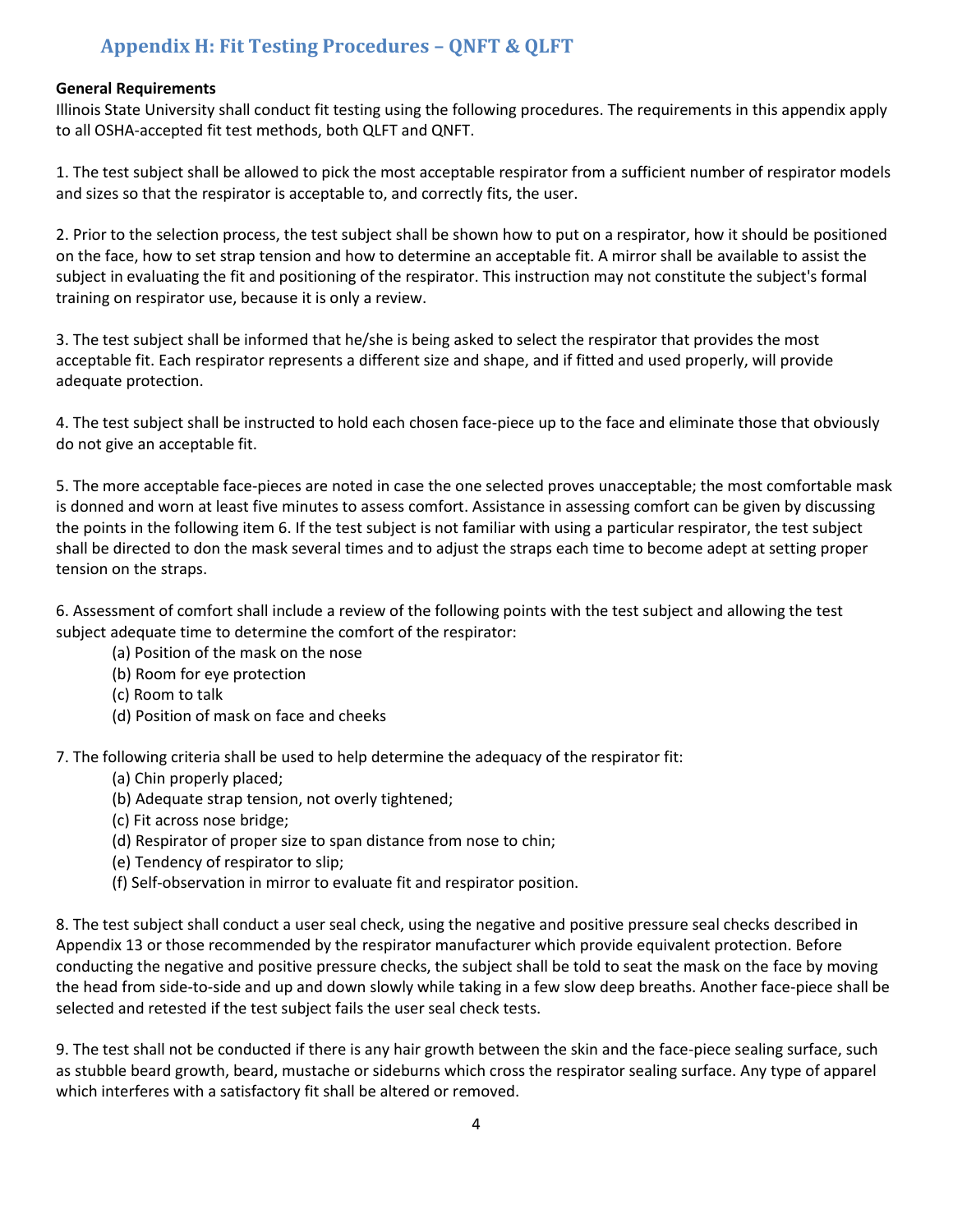10.If a test subject exhibits difficulty in breathing during the tests, she or he shall be referred to a physician or other licensed health care professional, as appropriate, to determine whether the test subject can wear a respirator while performing her or his duties.

11.If the employee finds the fit of the respirator unacceptable, the test subject shall be given the opportunity to select a different respirator and to be retested.

12.Exercise regimen. Prior to the commencement of the fit test, the test subject shall be given a description of the fit test and the test subject's responsibilities during the test procedure. The description of the process shall include a description of the test exercises that the subject will be performing. The respirator to be tested shall be worn for at least 5 minutes before the start of the fit test.

13.The fit test shall be performed while the test subject is wearing any applicable safety equipment that may be worn during actual respirator use which could interfere with respirator fit.

#### 14.Test Exercises.

(a) The following test exercises are to be performed for all fit testing methods prescribed in this appendix. The test subject shall perform exercises, in the test environment, in the following manner:

1) Normal breathing. In a normal standing position, without talking, the subject shall breathe normally.

2) Deep breathing. In a normal standing position, the subject shall breathe slowly and deeply, taking caution so as not to hyperventilate.

3) Turning head side to side. Standing in place, the subject shall slowly turn his/her head from side to side between the extreme positions on each side. The head shall be held at each extreme momentarily so the subject can inhale at each side.

4) Moving head up and down. Standing in place, the subject shall slowly move his/her head up and down. The subject shall be instructed to inhale in the up position (i.e., when looking toward the ceiling).

5) Talking. The subject shall talk out loud slowly and loud enough so as to be heard clearly by the test conductor. The subject will read from the Rainbow Passage:

### Rainbow Passage:

When the sunlight strikes raindrops in the air, they act like a prism and form a rainbow. The rainbow is a division of white light into many beautiful colors. These take the shape of a long round arch, with its path high above, and its two ends apparently beyond the horizon. There is, according to legend, a boiling pot of gold at one end. People look, but no one ever finds it. When a man looks for something beyond reach, his friends say he is looking for the pot of gold at the end of the rainbow.

6) Grimace. The test subject shall grimace by smiling or frowning. (This applies only to QNFT testing; it is not performed for QLFT)

7) Bending over. The test subject shall bend at the waist as if he/she were to touch his/her toes. Jogging in place shall be substituted for this exercise in those test environments such as shroud type QNFT or QLFT units that do not permit bending over at the waist.

(8) Normal breathing. Same as exercise (1).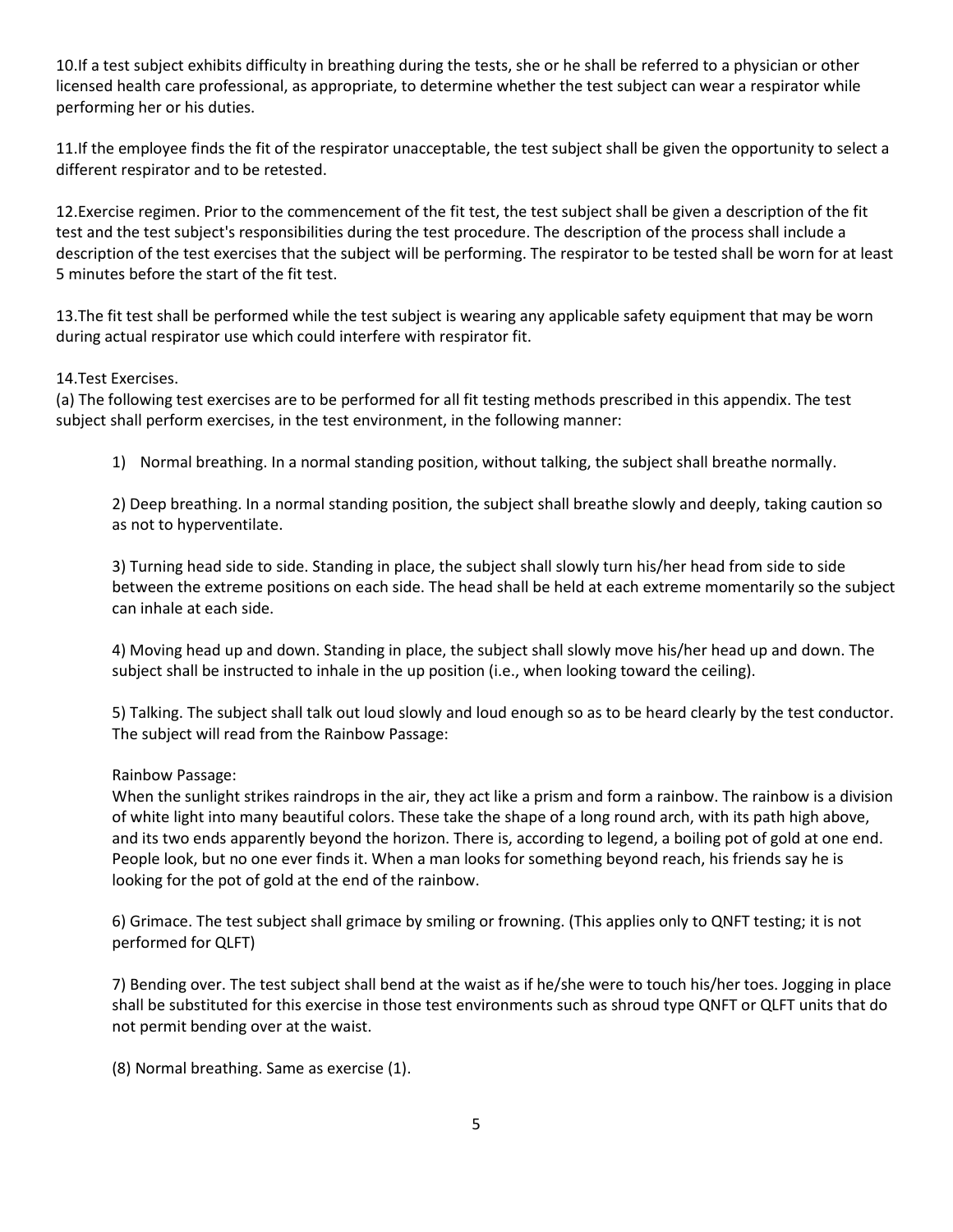(b) Each test exercise shall be performed for one minute except for the grimace exercise which shall be performed for 15 seconds. The test subject shall be questioned by the test conductor regarding the comfort of the respirator upon completion of the protocol. If it has become unacceptable, another model of respirator shall be tried. The respirator shall not be adjusted once the fit test exercises begin. Any adjustment voids the test, and the fit test must be repeated.

### **Qualitative Fit Test (QLFT) Protocols**

### **1. General**

(a) The employer shall ensure that persons administering QLFT are able to prepare test solutions, calibrate equipment and perform tests properly, recognize invalid tests, and ensure that test equipment is in proper working order.

(b) The employer shall ensure that QLFT equipment is kept clean and well maintained so as to operate within the parameters for which it was designed.

### **2. Irritant Smoke (Stannic Chloride) Protocol**

This qualitative fit test uses a person's response to the irritating chemicals released in the "smoke" produced by a stannic chloride ventilation smoke tube to detect leakage into the respirator.

### **General Requirements and Precautions:**

(1) The respirator to be tested shall be equipped with high efficiency particulate air (HEPA) or P100 series filter(s).

(2) Only stannic chloride smoke tubes shall be used for this protocol.

(3) No form of test enclosure or hood for the test subject shall be used.

(4) The smoke can be irritating to the eyes, lungs, and nasal passages. The test conductor shall take precautions to minimize the test subject's exposure to irritant smoke. Sensitivity varies, and certain individuals may respond to a greater degree to irritant smoke. Care shall be taken when performing the sensitivity screening checks that determine whether the test subject can detect irritant smoke to use only the minimum amount of smoke necessary to elicit a response from the test subject.

(5) The fit test shall be performed in an area with adequate ventilation to prevent exposure of the person conducting the fit test or the build-up of irritant smoke in the general atmosphere. **Sensitivity Screening Check:** 

(1) The person to be tested must demonstrate his or her ability to detect a weak concentration of the irritant smoke.

(2) The test operator shall break both ends of a ventilation smoke tube containing stannic chloride, and attach one end of the smoke tube to an aspirator squeeze bulb. The test operator shall cover the other end of the smoke tube with a short piece of tubing to prevent potential injury from the jagged end of the smoke tube.

(3) The test operator shall advise the test subject that the smoke can be irritating to the eyes, lungs, and nasal passages and instruct the subject to keep his/her eYes closed while the test is performed.

(4) The test subject shall be allowed to smell a weak concentration of the irritant smoke before the respirator is donned to become familiar with its irritating properties and to determine if he/she can detect the irritating properties of the smoke. The test operator shall carefully direct a small amount of the irritant smoke in the test subject's direction to determine that he/she can detect it.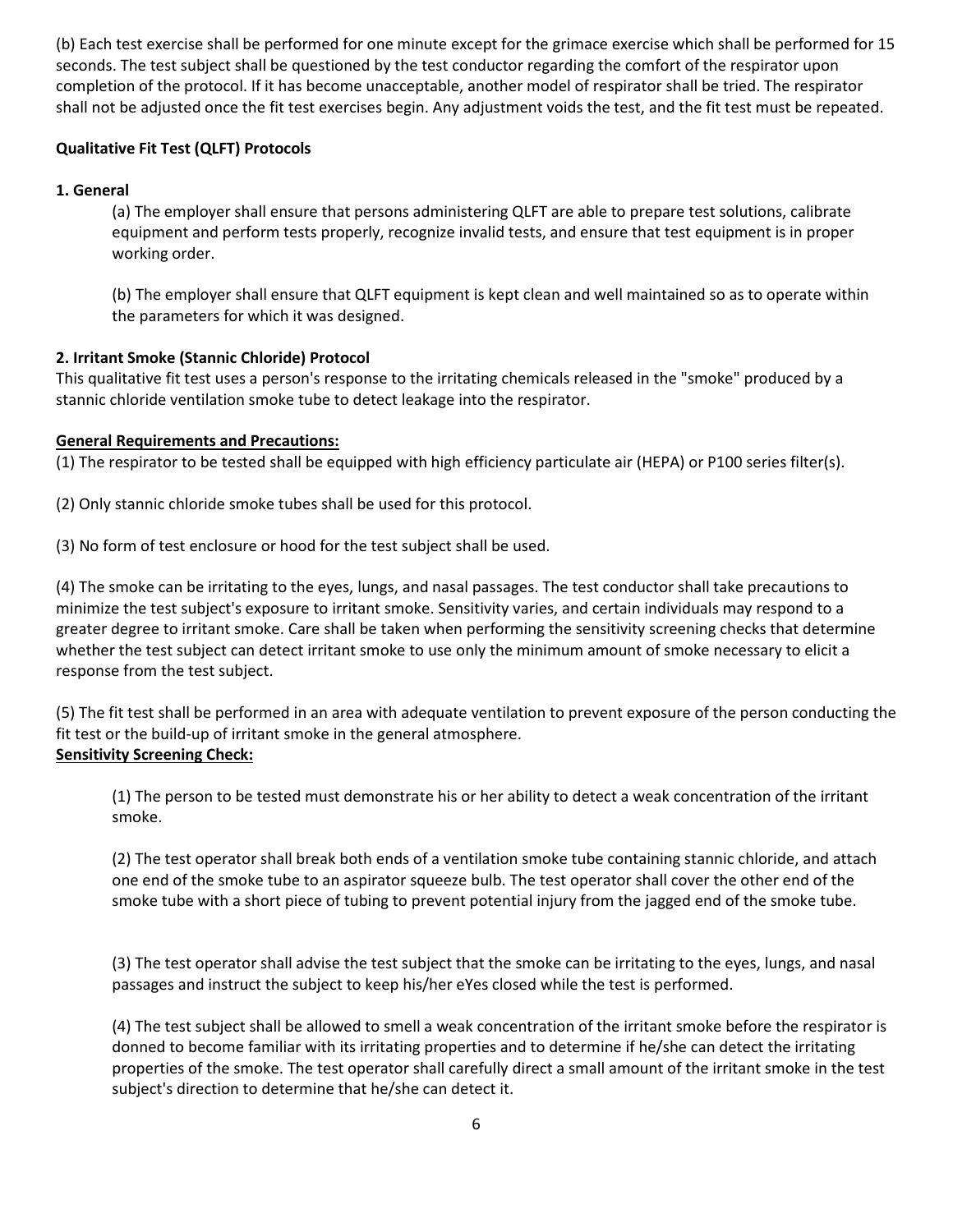### **Irritant Smoke Fit Test Procedure:**

(1) The person being fit tested shall don the respirator without assistance, and perform the required user seal check(s).

(2) The test subject shall be instructed to keep his/her eyes closed.

(3) The test operator shall direct the stream of irritant smoke from the smoke tube toward the face seal area of the test subject, using the low flow pump or the squeeze bulb. The test operator shall begin at least 12 inches from the facepiece and move the smoke stream around the whole perimeter of the mask. The operator shall gradually make two more passes around the perimeter of the mask, moving to within six inches of the respirator.

(4) If the person being tested has not had an involuntary response and/or detected the irritant smoke, proceed with the test exercises.

(5) The exercises identified in section 14(a) of this appendix shall be performed by the test subject while the respirator seal is being continually challenged by the smoke, directed around the perimeter of the respirator at a distance of six inches.

(6) If the person being fit tested reports detecting the irritant smoke at any time, the test is failed. The person being retested must repeat the entire sensitivity check and fit test procedure.

(7) Each test subject passing the irritant smoke test without evidence of a response (involuntary cough, irritation) shall be given a second sensitivity screening check, with the smoke from the same smoke tube used during the fit test, once the respirator has been removed, to determine whether he/she still reacts to the smoke. Failure to evoke a response shall void the fit test.

(8) If a response is produced during this second sensitivity check, then the fit test is passed.

### **Quantitative Fit Test (QNFT) Protocols**

### **1. General**

(1) The employer shall ensure that persons administering QNFT are able to calibrate equipment and perform tests properly, recognize invalid tests, calculate fit factors properly and ensure that test equipment is in proper working order.

(2) The employer shall ensure that QNFT equipment is kept clean, and is maintained and calibrated according to the manufacturer's instructions so as to operate at the parameters for which it was designed.

### **2. Ambient aerosol condensation nuclei counter (CNC) quantitative fit testing protocol:**

The ambient aerosol condensation nuclei counter (CNC) quantitative fit testing (Portacount TM ) protocol quantitatively fit tests respirators with the use of a probe. The probed respirator is only used for quantitative fit tests. A probed respirator has a special sampling device, installed on the respirator, that allows the probe to sample the air from inside the mask. A probed respirator is required for each make, style, model, and size that the employer uses and can be obtained from the respirator manufacturer or distributor. The CNC instrument manufacturer, TSI Inc., also provides probe attachments (TSI sampling adapters) that permit fit testing in an employee's own respirator. A minimum fit factor pass level of at least 100 is necessary for a half-mask respirator and a minimum fit factor pass level of at least 500 is required for a full facepiece negative pressure respirator. The entire screening and testing procedure shall be explained to the test subject prior to the conduct of the screening test.

Portacount Fit Test Requirements.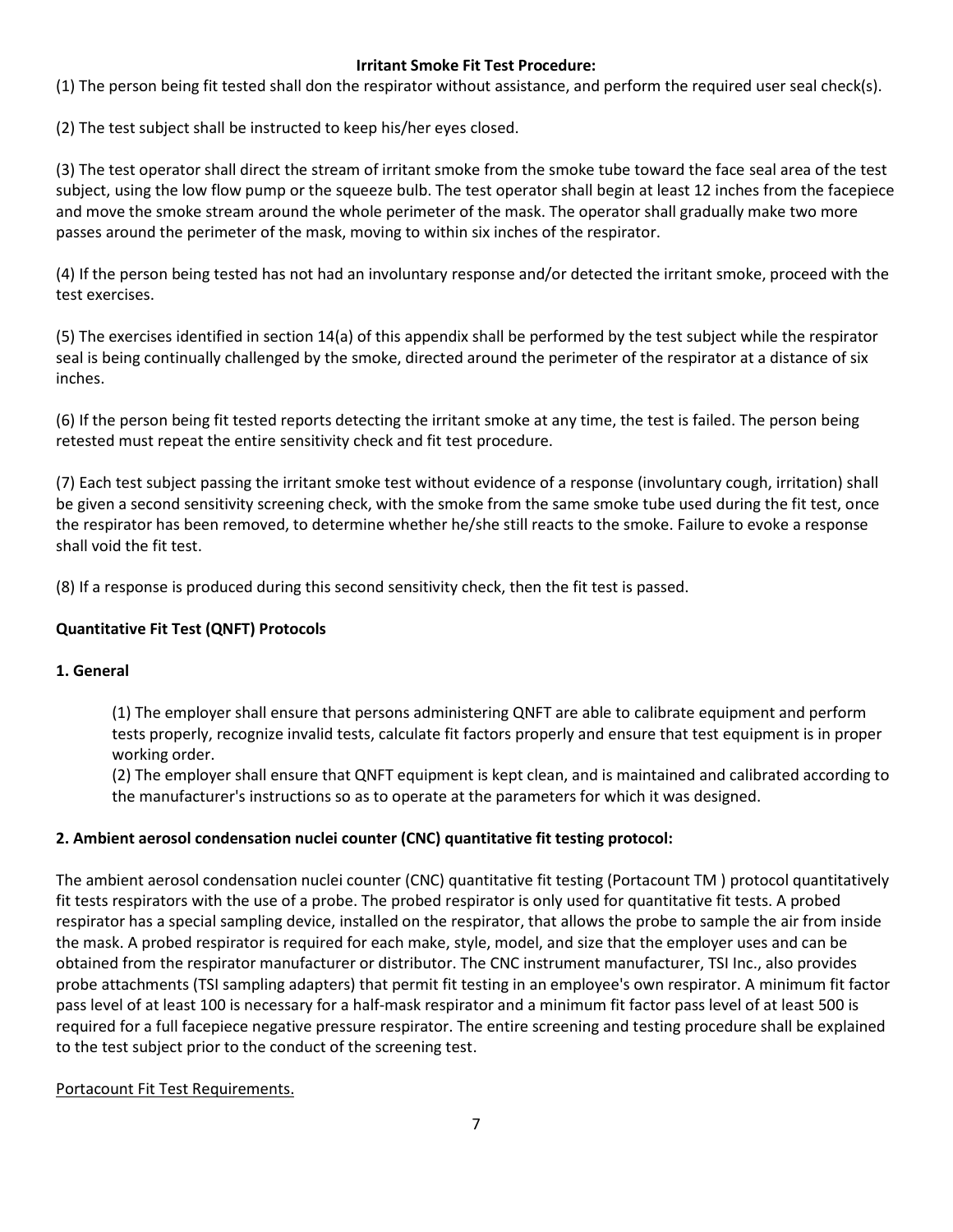(1) Check the respirator to make sure the sampling probe and line are properly attached to the facepiece and that the respirator is fitted with a particulate filter capable of preventing significant penetration by the ambient particles used for the fit test (e.g., NIOSH 42 CFR 84 series 100, series 99, or series 95 particulate filter) per manufacturer's instruction.

(2) Instruct the person to be tested to don the respirator for five minutes before the fit test starts. This purges the ambient particles trapped inside the respirator and permits the wearer to make certain the respirator is comfortable. This individual shall already have been trained on how to wear the respirator properly.

(3) Check the following conditions for the adequacy of the respirator fit: a. Chin properly placed;

- b. Adequate strap tension, not overly tightened;
- c. Fit across nose bridge;
- d. Respirator of proper size to span distance from nose to chin;
- e. Tendency of the respirator to slip;
- f. Self-observation in a mirror to evaluate fit and respirator position.

(4) Have the person wearing the respirator do a user seal check. If leakage is detected, determine the cause. If leakage is from a poorly fitting facepiece, try another size of the same model respirator, or another model of respirator.

(5) Follow the manufacturer's instructions for operating the Portacount and proceed with the test.

(6) The test subject shall be instructed to perform the exercises in section 14(a) of this appendix.

(7) After the test exercises, the test subject shall be questioned by the test conductor regarding the comfort of the respirator upon completion of the protocol. If it has become unacceptable, another model of respirator shall be tried.

### **Portacount Test Instrument**.

(1) The Porta-count will automatically stop and calculate the overall fit factor for the entire set of exercises. The overall fit factor is what counts. The Pass or Fail message will indicate whether or not the test was successful. If the test was a Pass, the fit test is over.

(2) Since the pass or fail criterion of the Porta-count is user programmable, the test operator shall ensure that the pass or fail criterion meet the requirements for minimum respirator performance in this Appendix.

(3) A record of the test needs to be kept on file, assuming the fit test was successful. The record must contain the test subject's name; overall fit factor; make, model, style, and size of respirator used; and date tested.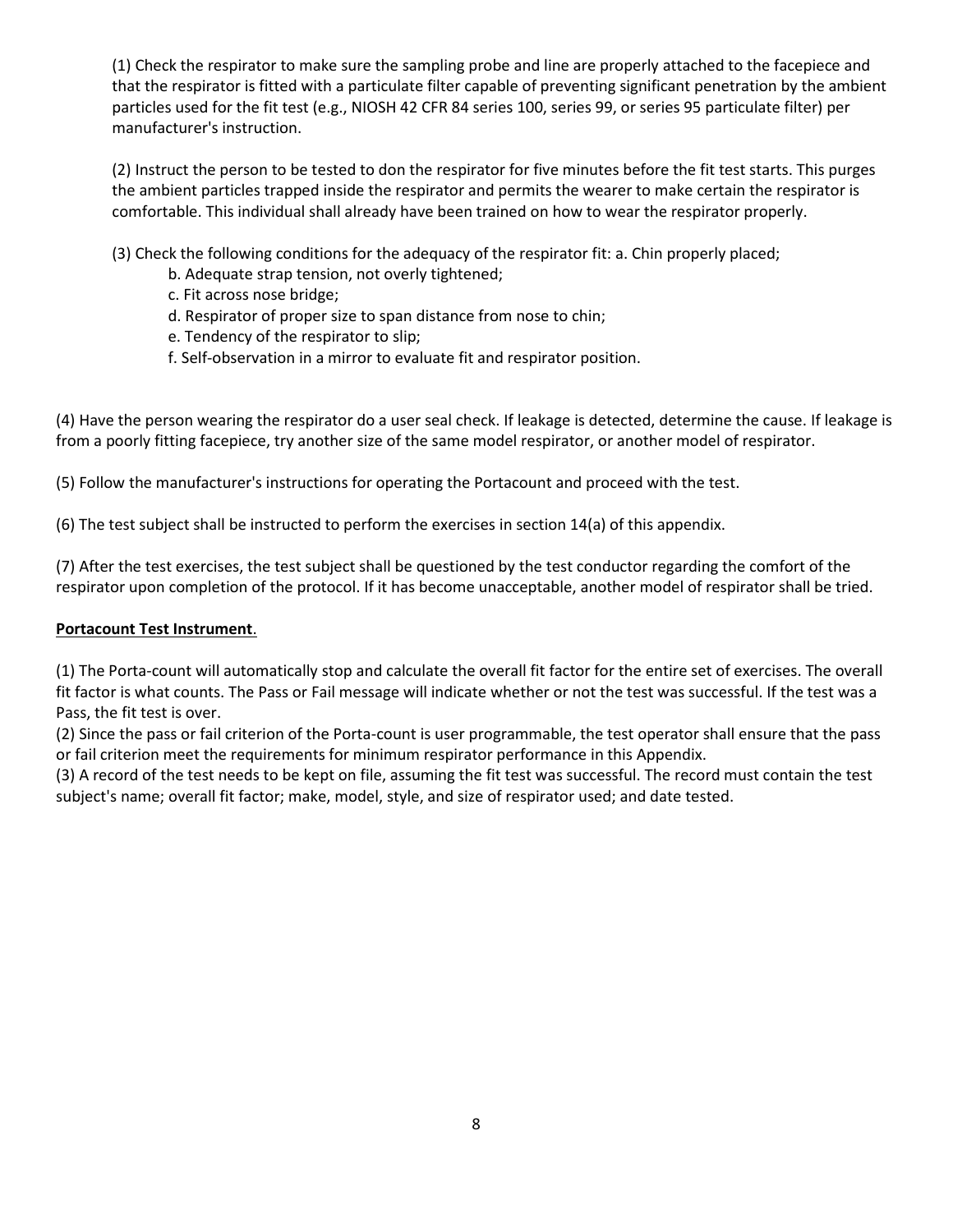FIRST NAME

#### **FIT TEST REPORT**

#### Fit test information

<span id="page-36-0"></span>

| <b>ID NUMBER</b>    |                      |
|---------------------|----------------------|
| <b>LAST NAME</b>    | CUSTOM1              |
| <b>FIRST NAME</b>   | <b>CUSTOM2</b>       |
| <b>COMPANY</b>      | CUSTOM3              |
| <b>LOCATION</b>     | CUSTOM4              |
| <b>NOTE</b>         |                      |
|                     |                      |
| <b>TEST DATE</b>    | PORTACOUNT S/N       |
| <b>TEST TIME</b>    | <b>N95 COMPANION</b> |
| <b>DUE DATE</b>     |                      |
|                     |                      |
| <b>RESPIRATOR</b>   | <b>PROTOCOL</b>      |
| <b>MANUFACTURER</b> | <b>PASS LEVEL</b>    |
| <b>MODEL</b>        |                      |
| <b>MASK STYLE</b>   |                      |
| <b>MASK SIZE</b>    |                      |
| <b>APPROVAL</b>     |                      |
| EFF. < 99%          |                      |
|                     |                      |
|                     |                      |

EXERCISE SAMPLE TIME FIT FACTOR PASS

### OVERALL FF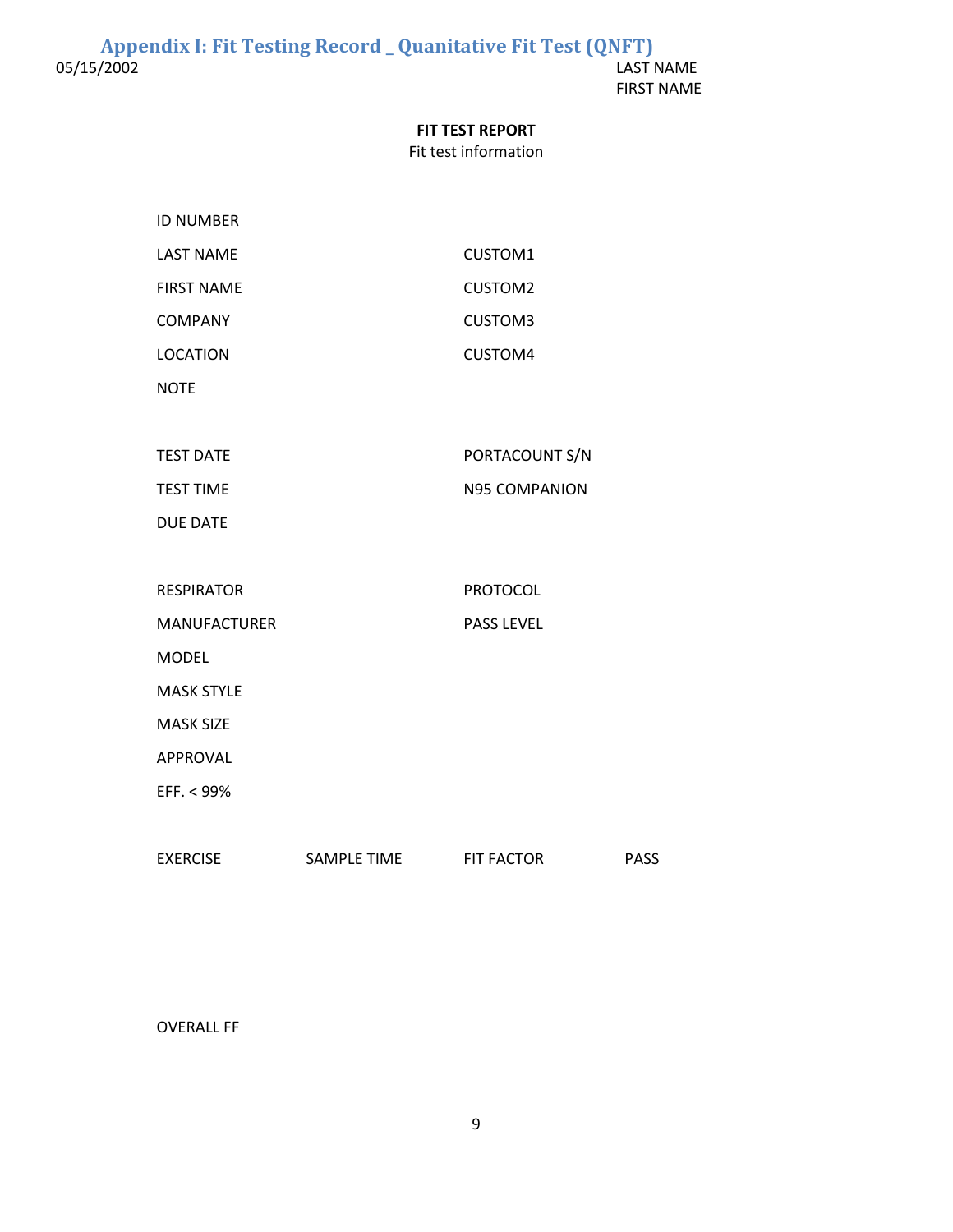# **Appendix J: Fit Testing Record – Qualitative Fit Test (QLFT)**

<span id="page-37-0"></span>

| LAST NAME:<br>ID NUMBER:   | FIRST NAME:<br>DEPARTMENT: |
|----------------------------|----------------------------|
| <b>RESPIRATOR</b>          |                            |
| MANUFACTURER:              | MODEL:                     |
| <b>MASK STYLE:</b>         | MASK SIZE:                 |
| TEST DATE:                 |                            |
| MSA/NIOSH APPROVAL NO:     |                            |
| TEST CONDUCTED BY:         |                            |
| <b>TEST AGENT USED:</b>    |                            |
| <b>EMPLOYEE SIGNATURE:</b> | DATE:                      |

#### Qualitative Fit Test

1. Subject shall perform the positive and negative pressure self fit tests.

2. Test conductor shall direct irritant smoke around the face seal beginning at about 12 inches away and moving to within about 1 inch, moving around the whole perimeter of the mask.

3. The following test exercises are to be performed. The test subject shall perform exercises for one minute, in the test environment, in the following manner:

4. Normal breathing. In a normal standing position, without talking, the subject shall breathe normally. Deep breathing. In a normal standing position, the subject shall breathe slowly and deeply, taking caution so as not to hyperventilate.

5. Turning head side to side. Standing in place, the subject shall slowly turn his/her head from side to side between the extreme positions on each side. The head shall be held at each extreme momentarily so the subject can inhale at each side.

6. Moving head up and down. Standing in place, the subject shall slowly move his/her head up and down. The subject shall be instructed to inhale in the up position (i.e., when looking toward the ceiling).

7. Talking. The subject shall talk out loud slowly and loud enough so as to be heard clearly by the test conductor. The subject will read from the Rainbow Passage:

When the sunlight strikes raindrops in the air, they act like a prism and form a rainbow. The rainbow is a division of white light into many beautiful colors. These take the shape of a long round arch, with its path high above, and its two ends apparently beyond the horizon. There is, according to legend, a boiling pot of gold at one end. People look, but no one ever finds it. When a man looks for something beyond reach, his friends say he is looking for the pot of gold at the end of the rainbow.

8. Grimacing. The test subject shall make slight facial contortions.

9. Bending over. The test subject shall bend at the waist as if he/she were to touch his/her toes. Jogging in place shall be substituted for this exercise in those test environments such as shroud type QNFT or QLFT units that do not permit bending over at the waist.

10.Normal breathing. Same as exercise (1).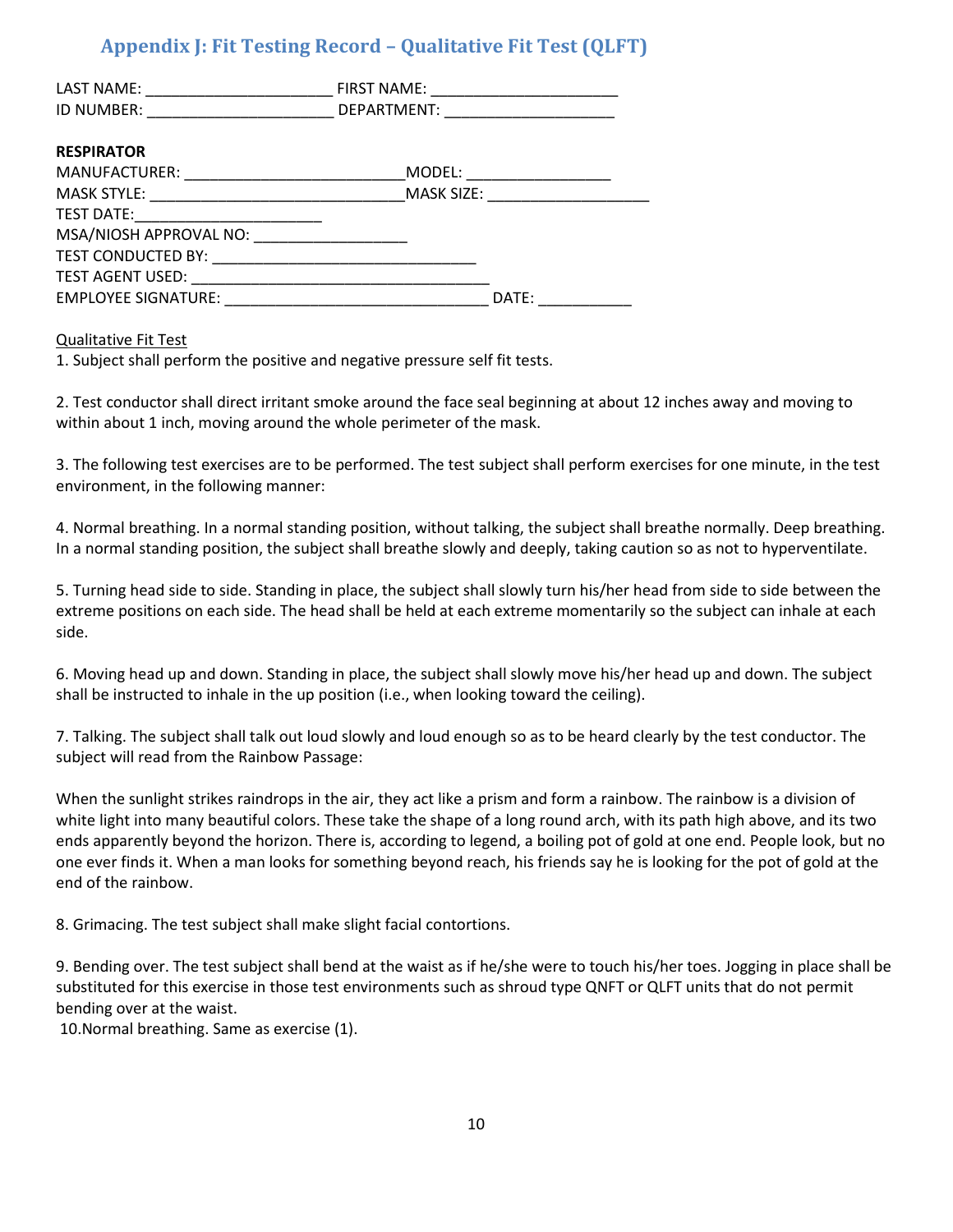# **Appendix K: Respirator Inspection Checklist**

<span id="page-38-0"></span>Respirators shall be inspected to ensure that they are in proper working condition and to determine if it is in need of replacement parts or repairs, or if it should be discarded. Inspection shall include:

| <b>YES</b> | <b>NO</b> | <b>ITEM</b>                                                                                              |
|------------|-----------|----------------------------------------------------------------------------------------------------------|
|            |           | <b>Air-purifying Respirators</b>                                                                         |
|            |           | Facepieces must be checked for:                                                                          |
|            |           | Excessive dirt (clean all dirt from facepiece)                                                           |
|            |           | Cracks, tears, or holes (obtain new facepiece)                                                           |
|            |           | Distortion (allow facepiece to "sit" free from any constraints and see if distortion disappears, if not  |
|            |           | obtain new facepiece)                                                                                    |
|            |           | Cracked, scratched, or loose-fitting lenses (contact respirator manufacturer to see if replacement is    |
|            |           | possible, otherwise obtain new facepiece)                                                                |
|            |           | Headstraps should be checked for:                                                                        |
|            |           | Breaks or tears (replace headstraps)                                                                     |
|            |           | Loss of elasticity (replace headstraps)                                                                  |
|            |           | Broken or malfunctioning buckles or attachments (obtain new buckles)                                     |
|            |           | Slippage of facepiece (replace headstrap)                                                                |
|            |           | Inhalation and exhalation valves should be checked for:                                                  |
|            |           | Detergent residue, dust particles, or dirt on valve or valve seat (clean residue with soap and water)    |
|            |           | Cracks, tears, or distortion in the valve material or valve seat (contact manufacturer for instructions) |
|            |           | Missing or defective valve cover (obtain valve cover from manufacturer)                                  |
|            |           | Filter element(s) should be checked for:                                                                 |
|            |           | Proper application                                                                                       |
|            |           | Approval designation                                                                                     |
|            |           | Missing or worn gaskets (contact manufacturer for replacement)                                           |
|            |           | Worn threads, both the filter threads and the facepiece, whichever is applicable                         |
|            |           | Cracks or dents in filter housing (replace filter)                                                       |
|            |           | Missing or loose hose clamps (obtain new clamps)                                                         |
|            |           | <b>Atmosphere-supplying Respirators</b>                                                                  |
|            |           | Facepieces must be checked for:                                                                          |
|            |           | Excessive dirt (clean all dirt from facepiece)                                                           |
|            |           | Cracks, tears, or holes (obtain new facepiece)                                                           |
|            |           | Distortion (allow facepiece to "sit" free from any constraints and see if distortion disappears, if not  |
|            |           | obtain new facepiece)                                                                                    |
|            |           | Cracked, scratched, or loose-fitting lenses (contact respirator manufacturer to                          |
|            |           | see if replacement is possible, otherwise obtain new facepiece)                                          |
|            |           | Headstraps should be checked for:                                                                        |
|            |           | Breaks or tears (replace headstraps)                                                                     |
|            |           | Loss of elasticity (replace headstraps)                                                                  |
|            |           | Broken or malfunctioning buckles or attachments (obtain new buckles)                                     |
|            |           | Slippage of facepiece (replace headstrap)                                                                |
|            |           | Inhalation and exhalation valves should be checked for:                                                  |
|            |           | Detergent residue, dust particles, or dirt on valve or valve seat (clean residue with soap and water)    |
|            |           | Cracks, tears, or distortion in the valve material or valve seat (contact manufacturer for instructions) |
|            |           | Missing or defective valve cover (obtain valve cover from manufacturer)                                  |
|            |           | Hood, helmet, or full suit, if applicable, should be checked for:                                        |
|            |           | Headgear suspension (adjust properly)                                                                    |
|            |           | Cracks or breaks in faceshield (replace faceshield)                                                      |
|            |           | Protective screen to see that it is intact and fits correctly over the faceshield, (obtain new screen)   |
|            |           | Air supply system should be checked for:                                                                 |
|            |           | Breathing air quality                                                                                    |
|            |           | Breaks or kinks in air supply hoses and end fitting attachments (replace hose and/or fitting)            |
|            |           | Tightness of connections                                                                                 |
|            |           | Proper setting of regulators and valves (consult manufacturer's recommendations)                         |
|            |           | Correct operation of air-purifying elements and carbon monoxide or high-temperature alarms               |
|            |           | Air cylinder, if present and used, is charged                                                            |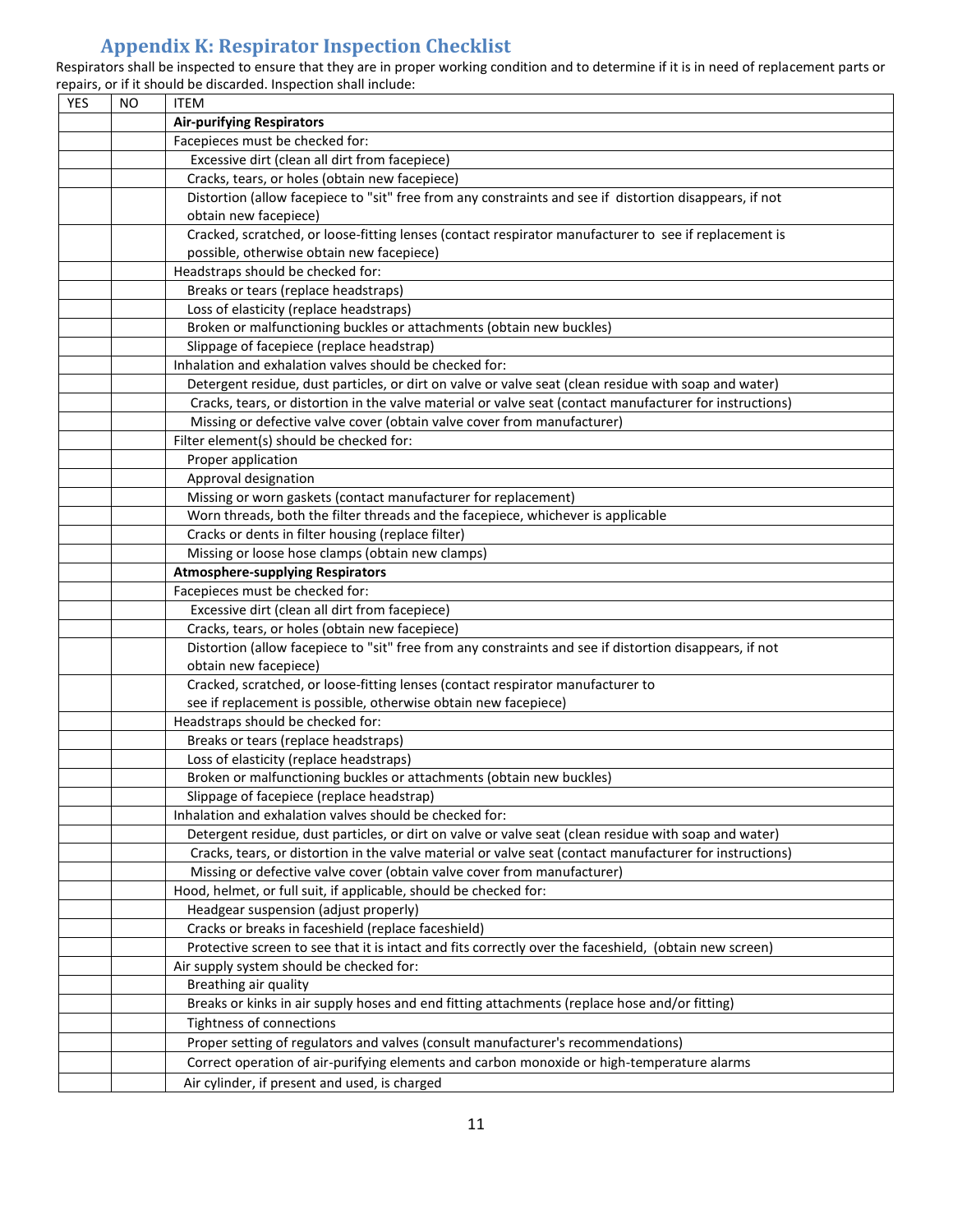# <span id="page-39-0"></span>**Appendix L: Program Evalution Checklist**

| <b>YES</b> | <b>NO</b> | <b>EVALUATION ITEM</b>                                                                                                          |
|------------|-----------|---------------------------------------------------------------------------------------------------------------------------------|
|            |           | Is program responsibility vested in one individual who is knowledgeable and who can coordinate all                              |
|            |           | aspects of the program?                                                                                                         |
|            |           | Are engineering controls being implemented, if feasible, to alleviate the need of respirators?                                  |
|            |           | Are there written procedures/statements covering the following aspects of the respirator program?                               |
|            |           | Designation of administrator                                                                                                    |
|            |           | Respirator selection                                                                                                            |
|            |           | Purchase of approved equipment                                                                                                  |
|            |           | Medical aspects of respirator usage                                                                                             |
|            |           | Issuance of equipment                                                                                                           |
|            |           | Fitting                                                                                                                         |
|            |           | Maintenance, storage, repair                                                                                                    |
|            |           | Inspection                                                                                                                      |
|            |           | Use under special condition                                                                                                     |
|            |           | Are work area conditions and employee exposures properly surveyed?                                                              |
|            |           | Are respirators selected on the basis of hazards to which the employee is exposed?                                              |
|            |           | Are selections made by individuals knowledgeable of selection procedures?                                                       |
|            |           | Are only approved respirators purchased and used and do they provide adequate protection for the                                |
|            |           | specific hazard and concentration of the contaminant?                                                                           |
|            |           | Has a medical evaluation of the prospective user been made to determine their physical and                                      |
|            |           | psychological ability to wear respiratory protective equipment?                                                                 |
|            |           | Where practical, have respirators been issued to the users for their exclusive use, and are there                               |
|            |           | records covering issuance?                                                                                                      |
|            |           | Are the users given the opportunity to try on several respirators to determine whether the respirator                           |
|            |           | they will subsequently be wearing is the best fitting one?                                                                      |
|            |           | Is the fit tested at appropriate intervals?                                                                                     |
|            |           | Are those users who require corrective lenses properly fitted?                                                                  |
|            |           | Are users prohibited from wearing contact lenses when using respirators?                                                        |
|            |           | Is the facepiece to face seal tested in a test atmosphere?                                                                      |
|            |           | Are respirators cleaned and disinfected after each use when different people use the same device, or                            |
|            |           | as frequently as necessary for devices issued to individual users?                                                              |
|            |           | Are proper methods of cleaning and disinfecting utilized?                                                                       |
|            |           | Are respirators stored in a manner so as to protect them from dust, sunlight, heat, excessive cold or                           |
|            |           | moisture, or damaging chemicals?<br>Are respirators stored properly in a storage facility so as to prevent them from deforming? |
| <b>YES</b> | <b>NO</b> | <b>CHECKLIST ITEM</b>                                                                                                           |
|            |           | Is storage in lockers and tool boxes permitted only if the respirator is in a carrying case or carton?                          |
|            |           | Are respirators inspected before and after each use and during cleaning?                                                        |
|            |           | Are qualified individuals/users instructed in inspection techniques?                                                            |
|            |           | Is respiratory protective equipment designated as "emergency use" inspected at least monthly (in                                |
|            |           | addition to after each use)?                                                                                                    |
|            |           | Is a record kept of the inspection of "emergency use" respiratory protective equipment?                                         |
|            |           | Are replacement parts used in repair those of the manufacturer of the respirator?                                               |
|            |           | Are repairs made by knowledgeable individuals?                                                                                  |
|            |           | Are repairs of SCBA made only by certified personnel or by a manufacturer's representative?                                     |
|            |           | Are users trained in proper respirator usage?                                                                                   |
|            |           | Are users trained in the basis for selection of respirators?                                                                    |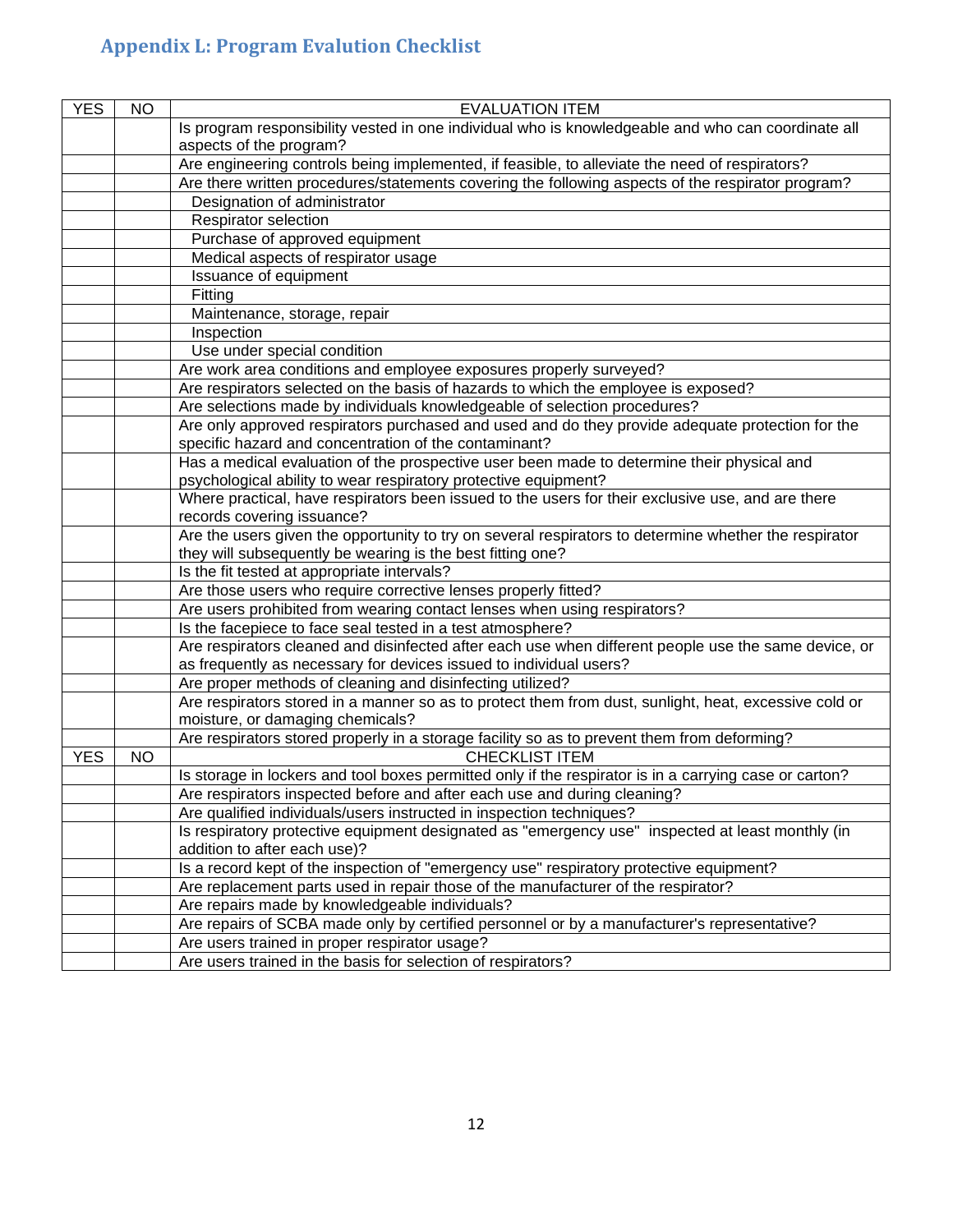# **Appendix M: N95 Particulate Respirator Fit Testing Procedures**

### <span id="page-40-0"></span>N-95 User will conduct fit testing using the following procedures:

The employee will be referred to an Illinois State University physician or other licensed health care professional, as appropriate, to determine whether the test subject can wear a respirator while performing her or his duties. The employee will be allowed to pick the most acceptable respirator from at least 3 respirator models and sizes so that the respirator is acceptable to, and correctly fits, the user.

During the selection process, the employee will be shown how to put on a respirator, how it should be positioned on the face, how to set strap tension and how to determine an acceptable fit. The Fit Test Administrator will be available to assist the subject in evaluating the fit and positioning of the respirator. The employee will be informed that he/she is being asked to select the respirator that provides the most acceptable fit. Each respirator represents a different size and shape, and if fitted and used properly, will provide adequate protection.

However, it must be explained that overall, the NIOSH approved N-95 respirators provided have been selected for use based upon universal acceptance by a panel of employee representatives. Alternative NIOSH approved N-95 respirators will be made available if a satisfactory fit is not achievable with the initially selected model.An assessment of comfort should include a review of the following points with the employee and allowing each employee time to determine the comfort of the respirator:

- Position of the mask on the nose
- Room for eye protection
- Room to talk Position of mask on face and cheeks

Use the following criteria to help determine the adequacy of the respirator fit:

- Chin properly placed
- Adequate strap tension, not overly tightened
- Fit across nose bridge
- Respirator of proper size to span distance from nose to chin
- Tendency of respirator to slip
- Self-observation in mirror to evaluate fit and respirator position

The user seal check and fit test will be performed while the employee is wearing any applicable safety equipment that may be worn during actual respirator use which could interfere with respirator fit. The user will be asked to wear the respirator for 5 minutes while conducting the seal check. The user seal check or fit test won't be conducted if there is any hair growth between the skin and the respirator sealing surface, such as stubble beard growth, beard, mustache or sideburns which cross the respirator sealing surface.

The Fit Test Administrator will demonstrate a user seal check. This will be either the negative and positive pressure seal checks described in Appendix B-1 of the OSHA Respiratory Protection Program or those recommended by the respirator manufacturer.

Before conducting the seal checks, the employee will be told to seat the mask on the face by moving the head from sideto-side and up and down slowly while taking in a few slow deep breaths.

Another respirator will be selected and retested if the employee fails the user seal check tests.

When the employee passes the user seal check he or she will be administered a Quantitative fit test.